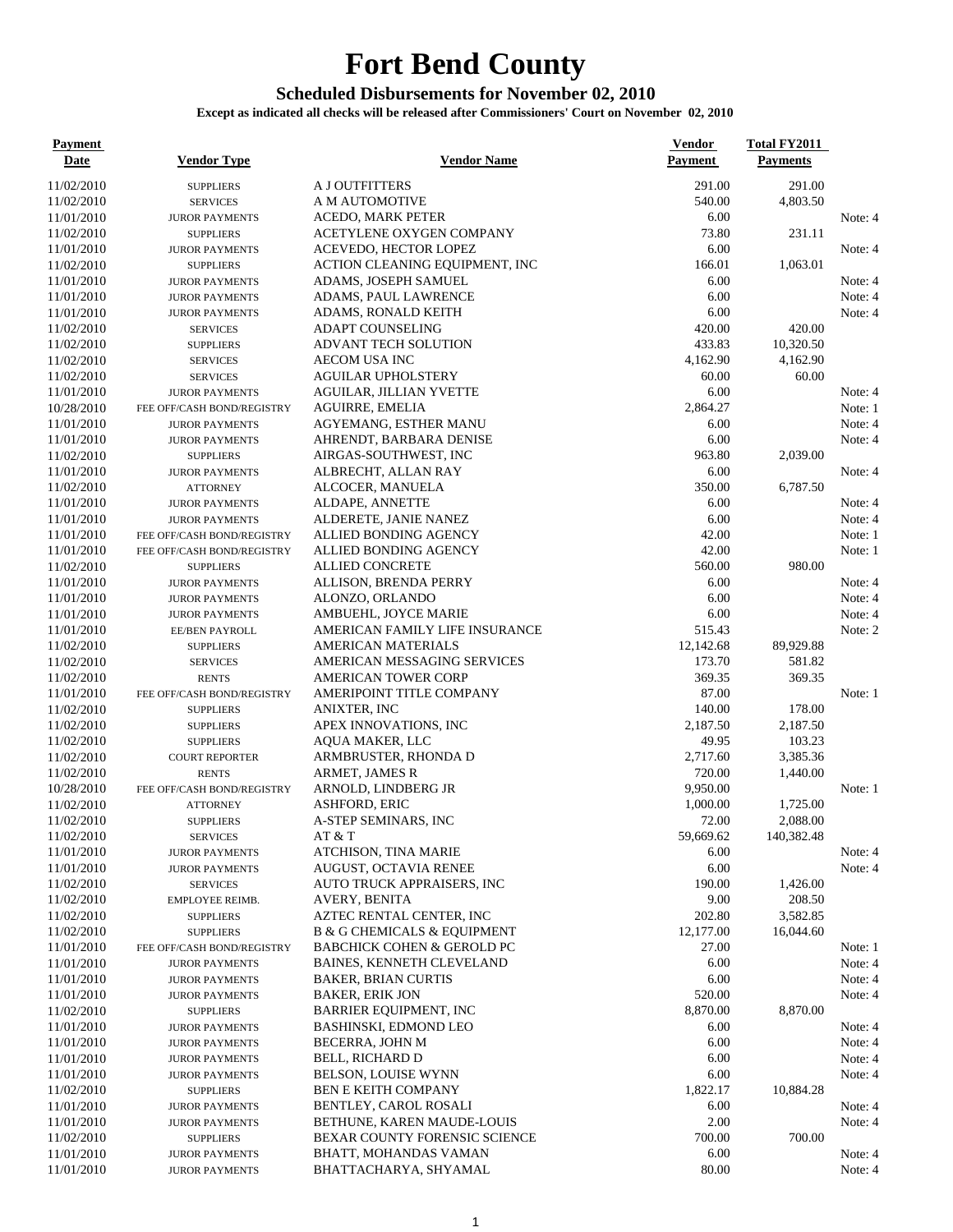| <b>Payment</b> |                            |                                       | <b>Vendor</b>  | <b>Total FY2011</b> |         |
|----------------|----------------------------|---------------------------------------|----------------|---------------------|---------|
| Date           | <b>Vendor Type</b>         | <b>Vendor Name</b>                    | <b>Payment</b> | <b>Payments</b>     |         |
| 11/01/2010     | <b>JUROR PAYMENTS</b>      | <b>BIALAS, CAROLYN NICOLE</b>         | 6.00           |                     | Note: 4 |
| 11/02/2010     | <b>SUPPLIERS</b>           | BIDWELL INDUSTRIAL GROUP INC          | 1,726.95       | 1,726.95            |         |
| 11/02/2010     | <b>SERVICES</b>            | BILLY'S PLUMBING, INC                 | 871.79         | 2,112.77            |         |
| 11/01/2010     | <b>JUROR PAYMENTS</b>      | <b>BISHOP, MARSHA KROGER</b>          | 6.00           |                     | Note: 4 |
| 11/02/2010     | <b>ATTORNEY</b>            | <b>BLACK, KATHLEEN J</b>              | 2,827.50       | 2,827.50            |         |
| 11/01/2010     | FEE OFF/CASH BOND/REGISTRY | <b>BLACK, LAJOHNDA</b>                | 712.50         |                     | Note: 1 |
| 11/01/2010     | <b>JUROR PAYMENTS</b>      | BLACK, LAJONDA ANN                    | 6.00           |                     | Note: 4 |
| 11/01/2010     | <b>JUROR PAYMENTS</b>      | BLALOCK, DOROTHY RITTIMANN            | 6.00           |                     | Note: 4 |
| 11/02/2010     | <b>MEDICAL</b>             | <b>BONAPARTE, BERNADETTE</b>          | 55.52          | 55.52               |         |
| 11/02/2010     | <b>SUPPLIERS</b>           | <b>BOON-CHAPMAN BENEFIT</b>           | 1,125.00       | 238,647.99          |         |
| 11/01/2010     | <b>JUROR PAYMENTS</b>      | <b>BORECKY, AMBER LEE</b>             | 74.00          |                     | Note: 4 |
| 11/01/2010     | <b>JUROR PAYMENTS</b>      | <b>BOUKNIGHT, THOMAS DAVID</b>        | 6.00           |                     | Note: 4 |
| 11/01/2010     | FEE OFF/CASH BOND/REGISTRY | <b>BOWDEN, JON M</b>                  | 25.00          |                     | Note: 1 |
| 11/01/2010     | <b>JUROR PAYMENTS</b>      | BOYD, CATHLEEN MARY                   | 6.00           |                     | Note: 4 |
| 11/02/2010     | <b>SERVICES</b>            | BPS PROFESSIONAL SERVICES INC         | 12,841.64      | 25,683.28           |         |
| 11/01/2010     | <b>JUROR PAYMENTS</b>      | BRANCH, JACQUELYN J                   | 6.00           |                     | Note: 4 |
| 11/01/2010     | <b>JUROR PAYMENTS</b>      | <b>BRANNON, PAMELA DEE</b>            | 6.00           |                     | Note: 4 |
| 11/01/2010     | <b>JUROR PAYMENTS</b>      | <b>BRASUELL, MATTHEW THOMAS</b>       | 6.00           |                     | Note: 4 |
| 11/02/2010     | <b>SUPPLIERS</b>           | BRAZORIA CO ALCOHOLIC RECOVERY        | 531.00         | 531.00              |         |
| 11/01/2010     | <b>JUROR PAYMENTS</b>      | BREAUX-HELAIRE, LISA ANN              | 40.00          |                     | Note: 4 |
| 11/01/2010     | <b>JUROR PAYMENTS</b>      | <b>BRENNER, KIRK ERIC</b>             | 6.00           |                     | Note: 4 |
| 11/02/2010     | <b>RENTS</b>               | <b>BROOKMORE HOLLOW APARTMENTS</b>    | 590.00         | 1.177.00            |         |
| 11/02/2010     | <b>SUPPLIERS</b>           | <b>BROOKSIDE EQUIPMENT SALES INC</b>  | 1,625.00       | 23,867.64           |         |
| 11/01/2010     | <b>JUROR PAYMENTS</b>      | <b>BROUSSARD, ALFREDA STEVENS</b>     | 6.00           |                     | Note: 4 |
| 11/02/2010     | <b>MEDICAL</b>             | BROWN & ASSOC MEDICAL LABS            | 116.62         | 489.09              |         |
| 11/02/2010     | <b>SERVICES</b>            | <b>BROWN &amp; GAY ENGINEERS, INC</b> | 700.00         | 700.00              |         |
| 10/28/2010     | FEE OFF/CASH BOND/REGISTRY | BROWN COUNTY CONST PCT 1              | 85.00          |                     | Note: 1 |
| 11/02/2010     | EMPLOYEE REIMB.            | <b>BROWN, CURTIS</b>                  | 198.00         | 198.00              |         |
| 11/01/2010     | <b>JUROR PAYMENTS</b>      | <b>BROWN, JOHN MICHAEL</b>            | 6.00           |                     | Note: 4 |
| 11/01/2010     | <b>JUROR PAYMENTS</b>      | <b>BROWN, LOUIS</b>                   | 6.00           |                     | Note: 4 |
| 11/01/2010     | <b>JUROR PAYMENTS</b>      | <b>BROWN, MARY M</b>                  | 6.00           |                     | Note: 4 |
| 11/02/2010     | EMPLOYEE REIMB.            | <b>BROWNSON, JEFFREY</b>              | 198.00         | 198.00              |         |
| 11/02/2010     | <b>ATTORNEY</b>            | BRYANT, KEN                           | 1,625.00       | 7,525.00            |         |
| 11/01/2010     | <b>JUROR PAYMENTS</b>      | BURNETT, LEANNE                       | 6.00           |                     | Note: 4 |
| 11/02/2010     | <b>SUPPLIERS</b>           | C & G WHOLESALE                       | 1,836.00       | 1,890.00            |         |
| 11/01/2010     | <b>JUROR PAYMENTS</b>      | CABRIALES, OLGA LIDIA                 | 6.00           |                     | Note: 4 |
| 11/01/2010     | <b>JUROR PAYMENTS</b>      | CALHOUN, WILLIE C                     | 6.00           |                     | Note: 4 |
| 11/01/2010     | <b>JUROR PAYMENTS</b>      | CAMARGO, REGINA DELORES               | 6.00           |                     | Note: 4 |
| 11/01/2010     | <b>JUROR PAYMENTS</b>      | CAMPBELL, CAESAR ROMERO               | 6.00           |                     | Note: 4 |
| 11/01/2010     | <b>JUROR PAYMENTS</b>      | CANALES, MARY JANE                    | 6.00           |                     | Note: 4 |
| 11/01/2010     | <b>JUROR PAYMENTS</b>      | CANGELOSI, JOHN CHARLES               | 6.00           |                     | Note: 4 |
| 11/01/2010     | <b>JUROR PAYMENTS</b>      | CANTU, ANNA PALOMO                    | 2.00           |                     | Note: 4 |
| 11/01/2010     | <b>JUROR PAYMENTS</b>      | CARR, RANDALL LEE                     | $6.00\,$       |                     | Note: 4 |
| 11/01/2010     | <b>JUROR PAYMENTS</b>      | CARRANZA, PAULA GILBERT               | 80.00          |                     | Note: 4 |
| 11/02/2010     | <b>SUPPLIERS</b>           | CARROLL'S DISCOUNT FURNITURE          | 10,214.85      | 23,681.12           |         |
| 11/02/2010     | <b>ATTORNEY</b>            | <b>CARTER &amp; MORALES LLP</b>       | 950.00         | 5,640.00            |         |
| 11/01/2010     | <b>JUROR PAYMENTS</b>      | <b>CARTER, JEFFREY L</b>              | 6.00           |                     | Note: 4 |
| 11/01/2010     | <b>JUROR PAYMENTS</b>      | CASE, RUBYE LYNN                      | 520.00         |                     | Note: 4 |
| 11/01/2010     | <b>JUROR PAYMENTS</b>      | CASON, LINDA M                        | 6.00           |                     | Note: 4 |
| 11/01/2010     | <b>JUROR PAYMENTS</b>      | CAVNAR, KENNETH SCOTT                 | 6.00           |                     | Note: 4 |
| 11/02/2010     | <b>SUPPLIERS</b>           | <b>CDCAT REGION VII</b>               | 80.00          | 80.00               |         |
| 11/02/2010     | <b>SUPPLIERS</b>           | CDW GOVERNMENT, INC                   | 79,108.00      | 88,813.00           |         |
| 11/02/2010     | <b>SUPPLIERS</b>           | <b>CENTERPOINT ENERGY ENTEX</b>       | 82.03          | 9,049.38            |         |
| 11/02/2010     | <b>SUPPLIERS</b>           | CENTRAL HARDWARE NO 2, LLC            | 238.51         | 1,345.82            |         |
| 11/02/2010     | <b>SUPPLIERS</b>           | CENTURY ASPHALT MATERIALS             | 304,418.50     | 450,465.12          |         |
| 11/02/2010     | EMPLOYEE REIMB.            | CERVENKA, JUDY                        | 240.00         | 480.00              |         |
| 11/01/2010     | <b>JUROR PAYMENTS</b>      | CHACKO, ANSA ANN                      | 6.00           |                     | Note: 4 |
| 11/01/2010     | <b>JUROR PAYMENTS</b>      | CHAMBERS, BENJAMIN DAVIS              | 6.00           |                     | Note: 4 |
| 11/01/2010     | <b>JUROR PAYMENTS</b>      | CHANDRAN, PADMAVATHI                  | 6.00           |                     | Note: 4 |
| 11/01/2010     | <b>JUROR PAYMENTS</b>      | CHAO, LI                              | 2.00           |                     | Note: 4 |
| 11/02/2010     | <b>MEDICAL</b>             | CHEN CHRIS X MD                       | 178.44         | 198.90              |         |
| 11/01/2010     | <b>JUROR PAYMENTS</b>      | <b>CHENIER, ELENOR ANN</b>            | 6.00           |                     | Note: 4 |
| 11/02/2010     | <b>SUPPLIERS</b>           | CHERRY CRUSHED CONCRETE               | 620.70         | 7,899.36            |         |
| 11/01/2010     | FEE OFF/CASH BOND/REGISTRY | <b>CHEVY CHASE FUNDING</b>            | 70.00          |                     | Note: 1 |
| 11/02/2010     | <b>SUPPLIERS</b>           | <b>CHIEF SUPPLY CORPORATION</b>       | 1,118.74       | 1,118.74            |         |
| 11/02/2010     | <b>SUPPLIERS</b>           | CHILD ADVOCATES OF FT BEND CO         | 2,431.03       | 8,834.98            |         |
| 11/01/2010     | <b>JUROR PAYMENTS</b>      | CHINN, THOMAS JOHN                    | 6.00           |                     | Note: 4 |
| 11/02/2010     | <b>SUPPLIERS</b>           | CINCO MUD 12                          | 492.95         | 726.45              |         |
| 11/02/2010     | <b>SERVICES</b>            | <b>CINGULAR WIRELESS</b>              | 665.59         | 11,182.54           |         |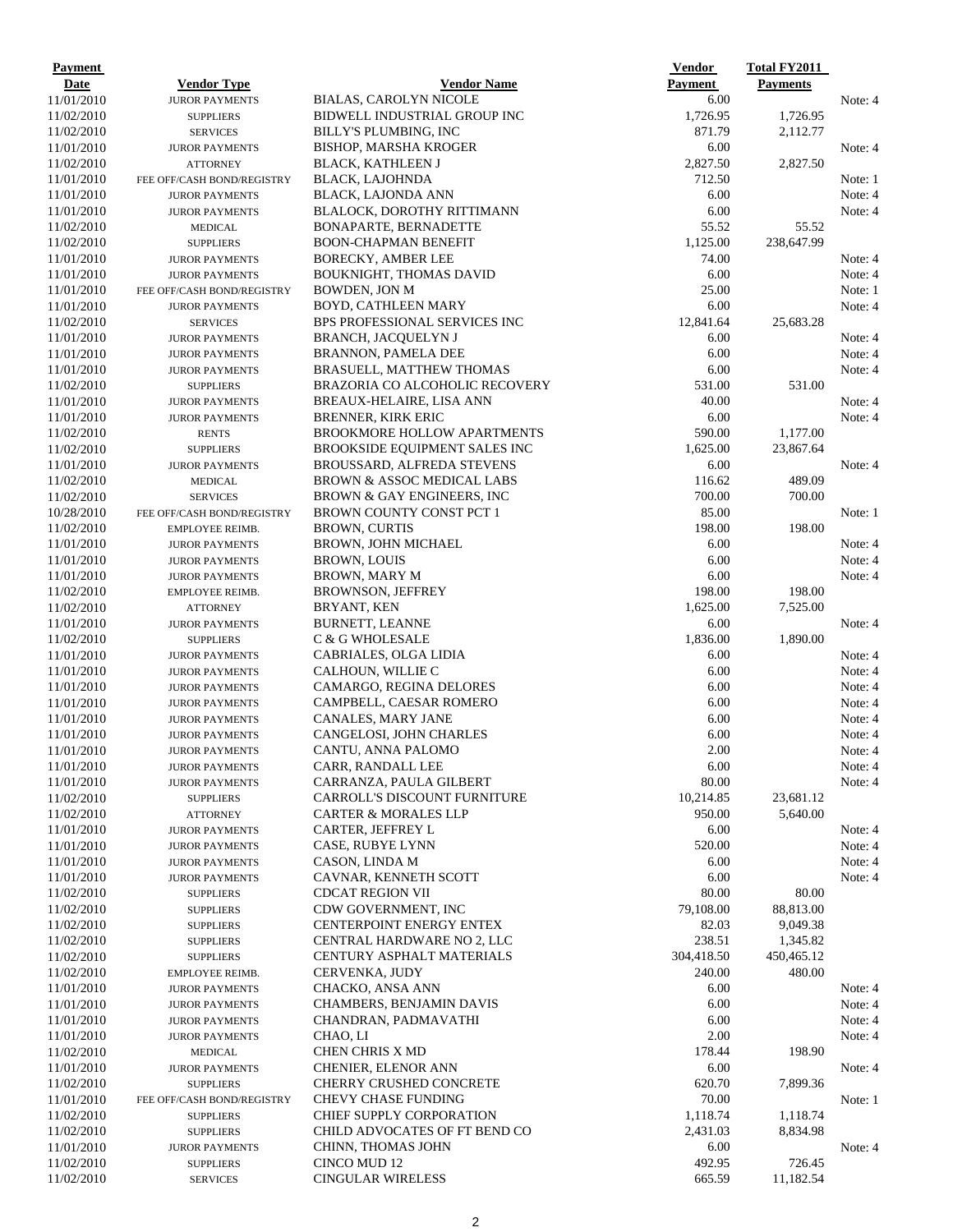| Payment                  |                                                |                                                                | <b>Vendor</b>      | <b>Total FY2011</b>    |                    |
|--------------------------|------------------------------------------------|----------------------------------------------------------------|--------------------|------------------------|--------------------|
| Date                     | <b>Vendor Type</b>                             | <b>Vendor Name</b>                                             | <b>Payment</b>     | <b>Payments</b>        |                    |
| 11/02/2010               | <b>SERVICES</b>                                | <b>CITY OF RICHMOND</b>                                        | 27,368.75          | 209,525.55             |                    |
| 11/02/2010<br>11/02/2010 | <b>SERVICES</b><br><b>SERVICES</b>             | <b>CITY OF RICHMOND WATER DEPT</b><br><b>CITY OF ROSENBERG</b> | 423.58<br>4,929.52 | 182,580.38<br>7,245.72 |                    |
| 11/01/2010               | <b>JUROR PAYMENTS</b>                          | CLARK, MAURICE LYNN                                            | 6.00               |                        | Note: 4            |
| 11/01/2010               | <b>JUROR PAYMENTS</b>                          | <b>CLARK, MELVIN</b>                                           | 6.00               |                        | Note: 4            |
| 11/01/2010               | <b>JUROR PAYMENTS</b>                          | CLARK, SHAKERIA YAOUNDE                                        | 6.00               |                        | Note: 4            |
| 11/01/2010               | <b>JUROR PAYMENTS</b>                          | <b>CLARK, STEVEN LEON</b>                                      | 6.00               |                        | Note: 4            |
| 11/01/2010               | <b>JUROR PAYMENTS</b>                          | CLARK, WANDA BLACKMON                                          | 40.00              |                        | Note: 4            |
| 11/01/2010               | <b>JUROR PAYMENTS</b>                          | CLAY, JO ANN ARMSTRONG                                         | 6.00               |                        | Note: 4            |
| 11/02/2010               | <b>SUPPLIERS</b>                               | CLEVELAND ASPHALT PRODUCTS INC                                 | 15,137.75          | 27,403.98              |                    |
| 11/02/2010               | <b>SUPPLIERS</b>                               | CLM EQUIPMENT CO, INC                                          | 2,005.04           | 9,319.04               |                    |
| 11/02/2010               | <b>SUPPLIERS</b>                               | <b>CNA SURETY</b>                                              | 71.00              | 71.00                  |                    |
| 11/02/2010               | <b>SUPPLIERS</b>                               | <b>COASTAL BUTANE SERVICE CO</b>                               | 600.00             | 2,470.00               |                    |
| 11/01/2010               | <b>JUROR PAYMENTS</b>                          | COBB, RICHARD JR                                               | 6.00               |                        | Note: 4            |
| 11/01/2010               | <b>JUROR PAYMENTS</b>                          | <b>COBBIN, CHERYL YVETTE</b>                                   | 6.00               |                        | Note: 4            |
| 11/01/2010               | <b>JUROR PAYMENTS</b>                          | COCHRAN, THOMAS PATRICK                                        | 520.00             |                        | Note: 4            |
| 11/01/2010               | <b>JUROR PAYMENTS</b>                          | COGLIANDRO, ANTONIO MARTIN                                     | 6.00               |                        | Note: 4            |
| 11/01/2010<br>11/01/2010 | <b>JUROR PAYMENTS</b>                          | COLE, DOROTHY F                                                | 6.00<br>6.00       |                        | Note: 4<br>Note: 4 |
| 11/01/2010               | <b>JUROR PAYMENTS</b><br><b>JUROR PAYMENTS</b> | COLEMAN, KIMBERLY D<br><b>COLEMAN, PHYLLIS RENEE</b>           | 6.00               |                        | Note: 4            |
| 11/01/2010               | EE/BEN PAYROLL                                 | <b>COLONIAL LIFE AND ACCIDENT</b>                              | 56.03              |                        | Note: 2            |
| 11/02/2010               | <b>SUPPLIERS</b>                               | <b>COMMUNICATIONS &amp; EMERGENCY</b>                          | 308.56             | 308.56                 |                    |
| 11/01/2010               | <b>JUROR PAYMENTS</b>                          | COMPTON, ERIC BRYCE                                            | 6.00               |                        | Note: 4            |
| 11/02/2010               | <b>SUPPLIERS</b>                               | <b>COMPUTERCOP SOFTWARE CORP</b>                               | 25,175.00          | 25,175.00              |                    |
| 11/01/2010               | <b>JUROR PAYMENTS</b>                          | CONNER, BRYCE JIMMY                                            | 6.00               |                        | Note: 4            |
| 11/02/2010               | <b>SUPPLIERS</b>                               | CONSOLIDATED COMMUNICATIONS                                    | 148.92             | 2,177.58               |                    |
| 11/01/2010               | <b>JUROR PAYMENTS</b>                          | <b>CONTE, ROBERT JOSEPH</b>                                    | 6.00               |                        | Note: 4            |
| 11/02/2010               | <b>RENTS</b>                                   | COOK, LC                                                       | 700.00             | 700.00                 |                    |
| 11/01/2010               | <b>JUROR PAYMENTS</b>                          | COONS, DONALD RAY                                              | 6.00               |                        | Note: 4            |
| 11/01/2010               | <b>JUROR PAYMENTS</b>                          | COOPER, KIMBERLY MONTERO                                       | 6.00               |                        | Note: 4            |
| 11/02/2010               | EMPLOYEE REIMB.                                | COOPER, VANCE T                                                | 198.00             | 198.00                 |                    |
| 11/01/2010               | <b>JUROR PAYMENTS</b>                          | CORONADO, LUIS REY                                             | 6.00               |                        | Note: 4            |
| 11/02/2010               | <b>SUPPLIERS</b>                               | CORRECTIONS SOFTWARE SOLUTIONS                                 | 9,770.00           | 19,540.00              |                    |
| 11/02/2010               | <b>RENTS</b>                                   | COUNTRY CLUB PLACE APARTMENTS                                  | 640.00<br>6.00     | 640.00                 |                    |
| 11/01/2010<br>11/02/2010 | <b>JUROR PAYMENTS</b><br><b>ATTORNEY</b>       | COY, SUSAN DEWVALL<br><b>CROWLEY, JAMES SIDNEY</b>             | 300.00             | 300.00                 | Note: 4            |
| 11/01/2010               | <b>JUROR PAYMENTS</b>                          | CUELLAR, JESUS REYNALDO                                        | 6.00               |                        | Note: 4            |
| 11/01/2010               | <b>JUROR PAYMENTS</b>                          | <b>CURTNER, DONALD FORD</b>                                    | 6.00               |                        | Note: 4            |
| 11/01/2010               | <b>JUROR PAYMENTS</b>                          | <b>CUTTS, JACKIELYN DELORUS</b>                                | 6.00               |                        | Note: 4            |
| 11/02/2010               | <b>SUPPLIERS</b>                               | <b>D AND L PROPANE</b>                                         | 405.00             | 405.00                 |                    |
| 11/02/2010               | <b>SUPPLIERS</b>                               | <b>D AND S TRUCK PARTS</b>                                     | 15.85              | 613.15                 |                    |
| 11/02/2010               | <b>SERVICES</b>                                | D L MEACHAM, LP                                                | 77,707.34          | 77,707.34              |                    |
| 11/02/2010               | <b>SUPPLIERS</b>                               | DA MID SOUTH                                                   | 17,373.98          | 17,558.98              |                    |
| 11/01/2010               | <b>JUROR PAYMENTS</b>                          | DAILEY, CHRISTOPHER RYAN                                       | 6.00               |                        | Note: 4            |
| 10/28/2010               | FEE OFF/CASH BOND/REGISTRY                     | DALLAS COUNTY CONST PCT 1                                      | 61.31              |                        | Note: 1            |
| 10/28/2010               | FEE OFF/CASH BOND/REGISTRY                     | DALLAS COUNTY CONST PCT 1                                      | 70.00              |                        | Note: 1            |
| 10/28/2010               | FEE OFF/CASH BOND/REGISTRY                     | DALLAS COUNTY CONST PCT 1                                      | 70.00              |                        | Note: 1            |
| 10/28/2010               | FEE OFF/CASH BOND/REGISTRY                     | DALLAS COUNTY CONST PCT 5                                      | 70.00              |                        | Note: 1            |
| 11/01/2010               | <b>JUROR PAYMENTS</b>                          | DANIELS, CLAYTON EUGENE                                        | 6.00               |                        | Note: 4            |
| 11/01/2010<br>11/01/2010 | <b>JUROR PAYMENTS</b>                          | DANIELS, JENNIFER DAVIS<br><b>DAO, MARTIN THIEN</b>            | 6.00<br>6.00       |                        | Note: 4<br>Note: 4 |
| 11/02/2010               | <b>JUROR PAYMENTS</b><br><b>SUPPLIERS</b>      | DATAVOX BUSINESS COMMUNICATION                                 | 24,854.33          | 130,221.74             |                    |
| 11/01/2010               | FEE OFF/CASH BOND/REGISTRY                     | DAUGHTRY, CHARLES A                                            | 5.00               |                        | Note: 1            |
| 11/02/2010               | <b>SUPPLIERS</b>                               | DAVIS BROTHERS AUTO SUPPLY                                     | 77.00              | 548.78                 |                    |
| 11/01/2010               | <b>JUROR PAYMENTS</b>                          | DAVIS, BELINDA ANNE                                            | 6.00               |                        | Note: 4            |
| 11/02/2010               | EMPLOYEE REIMB.                                | DAVIS, DEWAYNE                                                 | 311.41             | 311.41                 |                    |
| 11/01/2010               | <b>JUROR PAYMENTS</b>                          | DAVIS, EVELYN LOUISE                                           | 6.00               |                        | Note: 4            |
| 11/02/2010               | EMPLOYEE REIMB.                                | DE LA TORRE, SUSAN                                             | 349.15             | 349.15                 |                    |
| 11/01/2010               | <b>JUROR PAYMENTS</b>                          | DELATORRE, JONATHAN IVAN                                       | 6.00               |                        | Note: 4            |
| 11/02/2010               | <b>SERVICES</b>                                | DELEON, SHEILA M                                               | 260.00             | 260.00                 |                    |
| 11/01/2010               | <b>JUROR PAYMENTS</b>                          | DELSIGNORE, MICHAEL                                            | 6.00               |                        | Note: 4            |
| 11/01/2010               | <b>JUROR PAYMENTS</b>                          | DELUNA, FREDERICO                                              | 6.00               |                        | Note: 4            |
| 11/02/2010               | <b>ATTORNEY</b>                                | DENNIS, KATHRYN                                                | 350.00             | 2,675.00               |                    |
| 11/01/2010               | <b>JUROR PAYMENTS</b>                          | DEVILLIERS, TERAZA CHRISTI                                     | 74.00              |                        | Note: 4            |
| 11/01/2010               | FEE OFF/CASH BOND/REGISTRY                     | DICKEY, EUGENE                                                 | 475.00             |                        | Note: 1            |
| 11/02/2010<br>11/02/2010 | <b>SUPPLIERS</b><br><b>SUPPLIERS</b>           | DIESEL PUMP AND INJECTOR<br><b>DIRECT ENERGY</b>               | 1,379.20<br>143.76 | 1,379.20<br>3,127.19   |                    |
| 11/02/2010               | <b>SUPPLIERS</b>                               | DIRECT ENERGY, L P                                             | 1,219.88           | 4,203.31               |                    |
| 11/02/2010               | <b>RENTS</b>                                   | DIVERSIFIED MANAGED PROPERTIES                                 | 925.00             | 925.00                 |                    |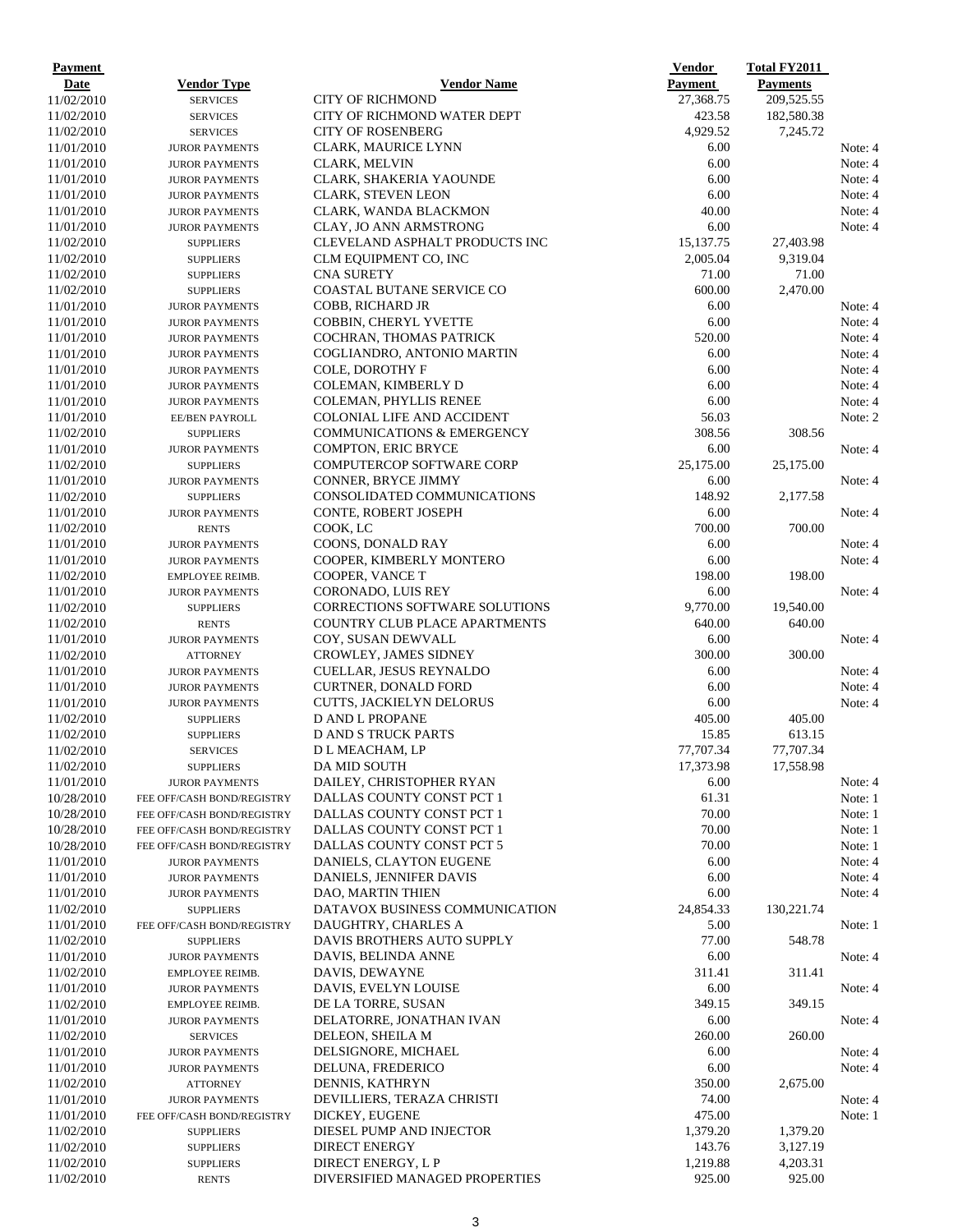| Payment    |                            |                                   | <b>Vendor</b> | <b>Total FY2011</b> |         |
|------------|----------------------------|-----------------------------------|---------------|---------------------|---------|
| Date       | <b>Vendor Type</b>         | <b>Vendor Name</b>                | Payment       | <b>Payments</b>     |         |
| 11/01/2010 | <b>JUROR PAYMENTS</b>      | DOGAN, JEAN SCOTT                 | 6.00          |                     | Note: 4 |
| 11/01/2010 | <b>JUROR PAYMENTS</b>      | DOINA, JEANNETTE MARIE            | 6.00          |                     | Note: 4 |
| 11/02/2010 | EMPLOYEE REIMB.            | DONLIN, DEBY                      | 63.00         | 63.00               |         |
| 11/01/2010 | <b>JUROR PAYMENTS</b>      | DORA, MARSHALL JR                 | 6.00          |                     | Note: 4 |
| 11/02/2010 | EMPLOYEE REIMB.            | DORR, EMILY                       | 26.00         | 26.00               |         |
| 11/02/2010 | EMPLOYEE REIMB.            | DRACHENBERG, RONALD D.            | 1,005.00      | 1,005.00            |         |
| 11/01/2010 | <b>JUROR PAYMENTS</b>      | DREMELY, MARK ANTHONY             | 6.00          |                     | Note: 4 |
| 11/01/2010 | FEE OFF/CASH BOND/REGISTRY | DROLL, KATHERINE WILLYARD         | 10.00         |                     | Note: 1 |
| 11/01/2010 | <b>JUROR PAYMENTS</b>      | DUNCAN, OHERRON                   | 6.00          |                     | Note: 4 |
| 11/01/2010 | <b>JUROR PAYMENTS</b>      | <b>DUNN, JANICE ILENE</b>         | 4.00          |                     | Note: 4 |
| 11/01/2010 | <b>JUROR PAYMENTS</b>      | DURAN, MAX                        | 6.00          |                     | Note: 4 |
| 11/02/2010 | <b>SUPPLIERS</b>           | <b>DYNOWATT</b>                   | 245.62        | 245.62              |         |
| 11/01/2010 | <b>JUROR PAYMENTS</b>      | EBARRA, CHRISTOPHER               | 6.00          |                     | Note: 4 |
| 11/02/2010 | EMPLOYEE REIMB.            | EL MANDARI, CLAUDIA               | 430.00        | 430.00              |         |
| 11/01/2010 | <b>JUROR PAYMENTS</b>      | ELEFTHERIADES, MICHAEL            | 4.00          |                     | Note: 4 |
| 11/01/2010 | <b>JUROR PAYMENTS</b>      | EL-KWEIFI, RAMI WALID             | 4.00          |                     | Note: 4 |
| 11/01/2010 | <b>JUROR PAYMENTS</b>      | ELMESSAN, ROGER GEORGE            | 6.00          |                     | Note: 4 |
| 11/01/2010 | <b>JUROR PAYMENTS</b>      | ELSAADI, DEBORAH KAY              | 6.00          |                     | Note: 4 |
| 11/01/2010 | <b>JUROR PAYMENTS</b>      | ELVERUD, JACQUELYN LOUISE         | 6.00          |                     | Note: 4 |
| 11/02/2010 | <b>SUPPLIERS</b>           | <b>ENTOUCH SYSTEMS INC</b>        | 401.47        | 803.54              |         |
| 11/02/2010 | <b>ATTORNEY</b>            | EPO, JAMES F                      | 2,175.34      | 2,775.34            |         |
| 11/01/2010 | FEE OFF/CASH BOND/REGISTRY | EQUIFAX SETTLEMENT SERVICE        | 12.00         |                     | Note: 1 |
| 11/01/2010 | <b>JUROR PAYMENTS</b>      | ERVIN, JEROME LONDALE             | 6.00          |                     | Note: 4 |
| 11/01/2010 | <b>JUROR PAYMENTS</b>      | ESCAMILLA, RAYMUNDO JOEL          | 2.00          |                     | Note: 4 |
| 11/01/2010 | <b>JUROR PAYMENTS</b>      | ESCARRAGA, CARLOS ENRIQUE         | 4.00          |                     | Note: 4 |
| 11/01/2010 | <b>JUROR PAYMENTS</b>      | <b>ESDELLE, ALGENON STEPHEN</b>   | 2.00          |                     | Note: 4 |
| 11/02/2010 | <b>SUPPLIERS</b>           | ESP OFFICE SOLUTIONS, LLC         | 3,940.50      | 18,684.50           |         |
| 11/02/2010 | <b>SUPPLIERS</b>           | <b>EVANCED SOLUTIONS</b>          | 5,600.00      | 5,600.00            |         |
| 11/02/2010 | EMPLOYEE REIMB.            | <b>EVANS, STEVE L</b>             | 128.00        | 128.00              |         |
| 11/01/2010 | <b>JUROR PAYMENTS</b>      | <b>EWING, JEFFERY ROBERT</b>      | 6.00          |                     | Note: 4 |
| 11/02/2010 | <b>SERVICES</b>            | <b>EXECUTIVE BUILDING SYSTEMS</b> | 4,495.45      | 26,945.45           |         |
| 11/01/2010 | <b>JUROR PAYMENTS</b>      | FAGIN, RICHARD ALAN               | 6.00          |                     | Note: 4 |
| 11/01/2010 | EE/BEN PAYROLL             | FBC EMPLOYEE BENEFIT FUND         | 2,642.82      |                     | Note: 2 |
| 11/01/2010 | EE/BEN PAYROLL             | FBC SECTION 125                   | 1,245.00      |                     | Note: 2 |
| 11/02/2010 | <b>SUPPLIERS</b>           | <b>FEDEX</b>                      | 271.16        | 442.02              |         |
| 11/01/2010 | <b>JUROR PAYMENTS</b>      | <b>FENNER, MADLEN</b>             | 6.00          |                     | Note: 4 |
| 11/02/2010 | <b>SUPPLIERS</b>           | FIESTA MART 47                    | 202.83        | 2,853.46            |         |
| 11/02/2010 | <b>SUPPLIERS</b>           | FIRST CHOICE POWER, INC           | 1,101.12      | 2,223.35            |         |
| 11/01/2010 | <b>JUROR PAYMENTS</b>      | FLORES, MARCO ANTONIO             | 6.00          |                     | Note: 4 |
| 11/02/2010 | <b>SUPPLIERS</b>           | <b>FLOWERS BAKING COMPANY</b>     | 1,391.14      | 3,730.60            |         |
| 11/01/2010 | <b>JUROR PAYMENTS</b>      | FLOYD, GERRY KESSEL               | 6.00          |                     | Note: 4 |
| 11/01/2010 | <b>JUROR PAYMENTS</b>      | <b>FOLSE, ROBERT THOMAS</b>       | 6.00          |                     | Note: 4 |
| 11/02/2010 | <b>SUPPLIERS</b>           | FOOD TOWN 205                     | 403.54        | 655.52              |         |
| 11/02/2010 | <b>SUPPLIERS</b>           | FOODARAMA#8                       | 158.88        | 1,009.86            |         |
| 11/01/2010 | <b>JUROR PAYMENTS</b>      | FORD, GERALD W                    | 6.00          |                     | Note: 4 |
| 11/02/2010 | <b>SUPPLIERS</b>           | FORT BEND BATTERY/GOLF CARTS      | 743.92        | 3,306.45            |         |
| 11/02/2010 | <b>SERVICES</b>            | FORT BEND BODY SHOP               | 9,575.75      | 25,497.43           |         |
| 10/27/2010 | FEE OFF/CASH BOND/REGISTRY | FORT BEND COUNTY CLERK            | 12,000.00     |                     | Note: 1 |
| 11/01/2010 | FEE OFF/CASH BOND/REGISTRY | FORT BEND COUNTY CLERK            | 39.00         |                     | Note: 1 |
| 11/01/2010 | FEE OFF/CASH BOND/REGISTRY | FORT BEND COUNTY CLERK            | 23.00         |                     | Note: 1 |
| 11/01/2010 | FEE OFF/CASH BOND/REGISTRY | FORT BEND COUNTY CLERK            | 43.00         |                     | Note: 1 |
| 11/01/2010 | FEE OFF/CASH BOND/REGISTRY | FORT BEND COUNTY CLERK            | 1.12          |                     | Note: 1 |
| 11/01/2010 | FEE OFF/CASH BOND/REGISTRY | FORT BEND COUNTY CLERK            | 11.15         |                     | Note: 1 |
| 11/01/2010 | FEE OFF/CASH BOND/REGISTRY | FORT BEND COUNTY CLERK            | 25.00         |                     | Note: 1 |
| 11/01/2010 | FEE OFF/CASH BOND/REGISTRY | FORT BEND COUNTY CLERK            | 453.60        |                     | Note: 1 |
| 11/01/2010 | FEE OFF/CASH BOND/REGISTRY | FORT BEND COUNTY CLERK            | 18.33         |                     | Note: 1 |
| 11/01/2010 | FEE OFF/CASH BOND/REGISTRY | FORT BEND COUNTY CLERK            | 25.00         |                     | Note: 1 |
| 11/01/2010 | FEE OFF/CASH BOND/REGISTRY | FORT BEND COUNTY CLERK            | 500.00        |                     | Note: 1 |
| 11/01/2010 | FEE OFF/CASH BOND/REGISTRY | FORT BEND COUNTY CLERK            | 25.00         |                     | Note: 1 |
| 11/01/2010 | FEE OFF/CASH BOND/REGISTRY | FORT BEND COUNTY CLERK            | 227.00        |                     | Note: 1 |
| 11/01/2010 | FEE OFF/CASH BOND/REGISTRY | FORT BEND COUNTY CLERK            | 500.00        |                     | Note: 1 |
| 11/01/2010 | FEE OFF/CASH BOND/REGISTRY | FORT BEND COUNTY CLERK            | 750.00        |                     | Note: 1 |
| 11/01/2010 | FEE OFF/CASH BOND/REGISTRY | FORT BEND COUNTY CLERK            | 500.00        |                     | Note: 1 |
| 11/01/2010 | FEE OFF/CASH BOND/REGISTRY | FORT BEND COUNTY CLERK            | 37.50         |                     | Note: 1 |
| 10/27/2010 | FEE OFF/CASH BOND/REGISTRY | FORT BEND COUNTY DISTRICT         | 26,000.00     |                     | Note: 1 |
| 10/28/2010 | FEE OFF/CASH BOND/REGISTRY | FORT BEND COUNTY DISTRICT         | 147.61        |                     | Note: 1 |
| 10/28/2010 | FEE OFF/CASH BOND/REGISTRY | FORT BEND COUNTY DISTRICT         | 50.00         |                     | Note: 1 |
| 10/28/2010 | FEE OFF/CASH BOND/REGISTRY | FORT BEND COUNTY DISTRICT         | 50.00         |                     | Note: 1 |
| 10/28/2010 | FEE OFF/CASH BOND/REGISTRY | FORT BEND COUNTY DISTRICT         | 50.00         |                     | Note: 1 |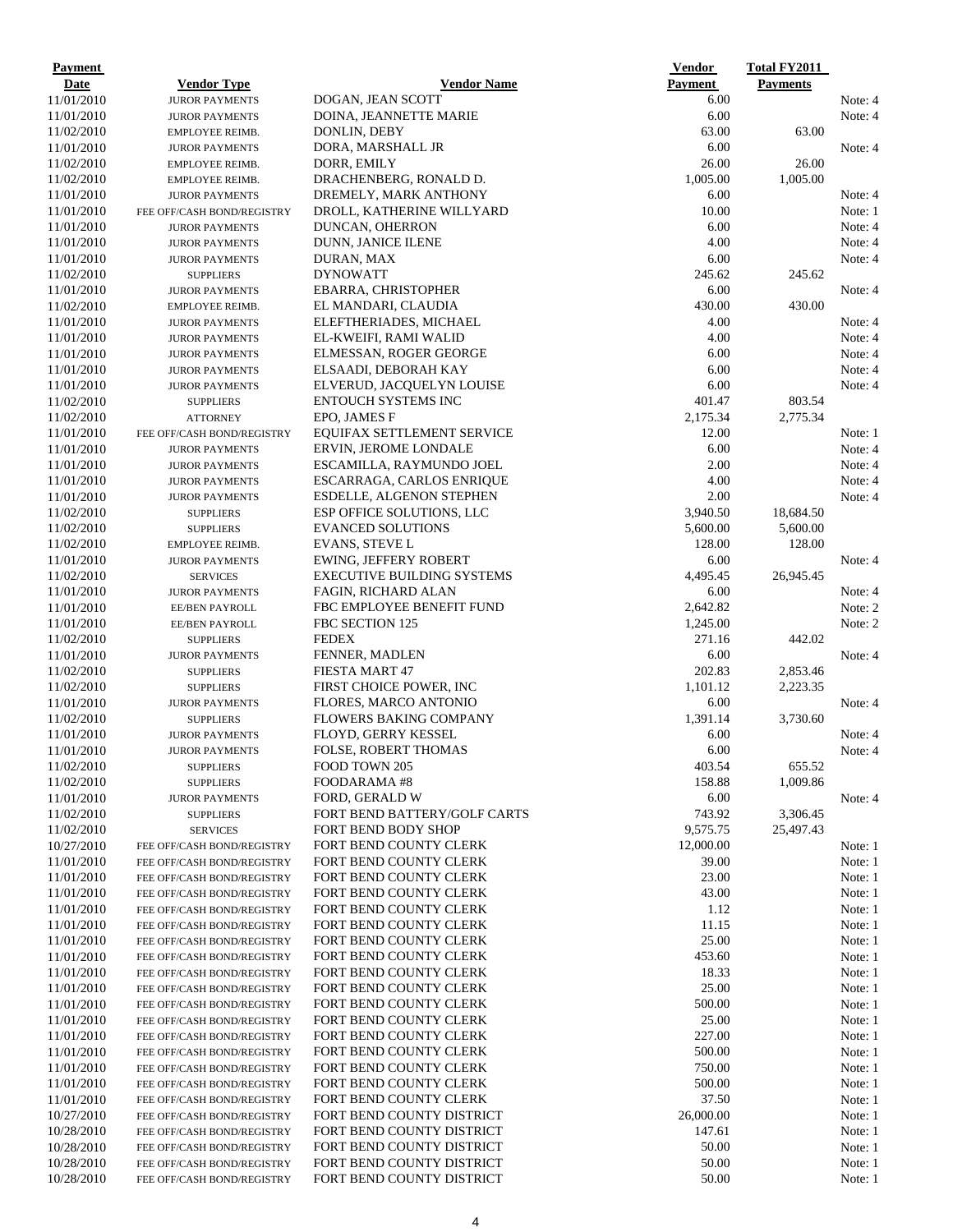| Payment                  |                                                |                                                               | <b>Vendor</b>      | <b>Total FY2011</b> |                    |
|--------------------------|------------------------------------------------|---------------------------------------------------------------|--------------------|---------------------|--------------------|
| Date                     | <b>Vendor Type</b>                             | <b>Vendor Name</b>                                            | <b>Payment</b>     | <b>Payments</b>     |                    |
| 10/28/2010               | FEE OFF/CASH BOND/REGISTRY                     | FORT BEND COUNTY DISTRICT                                     | 50.00              |                     | Note: 1            |
| 11/02/2010               | <b>MEDICAL</b>                                 | FORT BEND FAMILY HEALTH CENTER                                | 55.52              | 139.83              |                    |
| 11/02/2010               | <b>SUPPLIERS</b>                               | <b>FORT BEND HERALD</b>                                       | 172.80             | 1,963.86            |                    |
| 11/02/2010               | <b>SUPPLIERS</b>                               | FORT BEND HYDRAULICS INC                                      | 1,132.33           | 3,273.07            |                    |
| 11/02/2010               | <b>ATTORNEY</b>                                | <b>FOSTER LAW FIRM</b>                                        | 350.00             | 3,060.00            |                    |
| 11/01/2010               | <b>JUROR PAYMENTS</b>                          | FOSTER, BRENDA DARLENE                                        | 6.00               |                     | Note: 4            |
| 10/28/2010               | FEE OFF/CASH BOND/REGISTRY                     | FOSTER, LYNN                                                  | 58.00<br>6.00      |                     | Note: 1<br>Note: 4 |
| 11/01/2010               | <b>JUROR PAYMENTS</b>                          | <b>FOSTER, THOMAS HENRY</b>                                   | 2,900.00           | 2,900.00            |                    |
| 11/02/2010<br>11/02/2010 | <b>SUPPLIERS</b><br><b>ATTORNEY</b>            | FOX AND BUBELA, INC<br>FRANCO, EDUARDO                        | 525.00             | 5,812.50            |                    |
| 11/01/2010               | FEE OFF/CASH BOND/REGISTRY                     | <b>FRANK LAW FIRM</b>                                         | 5.00               |                     | Note: 1            |
| 11/01/2010               | <b>JUROR PAYMENTS</b>                          | FRANKLIN, ROBERT GERALD                                       | 6.00               |                     | Note: 4            |
| 11/01/2010               | <b>JUROR PAYMENTS</b>                          | FREEMAN, MARY ELAINE                                          | 6.00               |                     | Note: 4            |
| 11/02/2010               | EMPLOYEE REIMB.                                | FRY, SANDRA                                                   | 425.63             | 614.13              |                    |
| 11/02/2010               | <b>SUPPLIERS</b>                               | <b>G &amp; C BUILDING MAINTENANCE</b>                         | 151.42             | 302.84              |                    |
| 11/02/2010               | <b>SERVICES</b>                                | <b>G AND K SERVICES</b>                                       | 3,131.61           | 6,471.48            |                    |
| 11/02/2010               | <b>SUPPLIERS</b>                               | G T DISTRIBUTORS, INC                                         | 485.48             | 5,429.15            |                    |
| 11/01/2010               | <b>JUROR PAYMENTS</b>                          | GARCIA, ADAN                                                  | 6.00               |                     | Note: 4            |
| 11/01/2010               | <b>JUROR PAYMENTS</b>                          | GARCIA, ELOY                                                  | 520.00             |                     | Note: 4            |
| 11/01/2010               | <b>JUROR PAYMENTS</b>                          | <b>GARCIA, JOHN THOMAS</b>                                    | 6.00               |                     | Note: 4            |
| 11/02/2010               | <b>MEDICAL</b>                                 | GARDEZI, SYED A MD                                            | 363.87             | 363.87              |                    |
| 11/01/2010               | <b>JUROR PAYMENTS</b>                          | <b>GARDNER, RICA MACKENZIE</b>                                | 526.00             |                     | Note: 4            |
| 11/01/2010               | <b>JUROR PAYMENTS</b>                          | <b>GARZA, BRENDA</b>                                          | 2.00               |                     | Note: 4            |
| 11/01/2010               | <b>JUROR PAYMENTS</b>                          | GARZA, DENNIS                                                 | 6.00               |                     | Note: 4            |
| 11/01/2010               | FEE OFF/CASH BOND/REGISTRY                     | <b>GAUNTT EARL &amp; BINNEY LLP</b>                           | 5,296.41           |                     | Note: 1            |
| 11/01/2010               | <b>JUROR PAYMENTS</b>                          | <b>GAUTIER, HECTOR L</b>                                      | 6.00               |                     | Note: 4            |
| 11/01/2010               | <b>JUROR PAYMENTS</b>                          | <b>GAYTAN, JOHN MANUEL</b>                                    | 6.00               |                     | Note: 4            |
| 11/02/2010               | <b>SUPPLIERS</b>                               | <b>GEOTECH ENGINEERING &amp; TESTING</b>                      | 12,570.13          | 23,785.13           |                    |
| 11/01/2010               | <b>JUROR PAYMENTS</b>                          | <b>GERKE, ROYCE GENE</b>                                      | 6.00               |                     | Note: 4            |
| 11/01/2010               | <b>JUROR PAYMENTS</b>                          | GHOLSON, LINDA ANN                                            | 6.00               |                     | Note: 4            |
| 11/01/2010               | <b>JUROR PAYMENTS</b>                          | GIBSON, JUDITH ELLEN                                          | 6.00               |                     | Note: 4            |
| 11/02/2010               | <b>ATTORNEY</b>                                | <b>GILBERT, STEVEN J</b>                                      | 550.00             | 19,337.50           |                    |
| 11/02/2010               | <b>SERVICES</b>                                | GILLEN PEST CONTROL, INC                                      | 1,594.50<br>322.50 | 3,124.74<br>839.10  |                    |
| 11/02/2010<br>11/02/2010 | <b>SUPPLIERS</b><br><b>SUPPLIERS</b>           | <b>GLENDALE INDUSTRIES</b><br><b>GLOBAL EQUIPMENT COMPANY</b> | 228.00             | 842.52              |                    |
| 11/02/2010               | <b>SUPPLIERS</b>                               | <b>GLOBAL GOVT EDUCATION</b>                                  | 19.25              | 17,250.47           |                    |
| 11/02/2010               | <b>SUPPLIERS</b>                               | GLOBE ELECTRIC CO., INC.                                      | 272.50             | 272.50              |                    |
| 10/27/2010               | FEE OFF/CASH BOND/REGISTRY                     | <b>GOBERT, ALAIN JEAN</b>                                     | 750.00             |                     | Note: 1            |
| 11/01/2010               | <b>JUROR PAYMENTS</b>                          | <b>GOLDEN, CYNTHIA ANN</b>                                    | 6.00               |                     | Note: 4            |
| 11/02/2010               | <b>SUPPLIERS</b>                               | GOLLAHER, KAREN, PSY D                                        | 210.00             | 5,460.00            |                    |
| 11/01/2010               | <b>JUROR PAYMENTS</b>                          | <b>GONZALES, ALBERTO JR</b>                                   | 6.00               |                     | Note: 4            |
| 11/02/2010               | <b>EMPLOYEE REIMB.</b>                         | <b>GONZALES, ARAMIS</b>                                       | 96.00              | 96.00               |                    |
| 11/01/2010               | <b>JUROR PAYMENTS</b>                          | <b>GONZALES, JOHNNY</b>                                       | 6.00               |                     | Note: 4            |
| 11/01/2010               | <b>JUROR PAYMENTS</b>                          | <b>GONZALES, RICHARD JAIME</b>                                | 6.00               |                     | Note: 4            |
| 11/01/2010               | <b>JUROR PAYMENTS</b>                          | GONZALEZ, ALEJANDRA                                           | 6.00               |                     | Note: 4            |
| 11/01/2010               | <b>JUROR PAYMENTS</b>                          | GONZALEZ, MARIA ELENA                                         | 6.00               |                     | Note: 4            |
| 11/01/2010               | <b>JUROR PAYMENTS</b>                          | <b>GOODMAN, THOMAS EARL</b>                                   | 6.00               |                     | Note: 4            |
| 11/01/2010               | <b>JUROR PAYMENTS</b>                          | GORDON, LAVERN PATTRENELLA                                    | 4.00               |                     | Note: 4            |
| 11/01/2010               | <b>JUROR PAYMENTS</b>                          | <b>GORKA, DAVID MATTHEW</b>                                   | 6.00               |                     | Note: 4            |
| 11/01/2010               | <b>JUROR PAYMENTS</b>                          | <b>GRAEBER, JARED WAYNE</b>                                   | 6.00               |                     | Note: 4            |
| 11/02/2010               | <b>SUPPLIERS</b>                               | <b>GRAINGER</b>                                               | 51.64              | 10,204.45           |                    |
| 11/02/2010               | <b>RENTS</b>                                   | <b>GRAND VILLA APARTMENTS</b>                                 | 430.00             | 1,750.00            |                    |
| 11/02/2010               | <b>SERVICES</b>                                | <b>GRAYSON COUNTY</b>                                         | 3,810.00           | 3,810.00            |                    |
| 11/01/2010               | <b>JUROR PAYMENTS</b>                          | <b>GREASER, ANDREW DAVID</b>                                  | 6.00               |                     | Note: 4            |
| 11/01/2010               | EE/BEN PAYROLL                                 | <b>GREAT SOUTHERN LIFE INSURANCE</b>                          | 206.23             |                     | Note: 2            |
| 11/02/2010               | <b>SUPPLIERS</b>                               | <b>GREATER FORT BEND ECONOMIC</b>                             | 300,000.00         | 300,000.00          |                    |
| 11/02/2010               | <b>MEDICAL</b>                                 | <b>GREATER HOUSTON ANESTHESIOLOGY</b>                         | 328.37             | 2,376.88            |                    |
| 11/02/2010               | <b>SUPPLIERS</b>                               | <b>GREEN MOUNTAIN ENERGY CO</b>                               | 580.38             | 1,530.99            |                    |
| 11/01/2010               | <b>JUROR PAYMENTS</b>                          | <b>GREEN, INDIANA DONNIECE</b>                                | 6.00<br>6.00       |                     | Note: 4            |
| 11/01/2010<br>11/01/2010 | <b>JUROR PAYMENTS</b>                          | <b>GREENE, SHIRLEY JOHNSON</b><br><b>GRIEGER, KEVIN WAYNE</b> | 6.00               |                     | Note: 4<br>Note: 4 |
| 11/01/2010               | <b>JUROR PAYMENTS</b><br><b>JUROR PAYMENTS</b> | GRIFFITH, CHAD HUNTER                                         | 6.00               |                     | Note: 4            |
| 11/02/2010               | EMPLOYEE REIMB.                                | GRIGAR, SANDY L.                                              | 103.00             | 166.00              |                    |
| 11/01/2010               | <b>JUROR PAYMENTS</b>                          | <b>GUERRERO, SANTOS A</b>                                     | 6.00               |                     | Note: 4            |
| 11/02/2010               | <b>SUPPLIERS</b>                               | <b>GULF COAST PAPER COMPANY</b>                               | 274.30             | 48,298.40           |                    |
| 11/02/2010               | <b>SUPPLIERS</b>                               | <b>GULF COAST STABILIZED MATERIAL</b>                         | 5,589.03           | 17,422.33           |                    |
| 11/01/2010               | <b>JUROR PAYMENTS</b>                          | <b>GUMBS, ELTON ANTONIO</b>                                   | 6.00               |                     | Note: 4            |
| 11/01/2010               | <b>JUROR PAYMENTS</b>                          | HABRYL, CAROLYN SUE                                           | 6.00               |                     | Note: 4            |
| 11/01/2010               | <b>JUROR PAYMENTS</b>                          | HAJDIK, VIRGINIA ANN                                          | 6.00               |                     | Note: 4            |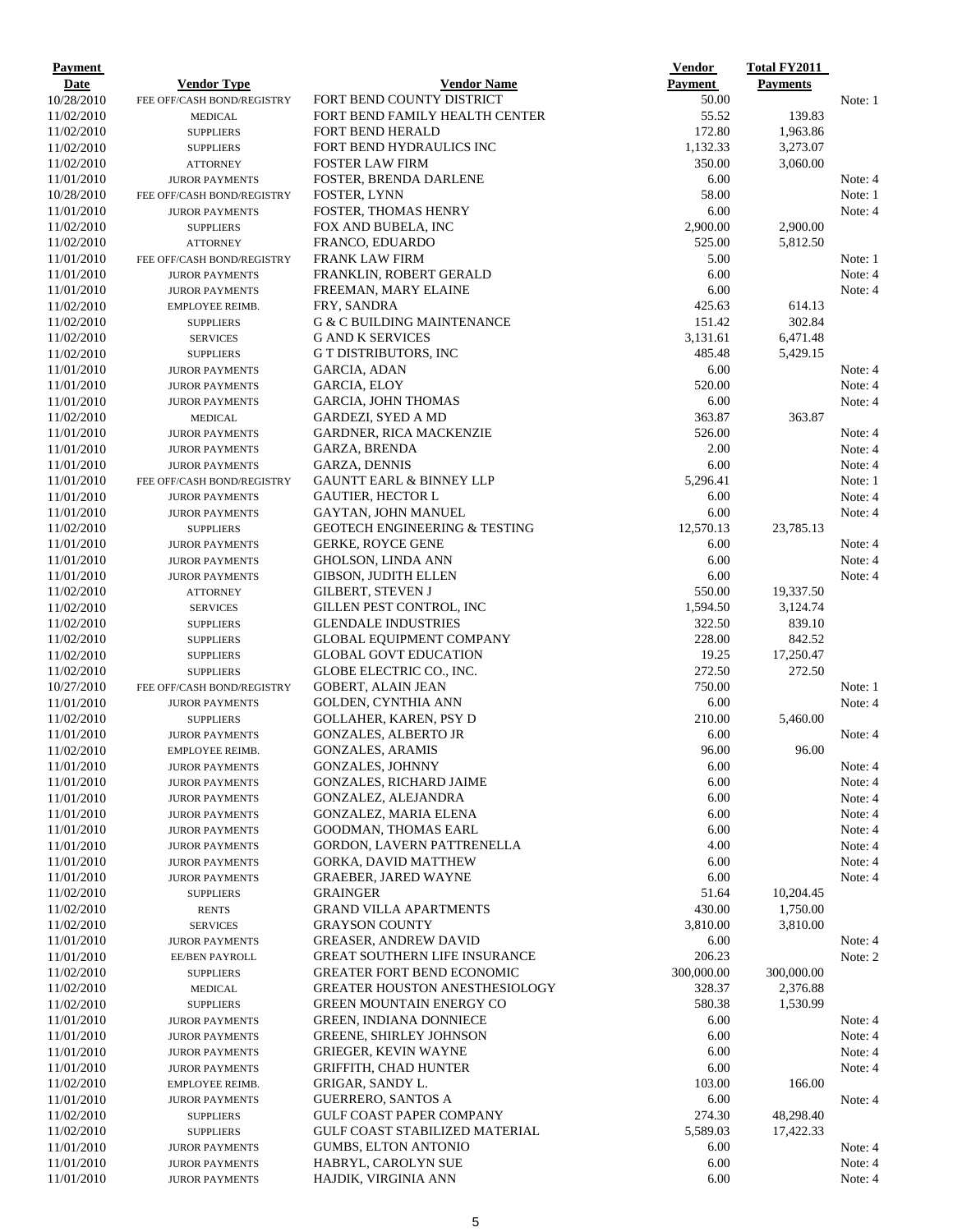| Date<br><b>Vendor Name</b><br>Payment<br><b>Payments</b><br><b>Vendor Type</b><br>11/02/2010<br>2,391.00<br>7,504.68<br><b>HALBISON PLUMBING</b><br><b>SERVICES</b><br>11/02/2010<br>HALL, MINDY R<br>1,748.54<br>2,605.82<br><b>COURT REPORTER</b><br>11/02/2010<br>121.50<br>HALLGREN, ALICE C<br>121.50<br>EMPLOYEE REIMB.<br>520.00<br>11/01/2010<br>HAMILTON, TOMMI LYNNE<br>Note: 4<br><b>JUROR PAYMENTS</b><br>6.00<br>11/01/2010<br><b>HAMPTON, JUDY JONES</b><br>Note: 4<br><b>JUROR PAYMENTS</b><br>11/02/2010<br>HAROLD ANDERSON AND ASSOCIATES<br>6,419.75<br>19,889.25<br><b>SERVICES</b><br>Note: 1<br>10/28/2010<br>HARRIS COUNTY CONST PCT 1<br>75.00<br>FEE OFF/CASH BOND/REGISTRY<br>10/28/2010<br>75.00<br>Note: 1<br>HARRIS COUNTY CONST PCT 1<br>FEE OFF/CASH BOND/REGISTRY<br>10/28/2010<br>75.00<br>Note: 1<br><b>HARRIS COUNTY CONST PCT 1</b><br>FEE OFF/CASH BOND/REGISTRY<br>75.00<br>10/28/2010<br><b>HARRIS COUNTY CONST PCT 1</b><br>Note: 1<br>FEE OFF/CASH BOND/REGISTRY<br>75.00<br>10/28/2010<br><b>HARRIS COUNTY CONST PCT 1</b><br>Note: 1<br>FEE OFF/CASH BOND/REGISTRY<br>10/28/2010<br>75.00<br>HARRIS COUNTY CONST PCT 1<br>Note: 1<br>FEE OFF/CASH BOND/REGISTRY<br>10/28/2010<br>HARRIS COUNTY CONST PCT 4<br>75.00<br>Note: 1<br>FEE OFF/CASH BOND/REGISTRY<br>75.00<br>10/28/2010<br>HARRIS COUNTY CONST PCT 5<br>Note: 1<br>FEE OFF/CASH BOND/REGISTRY<br>50.00<br>10/28/2010<br>HARRIS COUNTY CONST PCT 5<br>FEE OFF/CASH BOND/REGISTRY<br>10/28/2010<br>75.00<br><b>HARRIS COUNTY CONST PCT 5</b><br>FEE OFF/CASH BOND/REGISTRY<br>75.00<br>10/28/2010<br>HARRIS COUNTY CONST PCT 5<br>FEE OFF/CASH BOND/REGISTRY<br>10/28/2010<br>131.38<br>HARRIS COUNTY CONST PCT 5<br>FEE OFF/CASH BOND/REGISTRY<br>75.00<br>10/28/2010<br><b>HARRIS COUNTY CONST PCT 7</b><br>FEE OFF/CASH BOND/REGISTRY<br>75.00<br>10/28/2010<br><b>HARRIS COUNTY CONST PCT 7</b><br>FEE OFF/CASH BOND/REGISTRY<br>10/28/2010<br><b>HARRIS COUNTY CONST PCT 7</b><br>75.00<br>FEE OFF/CASH BOND/REGISTRY<br>75.00<br>10/28/2010<br><b>HARRIS COUNTY CONST PCT 7</b><br>Note: 1<br>FEE OFF/CASH BOND/REGISTRY<br>11/01/2010<br>6.00<br>Note: 4<br>HARRIS, DEBRA<br><b>JUROR PAYMENTS</b><br>6.00<br>11/01/2010<br>HARRIS, JOYCELYN M<br>Note: 4<br><b>JUROR PAYMENTS</b><br>6.00<br>11/01/2010<br>HARRIS, MICHAEL GLYNN<br>Note: 4<br><b>JUROR PAYMENTS</b><br>10/28/2010<br>3,796.45<br>HARRIS, SHARHONDA LASHA<br>Note: 1<br>FEE OFF/CASH BOND/REGISTRY<br>11/01/2010<br>HARRIS, STEPHANIE STRIPLIN<br>6.00<br>Note: 4<br><b>JUROR PAYMENTS</b><br>1,300.00<br>1,300.00<br>11/02/2010<br>HARRISON, GENEVA G<br><b>RENTS</b><br>11/02/2010<br>144.00<br>360.33<br>HARRITY, JOHN<br>EMPLOYEE REIMB.<br>6.00<br>11/01/2010<br>HART, JO ANN LA DINE<br><b>JUROR PAYMENTS</b><br>Note: 4<br>11/02/2010<br>171.20<br>171.20<br><b>HART'S RADIATOR SERVICE</b><br><b>SUPPLIERS</b><br>6.00<br>11/01/2010<br>HATFIELD, GAILYON DENISE<br>Note: 4<br><b>JUROR PAYMENTS</b><br>6.00<br>Note: 4<br>11/01/2010<br><b>HAWKES, ROSA ROSAS</b><br><b>JUROR PAYMENTS</b><br>12,906.00<br>12,906.00<br>11/02/2010<br><b>HAYS COUNTY TREASURER</b><br><b>SUPPLIERS</b><br>6.00<br>11/01/2010<br><b>HAYTER, CAROL JEAN</b><br><b>JUROR PAYMENTS</b><br>11/02/2010<br>131.31<br>390.24<br>HD SUPPLY WATERWORKS, LTD<br><b>SUPPLIERS</b><br>350.00<br>11/02/2010<br><b>HECKER, DON A</b><br>6,675.00<br><b>ATTORNEY</b><br>1,229.96<br>HELFMAN FORD CO INC<br>18,852.71<br><b>SUPPLIERS</b><br>6.00<br>HENRY, BARBARA ANN<br><b>JUROR PAYMENTS</b><br>11/01/2010<br>HENRY, JOHN DANIEL<br>6.00<br><b>JUROR PAYMENTS</b><br>11/02/2010<br>2,486.00<br>6,393.00<br>HERNANDEZ FUNERAL HOME<br><b>SERVICES</b><br>11/01/2010<br>HERNANDEZ, PETRONILDO<br>6.00<br><b>JUROR PAYMENTS</b><br>11/01/2010<br>HERNANDEZ, THOMAS JACOB<br>4.00<br>Note: 4<br><b>JUROR PAYMENTS</b><br>6.00<br>Note: 4<br>11/01/2010<br>HERRERA, LAVONNE POUNDS<br><b>JUROR PAYMENTS</b><br>1,385,045.00<br>1,385,045.00<br>10/27/2010<br>H-GAC<br><b>SUPPLIERS</b><br>257.40<br>257.40<br>11/02/2010<br>HILL AND HILL EXTERMINATORS<br><b>SUPPLIERS</b><br>11/01/2010<br>HILL, BRITNYE LYNISE<br>5.00<br>Note: 4<br><b>JUROR PAYMENTS</b><br>6.00<br>Note: 4<br>11/01/2010<br>HILL, RUSSEL WAYNE<br><b>JUROR PAYMENTS</b><br>11/01/2010<br>6.00<br>HOCHREITER, JEFFREY LYNN<br>Note: 4<br><b>JUROR PAYMENTS</b><br>12.10<br>12.10<br>11/02/2010<br><b>HODGES, KELLY</b><br>EMPLOYEE REIMB.<br>5.00<br>11/01/2010<br>HOLDMON, LARRY EARL<br>Note: 4<br><b>JUROR PAYMENTS</b><br>260.00<br>11/02/2010<br>HOLLOWAY, MARK<br>156.00<br><b>MEDICAL</b><br>6.00<br>11/01/2010<br>HOLMES, GREGORY ALAN<br><b>JUROR PAYMENTS</b><br>HOLT & YOUNG PC<br>11.00<br>FEE OFF/CASH BOND/REGISTRY<br>9,478.71<br>HOME DEPOT CREDIT SERVICES<br>1,470.24<br><b>SUPPLIERS</b><br>6.00<br>HOOPER, RICHARD SCOTT<br><b>JUROR PAYMENTS</b><br>11/01/2010<br>HORTON, BARBARA ANNE<br>6.00<br><b>JUROR PAYMENTS</b><br>5.00<br>11/01/2010<br><b>HOSTO &amp; BUCHAN</b><br>FEE OFF/CASH BOND/REGISTRY<br>475.00<br>11/01/2010<br>HOUARIA, LICIR<br>Note: 1<br>FEE OFF/CASH BOND/REGISTRY<br>63.81<br>HOUSTON CARDIOVASCULAR ASSOCIATES<br>6.82<br>11/02/2010<br><b>MEDICAL</b><br>HOUSTON FREIGHTLINER, INC<br>52.35<br>2,084.11<br>11/02/2010<br><b>SUPPLIERS</b><br>2,013.00<br>11/02/2010<br><b>HOUSTON MEDICAL TESTING</b><br>7,135.00<br><b>SUPPLIERS</b><br>Note: 4<br>11/01/2010<br>HOWARD, CHARLOTTE J<br>6.00<br><b>JUROR PAYMENTS</b><br>37.80<br>37.80<br>11/02/2010<br>HUANG, HUILAN<br>EMPLOYEE REIMB.<br>HUERTA, LUIS MANUEL<br>6.00<br>11/01/2010<br>Note: 4<br><b>JUROR PAYMENTS</b><br>11/02/2010<br>850.00<br>850.00<br>HUGHES, DALLAS CRAIG<br><b>ATTORNEY</b><br>11/01/2010<br><b>IBARRA, JESUS III</b><br>6.00<br>Note: 4<br><b>JUROR PAYMENTS</b><br>11/02/2010<br>IDC, INC<br>28,708.00<br>28,708.00<br><b>SUPPLIERS</b><br>IES SYSTEMS, LLC<br>512.50<br>1,092.50<br><b>SUPPLIERS</b> | Payment    |  | <b>Vendor</b> | <b>Total FY2011</b> |         |
|---------------------------------------------------------------------------------------------------------------------------------------------------------------------------------------------------------------------------------------------------------------------------------------------------------------------------------------------------------------------------------------------------------------------------------------------------------------------------------------------------------------------------------------------------------------------------------------------------------------------------------------------------------------------------------------------------------------------------------------------------------------------------------------------------------------------------------------------------------------------------------------------------------------------------------------------------------------------------------------------------------------------------------------------------------------------------------------------------------------------------------------------------------------------------------------------------------------------------------------------------------------------------------------------------------------------------------------------------------------------------------------------------------------------------------------------------------------------------------------------------------------------------------------------------------------------------------------------------------------------------------------------------------------------------------------------------------------------------------------------------------------------------------------------------------------------------------------------------------------------------------------------------------------------------------------------------------------------------------------------------------------------------------------------------------------------------------------------------------------------------------------------------------------------------------------------------------------------------------------------------------------------------------------------------------------------------------------------------------------------------------------------------------------------------------------------------------------------------------------------------------------------------------------------------------------------------------------------------------------------------------------------------------------------------------------------------------------------------------------------------------------------------------------------------------------------------------------------------------------------------------------------------------------------------------------------------------------------------------------------------------------------------------------------------------------------------------------------------------------------------------------------------------------------------------------------------------------------------------------------------------------------------------------------------------------------------------------------------------------------------------------------------------------------------------------------------------------------------------------------------------------------------------------------------------------------------------------------------------------------------------------------------------------------------------------------------------------------------------------------------------------------------------------------------------------------------------------------------------------------------------------------------------------------------------------------------------------------------------------------------------------------------------------------------------------------------------------------------------------------------------------------------------------------------------------------------------------------------------------------------------------------------------------------------------------------------------------------------------------------------------------------------------------------------------------------------------------------------------------------------------------------------------------------------------------------------------------------------------------------------------------------------------------------------------------------------------------------------------------------------------------------------------------------------------------------------------------------------------------------------------------------------------------------------------------------------------------------------------------------------------------------------------------------------------------------------------------------------------------------------------------------------------------------------------------------------------------------------------------------------------------------------------------------------------------------------------------------------------------------------------------------------------------------------------------------------------------------------------------------------------------------------------------------------------------------------------------------------------------------------------------------------------------------------------------------------------------------------------------------------------------------------------------------------------------------------------------------------------------------------------------------------------------------------------------------------------------|------------|--|---------------|---------------------|---------|
|                                                                                                                                                                                                                                                                                                                                                                                                                                                                                                                                                                                                                                                                                                                                                                                                                                                                                                                                                                                                                                                                                                                                                                                                                                                                                                                                                                                                                                                                                                                                                                                                                                                                                                                                                                                                                                                                                                                                                                                                                                                                                                                                                                                                                                                                                                                                                                                                                                                                                                                                                                                                                                                                                                                                                                                                                                                                                                                                                                                                                                                                                                                                                                                                                                                                                                                                                                                                                                                                                                                                                                                                                                                                                                                                                                                                                                                                                                                                                                                                                                                                                                                                                                                                                                                                                                                                                                                                                                                                                                                                                                                                                                                                                                                                                                                                                                                                                                                                                                                                                                                                                                                                                                                                                                                                                                                                                                                                                                                                                                                                                                                                                                                                                                                                                                                                                                                                                                                                                               |            |  |               |                     |         |
|                                                                                                                                                                                                                                                                                                                                                                                                                                                                                                                                                                                                                                                                                                                                                                                                                                                                                                                                                                                                                                                                                                                                                                                                                                                                                                                                                                                                                                                                                                                                                                                                                                                                                                                                                                                                                                                                                                                                                                                                                                                                                                                                                                                                                                                                                                                                                                                                                                                                                                                                                                                                                                                                                                                                                                                                                                                                                                                                                                                                                                                                                                                                                                                                                                                                                                                                                                                                                                                                                                                                                                                                                                                                                                                                                                                                                                                                                                                                                                                                                                                                                                                                                                                                                                                                                                                                                                                                                                                                                                                                                                                                                                                                                                                                                                                                                                                                                                                                                                                                                                                                                                                                                                                                                                                                                                                                                                                                                                                                                                                                                                                                                                                                                                                                                                                                                                                                                                                                                               |            |  |               |                     |         |
|                                                                                                                                                                                                                                                                                                                                                                                                                                                                                                                                                                                                                                                                                                                                                                                                                                                                                                                                                                                                                                                                                                                                                                                                                                                                                                                                                                                                                                                                                                                                                                                                                                                                                                                                                                                                                                                                                                                                                                                                                                                                                                                                                                                                                                                                                                                                                                                                                                                                                                                                                                                                                                                                                                                                                                                                                                                                                                                                                                                                                                                                                                                                                                                                                                                                                                                                                                                                                                                                                                                                                                                                                                                                                                                                                                                                                                                                                                                                                                                                                                                                                                                                                                                                                                                                                                                                                                                                                                                                                                                                                                                                                                                                                                                                                                                                                                                                                                                                                                                                                                                                                                                                                                                                                                                                                                                                                                                                                                                                                                                                                                                                                                                                                                                                                                                                                                                                                                                                                               |            |  |               |                     |         |
|                                                                                                                                                                                                                                                                                                                                                                                                                                                                                                                                                                                                                                                                                                                                                                                                                                                                                                                                                                                                                                                                                                                                                                                                                                                                                                                                                                                                                                                                                                                                                                                                                                                                                                                                                                                                                                                                                                                                                                                                                                                                                                                                                                                                                                                                                                                                                                                                                                                                                                                                                                                                                                                                                                                                                                                                                                                                                                                                                                                                                                                                                                                                                                                                                                                                                                                                                                                                                                                                                                                                                                                                                                                                                                                                                                                                                                                                                                                                                                                                                                                                                                                                                                                                                                                                                                                                                                                                                                                                                                                                                                                                                                                                                                                                                                                                                                                                                                                                                                                                                                                                                                                                                                                                                                                                                                                                                                                                                                                                                                                                                                                                                                                                                                                                                                                                                                                                                                                                                               |            |  |               |                     |         |
|                                                                                                                                                                                                                                                                                                                                                                                                                                                                                                                                                                                                                                                                                                                                                                                                                                                                                                                                                                                                                                                                                                                                                                                                                                                                                                                                                                                                                                                                                                                                                                                                                                                                                                                                                                                                                                                                                                                                                                                                                                                                                                                                                                                                                                                                                                                                                                                                                                                                                                                                                                                                                                                                                                                                                                                                                                                                                                                                                                                                                                                                                                                                                                                                                                                                                                                                                                                                                                                                                                                                                                                                                                                                                                                                                                                                                                                                                                                                                                                                                                                                                                                                                                                                                                                                                                                                                                                                                                                                                                                                                                                                                                                                                                                                                                                                                                                                                                                                                                                                                                                                                                                                                                                                                                                                                                                                                                                                                                                                                                                                                                                                                                                                                                                                                                                                                                                                                                                                                               |            |  |               |                     |         |
|                                                                                                                                                                                                                                                                                                                                                                                                                                                                                                                                                                                                                                                                                                                                                                                                                                                                                                                                                                                                                                                                                                                                                                                                                                                                                                                                                                                                                                                                                                                                                                                                                                                                                                                                                                                                                                                                                                                                                                                                                                                                                                                                                                                                                                                                                                                                                                                                                                                                                                                                                                                                                                                                                                                                                                                                                                                                                                                                                                                                                                                                                                                                                                                                                                                                                                                                                                                                                                                                                                                                                                                                                                                                                                                                                                                                                                                                                                                                                                                                                                                                                                                                                                                                                                                                                                                                                                                                                                                                                                                                                                                                                                                                                                                                                                                                                                                                                                                                                                                                                                                                                                                                                                                                                                                                                                                                                                                                                                                                                                                                                                                                                                                                                                                                                                                                                                                                                                                                                               |            |  |               |                     |         |
|                                                                                                                                                                                                                                                                                                                                                                                                                                                                                                                                                                                                                                                                                                                                                                                                                                                                                                                                                                                                                                                                                                                                                                                                                                                                                                                                                                                                                                                                                                                                                                                                                                                                                                                                                                                                                                                                                                                                                                                                                                                                                                                                                                                                                                                                                                                                                                                                                                                                                                                                                                                                                                                                                                                                                                                                                                                                                                                                                                                                                                                                                                                                                                                                                                                                                                                                                                                                                                                                                                                                                                                                                                                                                                                                                                                                                                                                                                                                                                                                                                                                                                                                                                                                                                                                                                                                                                                                                                                                                                                                                                                                                                                                                                                                                                                                                                                                                                                                                                                                                                                                                                                                                                                                                                                                                                                                                                                                                                                                                                                                                                                                                                                                                                                                                                                                                                                                                                                                                               |            |  |               |                     |         |
|                                                                                                                                                                                                                                                                                                                                                                                                                                                                                                                                                                                                                                                                                                                                                                                                                                                                                                                                                                                                                                                                                                                                                                                                                                                                                                                                                                                                                                                                                                                                                                                                                                                                                                                                                                                                                                                                                                                                                                                                                                                                                                                                                                                                                                                                                                                                                                                                                                                                                                                                                                                                                                                                                                                                                                                                                                                                                                                                                                                                                                                                                                                                                                                                                                                                                                                                                                                                                                                                                                                                                                                                                                                                                                                                                                                                                                                                                                                                                                                                                                                                                                                                                                                                                                                                                                                                                                                                                                                                                                                                                                                                                                                                                                                                                                                                                                                                                                                                                                                                                                                                                                                                                                                                                                                                                                                                                                                                                                                                                                                                                                                                                                                                                                                                                                                                                                                                                                                                                               |            |  |               |                     |         |
|                                                                                                                                                                                                                                                                                                                                                                                                                                                                                                                                                                                                                                                                                                                                                                                                                                                                                                                                                                                                                                                                                                                                                                                                                                                                                                                                                                                                                                                                                                                                                                                                                                                                                                                                                                                                                                                                                                                                                                                                                                                                                                                                                                                                                                                                                                                                                                                                                                                                                                                                                                                                                                                                                                                                                                                                                                                                                                                                                                                                                                                                                                                                                                                                                                                                                                                                                                                                                                                                                                                                                                                                                                                                                                                                                                                                                                                                                                                                                                                                                                                                                                                                                                                                                                                                                                                                                                                                                                                                                                                                                                                                                                                                                                                                                                                                                                                                                                                                                                                                                                                                                                                                                                                                                                                                                                                                                                                                                                                                                                                                                                                                                                                                                                                                                                                                                                                                                                                                                               |            |  |               |                     |         |
|                                                                                                                                                                                                                                                                                                                                                                                                                                                                                                                                                                                                                                                                                                                                                                                                                                                                                                                                                                                                                                                                                                                                                                                                                                                                                                                                                                                                                                                                                                                                                                                                                                                                                                                                                                                                                                                                                                                                                                                                                                                                                                                                                                                                                                                                                                                                                                                                                                                                                                                                                                                                                                                                                                                                                                                                                                                                                                                                                                                                                                                                                                                                                                                                                                                                                                                                                                                                                                                                                                                                                                                                                                                                                                                                                                                                                                                                                                                                                                                                                                                                                                                                                                                                                                                                                                                                                                                                                                                                                                                                                                                                                                                                                                                                                                                                                                                                                                                                                                                                                                                                                                                                                                                                                                                                                                                                                                                                                                                                                                                                                                                                                                                                                                                                                                                                                                                                                                                                                               |            |  |               |                     |         |
|                                                                                                                                                                                                                                                                                                                                                                                                                                                                                                                                                                                                                                                                                                                                                                                                                                                                                                                                                                                                                                                                                                                                                                                                                                                                                                                                                                                                                                                                                                                                                                                                                                                                                                                                                                                                                                                                                                                                                                                                                                                                                                                                                                                                                                                                                                                                                                                                                                                                                                                                                                                                                                                                                                                                                                                                                                                                                                                                                                                                                                                                                                                                                                                                                                                                                                                                                                                                                                                                                                                                                                                                                                                                                                                                                                                                                                                                                                                                                                                                                                                                                                                                                                                                                                                                                                                                                                                                                                                                                                                                                                                                                                                                                                                                                                                                                                                                                                                                                                                                                                                                                                                                                                                                                                                                                                                                                                                                                                                                                                                                                                                                                                                                                                                                                                                                                                                                                                                                                               |            |  |               |                     |         |
|                                                                                                                                                                                                                                                                                                                                                                                                                                                                                                                                                                                                                                                                                                                                                                                                                                                                                                                                                                                                                                                                                                                                                                                                                                                                                                                                                                                                                                                                                                                                                                                                                                                                                                                                                                                                                                                                                                                                                                                                                                                                                                                                                                                                                                                                                                                                                                                                                                                                                                                                                                                                                                                                                                                                                                                                                                                                                                                                                                                                                                                                                                                                                                                                                                                                                                                                                                                                                                                                                                                                                                                                                                                                                                                                                                                                                                                                                                                                                                                                                                                                                                                                                                                                                                                                                                                                                                                                                                                                                                                                                                                                                                                                                                                                                                                                                                                                                                                                                                                                                                                                                                                                                                                                                                                                                                                                                                                                                                                                                                                                                                                                                                                                                                                                                                                                                                                                                                                                                               |            |  |               |                     |         |
|                                                                                                                                                                                                                                                                                                                                                                                                                                                                                                                                                                                                                                                                                                                                                                                                                                                                                                                                                                                                                                                                                                                                                                                                                                                                                                                                                                                                                                                                                                                                                                                                                                                                                                                                                                                                                                                                                                                                                                                                                                                                                                                                                                                                                                                                                                                                                                                                                                                                                                                                                                                                                                                                                                                                                                                                                                                                                                                                                                                                                                                                                                                                                                                                                                                                                                                                                                                                                                                                                                                                                                                                                                                                                                                                                                                                                                                                                                                                                                                                                                                                                                                                                                                                                                                                                                                                                                                                                                                                                                                                                                                                                                                                                                                                                                                                                                                                                                                                                                                                                                                                                                                                                                                                                                                                                                                                                                                                                                                                                                                                                                                                                                                                                                                                                                                                                                                                                                                                                               |            |  |               |                     |         |
|                                                                                                                                                                                                                                                                                                                                                                                                                                                                                                                                                                                                                                                                                                                                                                                                                                                                                                                                                                                                                                                                                                                                                                                                                                                                                                                                                                                                                                                                                                                                                                                                                                                                                                                                                                                                                                                                                                                                                                                                                                                                                                                                                                                                                                                                                                                                                                                                                                                                                                                                                                                                                                                                                                                                                                                                                                                                                                                                                                                                                                                                                                                                                                                                                                                                                                                                                                                                                                                                                                                                                                                                                                                                                                                                                                                                                                                                                                                                                                                                                                                                                                                                                                                                                                                                                                                                                                                                                                                                                                                                                                                                                                                                                                                                                                                                                                                                                                                                                                                                                                                                                                                                                                                                                                                                                                                                                                                                                                                                                                                                                                                                                                                                                                                                                                                                                                                                                                                                                               |            |  |               |                     |         |
|                                                                                                                                                                                                                                                                                                                                                                                                                                                                                                                                                                                                                                                                                                                                                                                                                                                                                                                                                                                                                                                                                                                                                                                                                                                                                                                                                                                                                                                                                                                                                                                                                                                                                                                                                                                                                                                                                                                                                                                                                                                                                                                                                                                                                                                                                                                                                                                                                                                                                                                                                                                                                                                                                                                                                                                                                                                                                                                                                                                                                                                                                                                                                                                                                                                                                                                                                                                                                                                                                                                                                                                                                                                                                                                                                                                                                                                                                                                                                                                                                                                                                                                                                                                                                                                                                                                                                                                                                                                                                                                                                                                                                                                                                                                                                                                                                                                                                                                                                                                                                                                                                                                                                                                                                                                                                                                                                                                                                                                                                                                                                                                                                                                                                                                                                                                                                                                                                                                                                               |            |  |               |                     | Note: 1 |
|                                                                                                                                                                                                                                                                                                                                                                                                                                                                                                                                                                                                                                                                                                                                                                                                                                                                                                                                                                                                                                                                                                                                                                                                                                                                                                                                                                                                                                                                                                                                                                                                                                                                                                                                                                                                                                                                                                                                                                                                                                                                                                                                                                                                                                                                                                                                                                                                                                                                                                                                                                                                                                                                                                                                                                                                                                                                                                                                                                                                                                                                                                                                                                                                                                                                                                                                                                                                                                                                                                                                                                                                                                                                                                                                                                                                                                                                                                                                                                                                                                                                                                                                                                                                                                                                                                                                                                                                                                                                                                                                                                                                                                                                                                                                                                                                                                                                                                                                                                                                                                                                                                                                                                                                                                                                                                                                                                                                                                                                                                                                                                                                                                                                                                                                                                                                                                                                                                                                                               |            |  |               |                     | Note: 1 |
|                                                                                                                                                                                                                                                                                                                                                                                                                                                                                                                                                                                                                                                                                                                                                                                                                                                                                                                                                                                                                                                                                                                                                                                                                                                                                                                                                                                                                                                                                                                                                                                                                                                                                                                                                                                                                                                                                                                                                                                                                                                                                                                                                                                                                                                                                                                                                                                                                                                                                                                                                                                                                                                                                                                                                                                                                                                                                                                                                                                                                                                                                                                                                                                                                                                                                                                                                                                                                                                                                                                                                                                                                                                                                                                                                                                                                                                                                                                                                                                                                                                                                                                                                                                                                                                                                                                                                                                                                                                                                                                                                                                                                                                                                                                                                                                                                                                                                                                                                                                                                                                                                                                                                                                                                                                                                                                                                                                                                                                                                                                                                                                                                                                                                                                                                                                                                                                                                                                                                               |            |  |               |                     | Note: 1 |
|                                                                                                                                                                                                                                                                                                                                                                                                                                                                                                                                                                                                                                                                                                                                                                                                                                                                                                                                                                                                                                                                                                                                                                                                                                                                                                                                                                                                                                                                                                                                                                                                                                                                                                                                                                                                                                                                                                                                                                                                                                                                                                                                                                                                                                                                                                                                                                                                                                                                                                                                                                                                                                                                                                                                                                                                                                                                                                                                                                                                                                                                                                                                                                                                                                                                                                                                                                                                                                                                                                                                                                                                                                                                                                                                                                                                                                                                                                                                                                                                                                                                                                                                                                                                                                                                                                                                                                                                                                                                                                                                                                                                                                                                                                                                                                                                                                                                                                                                                                                                                                                                                                                                                                                                                                                                                                                                                                                                                                                                                                                                                                                                                                                                                                                                                                                                                                                                                                                                                               |            |  |               |                     | Note: 1 |
|                                                                                                                                                                                                                                                                                                                                                                                                                                                                                                                                                                                                                                                                                                                                                                                                                                                                                                                                                                                                                                                                                                                                                                                                                                                                                                                                                                                                                                                                                                                                                                                                                                                                                                                                                                                                                                                                                                                                                                                                                                                                                                                                                                                                                                                                                                                                                                                                                                                                                                                                                                                                                                                                                                                                                                                                                                                                                                                                                                                                                                                                                                                                                                                                                                                                                                                                                                                                                                                                                                                                                                                                                                                                                                                                                                                                                                                                                                                                                                                                                                                                                                                                                                                                                                                                                                                                                                                                                                                                                                                                                                                                                                                                                                                                                                                                                                                                                                                                                                                                                                                                                                                                                                                                                                                                                                                                                                                                                                                                                                                                                                                                                                                                                                                                                                                                                                                                                                                                                               |            |  |               |                     | Note: 1 |
|                                                                                                                                                                                                                                                                                                                                                                                                                                                                                                                                                                                                                                                                                                                                                                                                                                                                                                                                                                                                                                                                                                                                                                                                                                                                                                                                                                                                                                                                                                                                                                                                                                                                                                                                                                                                                                                                                                                                                                                                                                                                                                                                                                                                                                                                                                                                                                                                                                                                                                                                                                                                                                                                                                                                                                                                                                                                                                                                                                                                                                                                                                                                                                                                                                                                                                                                                                                                                                                                                                                                                                                                                                                                                                                                                                                                                                                                                                                                                                                                                                                                                                                                                                                                                                                                                                                                                                                                                                                                                                                                                                                                                                                                                                                                                                                                                                                                                                                                                                                                                                                                                                                                                                                                                                                                                                                                                                                                                                                                                                                                                                                                                                                                                                                                                                                                                                                                                                                                                               |            |  |               |                     | Note: 1 |
|                                                                                                                                                                                                                                                                                                                                                                                                                                                                                                                                                                                                                                                                                                                                                                                                                                                                                                                                                                                                                                                                                                                                                                                                                                                                                                                                                                                                                                                                                                                                                                                                                                                                                                                                                                                                                                                                                                                                                                                                                                                                                                                                                                                                                                                                                                                                                                                                                                                                                                                                                                                                                                                                                                                                                                                                                                                                                                                                                                                                                                                                                                                                                                                                                                                                                                                                                                                                                                                                                                                                                                                                                                                                                                                                                                                                                                                                                                                                                                                                                                                                                                                                                                                                                                                                                                                                                                                                                                                                                                                                                                                                                                                                                                                                                                                                                                                                                                                                                                                                                                                                                                                                                                                                                                                                                                                                                                                                                                                                                                                                                                                                                                                                                                                                                                                                                                                                                                                                                               |            |  |               |                     | Note: 1 |
|                                                                                                                                                                                                                                                                                                                                                                                                                                                                                                                                                                                                                                                                                                                                                                                                                                                                                                                                                                                                                                                                                                                                                                                                                                                                                                                                                                                                                                                                                                                                                                                                                                                                                                                                                                                                                                                                                                                                                                                                                                                                                                                                                                                                                                                                                                                                                                                                                                                                                                                                                                                                                                                                                                                                                                                                                                                                                                                                                                                                                                                                                                                                                                                                                                                                                                                                                                                                                                                                                                                                                                                                                                                                                                                                                                                                                                                                                                                                                                                                                                                                                                                                                                                                                                                                                                                                                                                                                                                                                                                                                                                                                                                                                                                                                                                                                                                                                                                                                                                                                                                                                                                                                                                                                                                                                                                                                                                                                                                                                                                                                                                                                                                                                                                                                                                                                                                                                                                                                               |            |  |               |                     |         |
|                                                                                                                                                                                                                                                                                                                                                                                                                                                                                                                                                                                                                                                                                                                                                                                                                                                                                                                                                                                                                                                                                                                                                                                                                                                                                                                                                                                                                                                                                                                                                                                                                                                                                                                                                                                                                                                                                                                                                                                                                                                                                                                                                                                                                                                                                                                                                                                                                                                                                                                                                                                                                                                                                                                                                                                                                                                                                                                                                                                                                                                                                                                                                                                                                                                                                                                                                                                                                                                                                                                                                                                                                                                                                                                                                                                                                                                                                                                                                                                                                                                                                                                                                                                                                                                                                                                                                                                                                                                                                                                                                                                                                                                                                                                                                                                                                                                                                                                                                                                                                                                                                                                                                                                                                                                                                                                                                                                                                                                                                                                                                                                                                                                                                                                                                                                                                                                                                                                                                               |            |  |               |                     |         |
|                                                                                                                                                                                                                                                                                                                                                                                                                                                                                                                                                                                                                                                                                                                                                                                                                                                                                                                                                                                                                                                                                                                                                                                                                                                                                                                                                                                                                                                                                                                                                                                                                                                                                                                                                                                                                                                                                                                                                                                                                                                                                                                                                                                                                                                                                                                                                                                                                                                                                                                                                                                                                                                                                                                                                                                                                                                                                                                                                                                                                                                                                                                                                                                                                                                                                                                                                                                                                                                                                                                                                                                                                                                                                                                                                                                                                                                                                                                                                                                                                                                                                                                                                                                                                                                                                                                                                                                                                                                                                                                                                                                                                                                                                                                                                                                                                                                                                                                                                                                                                                                                                                                                                                                                                                                                                                                                                                                                                                                                                                                                                                                                                                                                                                                                                                                                                                                                                                                                                               |            |  |               |                     |         |
|                                                                                                                                                                                                                                                                                                                                                                                                                                                                                                                                                                                                                                                                                                                                                                                                                                                                                                                                                                                                                                                                                                                                                                                                                                                                                                                                                                                                                                                                                                                                                                                                                                                                                                                                                                                                                                                                                                                                                                                                                                                                                                                                                                                                                                                                                                                                                                                                                                                                                                                                                                                                                                                                                                                                                                                                                                                                                                                                                                                                                                                                                                                                                                                                                                                                                                                                                                                                                                                                                                                                                                                                                                                                                                                                                                                                                                                                                                                                                                                                                                                                                                                                                                                                                                                                                                                                                                                                                                                                                                                                                                                                                                                                                                                                                                                                                                                                                                                                                                                                                                                                                                                                                                                                                                                                                                                                                                                                                                                                                                                                                                                                                                                                                                                                                                                                                                                                                                                                                               |            |  |               |                     |         |
|                                                                                                                                                                                                                                                                                                                                                                                                                                                                                                                                                                                                                                                                                                                                                                                                                                                                                                                                                                                                                                                                                                                                                                                                                                                                                                                                                                                                                                                                                                                                                                                                                                                                                                                                                                                                                                                                                                                                                                                                                                                                                                                                                                                                                                                                                                                                                                                                                                                                                                                                                                                                                                                                                                                                                                                                                                                                                                                                                                                                                                                                                                                                                                                                                                                                                                                                                                                                                                                                                                                                                                                                                                                                                                                                                                                                                                                                                                                                                                                                                                                                                                                                                                                                                                                                                                                                                                                                                                                                                                                                                                                                                                                                                                                                                                                                                                                                                                                                                                                                                                                                                                                                                                                                                                                                                                                                                                                                                                                                                                                                                                                                                                                                                                                                                                                                                                                                                                                                                               |            |  |               |                     |         |
|                                                                                                                                                                                                                                                                                                                                                                                                                                                                                                                                                                                                                                                                                                                                                                                                                                                                                                                                                                                                                                                                                                                                                                                                                                                                                                                                                                                                                                                                                                                                                                                                                                                                                                                                                                                                                                                                                                                                                                                                                                                                                                                                                                                                                                                                                                                                                                                                                                                                                                                                                                                                                                                                                                                                                                                                                                                                                                                                                                                                                                                                                                                                                                                                                                                                                                                                                                                                                                                                                                                                                                                                                                                                                                                                                                                                                                                                                                                                                                                                                                                                                                                                                                                                                                                                                                                                                                                                                                                                                                                                                                                                                                                                                                                                                                                                                                                                                                                                                                                                                                                                                                                                                                                                                                                                                                                                                                                                                                                                                                                                                                                                                                                                                                                                                                                                                                                                                                                                                               |            |  |               |                     |         |
|                                                                                                                                                                                                                                                                                                                                                                                                                                                                                                                                                                                                                                                                                                                                                                                                                                                                                                                                                                                                                                                                                                                                                                                                                                                                                                                                                                                                                                                                                                                                                                                                                                                                                                                                                                                                                                                                                                                                                                                                                                                                                                                                                                                                                                                                                                                                                                                                                                                                                                                                                                                                                                                                                                                                                                                                                                                                                                                                                                                                                                                                                                                                                                                                                                                                                                                                                                                                                                                                                                                                                                                                                                                                                                                                                                                                                                                                                                                                                                                                                                                                                                                                                                                                                                                                                                                                                                                                                                                                                                                                                                                                                                                                                                                                                                                                                                                                                                                                                                                                                                                                                                                                                                                                                                                                                                                                                                                                                                                                                                                                                                                                                                                                                                                                                                                                                                                                                                                                                               |            |  |               |                     |         |
|                                                                                                                                                                                                                                                                                                                                                                                                                                                                                                                                                                                                                                                                                                                                                                                                                                                                                                                                                                                                                                                                                                                                                                                                                                                                                                                                                                                                                                                                                                                                                                                                                                                                                                                                                                                                                                                                                                                                                                                                                                                                                                                                                                                                                                                                                                                                                                                                                                                                                                                                                                                                                                                                                                                                                                                                                                                                                                                                                                                                                                                                                                                                                                                                                                                                                                                                                                                                                                                                                                                                                                                                                                                                                                                                                                                                                                                                                                                                                                                                                                                                                                                                                                                                                                                                                                                                                                                                                                                                                                                                                                                                                                                                                                                                                                                                                                                                                                                                                                                                                                                                                                                                                                                                                                                                                                                                                                                                                                                                                                                                                                                                                                                                                                                                                                                                                                                                                                                                                               |            |  |               |                     |         |
|                                                                                                                                                                                                                                                                                                                                                                                                                                                                                                                                                                                                                                                                                                                                                                                                                                                                                                                                                                                                                                                                                                                                                                                                                                                                                                                                                                                                                                                                                                                                                                                                                                                                                                                                                                                                                                                                                                                                                                                                                                                                                                                                                                                                                                                                                                                                                                                                                                                                                                                                                                                                                                                                                                                                                                                                                                                                                                                                                                                                                                                                                                                                                                                                                                                                                                                                                                                                                                                                                                                                                                                                                                                                                                                                                                                                                                                                                                                                                                                                                                                                                                                                                                                                                                                                                                                                                                                                                                                                                                                                                                                                                                                                                                                                                                                                                                                                                                                                                                                                                                                                                                                                                                                                                                                                                                                                                                                                                                                                                                                                                                                                                                                                                                                                                                                                                                                                                                                                                               |            |  |               |                     |         |
|                                                                                                                                                                                                                                                                                                                                                                                                                                                                                                                                                                                                                                                                                                                                                                                                                                                                                                                                                                                                                                                                                                                                                                                                                                                                                                                                                                                                                                                                                                                                                                                                                                                                                                                                                                                                                                                                                                                                                                                                                                                                                                                                                                                                                                                                                                                                                                                                                                                                                                                                                                                                                                                                                                                                                                                                                                                                                                                                                                                                                                                                                                                                                                                                                                                                                                                                                                                                                                                                                                                                                                                                                                                                                                                                                                                                                                                                                                                                                                                                                                                                                                                                                                                                                                                                                                                                                                                                                                                                                                                                                                                                                                                                                                                                                                                                                                                                                                                                                                                                                                                                                                                                                                                                                                                                                                                                                                                                                                                                                                                                                                                                                                                                                                                                                                                                                                                                                                                                                               |            |  |               |                     |         |
|                                                                                                                                                                                                                                                                                                                                                                                                                                                                                                                                                                                                                                                                                                                                                                                                                                                                                                                                                                                                                                                                                                                                                                                                                                                                                                                                                                                                                                                                                                                                                                                                                                                                                                                                                                                                                                                                                                                                                                                                                                                                                                                                                                                                                                                                                                                                                                                                                                                                                                                                                                                                                                                                                                                                                                                                                                                                                                                                                                                                                                                                                                                                                                                                                                                                                                                                                                                                                                                                                                                                                                                                                                                                                                                                                                                                                                                                                                                                                                                                                                                                                                                                                                                                                                                                                                                                                                                                                                                                                                                                                                                                                                                                                                                                                                                                                                                                                                                                                                                                                                                                                                                                                                                                                                                                                                                                                                                                                                                                                                                                                                                                                                                                                                                                                                                                                                                                                                                                                               |            |  |               |                     |         |
|                                                                                                                                                                                                                                                                                                                                                                                                                                                                                                                                                                                                                                                                                                                                                                                                                                                                                                                                                                                                                                                                                                                                                                                                                                                                                                                                                                                                                                                                                                                                                                                                                                                                                                                                                                                                                                                                                                                                                                                                                                                                                                                                                                                                                                                                                                                                                                                                                                                                                                                                                                                                                                                                                                                                                                                                                                                                                                                                                                                                                                                                                                                                                                                                                                                                                                                                                                                                                                                                                                                                                                                                                                                                                                                                                                                                                                                                                                                                                                                                                                                                                                                                                                                                                                                                                                                                                                                                                                                                                                                                                                                                                                                                                                                                                                                                                                                                                                                                                                                                                                                                                                                                                                                                                                                                                                                                                                                                                                                                                                                                                                                                                                                                                                                                                                                                                                                                                                                                                               |            |  |               |                     |         |
|                                                                                                                                                                                                                                                                                                                                                                                                                                                                                                                                                                                                                                                                                                                                                                                                                                                                                                                                                                                                                                                                                                                                                                                                                                                                                                                                                                                                                                                                                                                                                                                                                                                                                                                                                                                                                                                                                                                                                                                                                                                                                                                                                                                                                                                                                                                                                                                                                                                                                                                                                                                                                                                                                                                                                                                                                                                                                                                                                                                                                                                                                                                                                                                                                                                                                                                                                                                                                                                                                                                                                                                                                                                                                                                                                                                                                                                                                                                                                                                                                                                                                                                                                                                                                                                                                                                                                                                                                                                                                                                                                                                                                                                                                                                                                                                                                                                                                                                                                                                                                                                                                                                                                                                                                                                                                                                                                                                                                                                                                                                                                                                                                                                                                                                                                                                                                                                                                                                                                               |            |  |               |                     | Note: 4 |
|                                                                                                                                                                                                                                                                                                                                                                                                                                                                                                                                                                                                                                                                                                                                                                                                                                                                                                                                                                                                                                                                                                                                                                                                                                                                                                                                                                                                                                                                                                                                                                                                                                                                                                                                                                                                                                                                                                                                                                                                                                                                                                                                                                                                                                                                                                                                                                                                                                                                                                                                                                                                                                                                                                                                                                                                                                                                                                                                                                                                                                                                                                                                                                                                                                                                                                                                                                                                                                                                                                                                                                                                                                                                                                                                                                                                                                                                                                                                                                                                                                                                                                                                                                                                                                                                                                                                                                                                                                                                                                                                                                                                                                                                                                                                                                                                                                                                                                                                                                                                                                                                                                                                                                                                                                                                                                                                                                                                                                                                                                                                                                                                                                                                                                                                                                                                                                                                                                                                                               |            |  |               |                     |         |
|                                                                                                                                                                                                                                                                                                                                                                                                                                                                                                                                                                                                                                                                                                                                                                                                                                                                                                                                                                                                                                                                                                                                                                                                                                                                                                                                                                                                                                                                                                                                                                                                                                                                                                                                                                                                                                                                                                                                                                                                                                                                                                                                                                                                                                                                                                                                                                                                                                                                                                                                                                                                                                                                                                                                                                                                                                                                                                                                                                                                                                                                                                                                                                                                                                                                                                                                                                                                                                                                                                                                                                                                                                                                                                                                                                                                                                                                                                                                                                                                                                                                                                                                                                                                                                                                                                                                                                                                                                                                                                                                                                                                                                                                                                                                                                                                                                                                                                                                                                                                                                                                                                                                                                                                                                                                                                                                                                                                                                                                                                                                                                                                                                                                                                                                                                                                                                                                                                                                                               |            |  |               |                     |         |
|                                                                                                                                                                                                                                                                                                                                                                                                                                                                                                                                                                                                                                                                                                                                                                                                                                                                                                                                                                                                                                                                                                                                                                                                                                                                                                                                                                                                                                                                                                                                                                                                                                                                                                                                                                                                                                                                                                                                                                                                                                                                                                                                                                                                                                                                                                                                                                                                                                                                                                                                                                                                                                                                                                                                                                                                                                                                                                                                                                                                                                                                                                                                                                                                                                                                                                                                                                                                                                                                                                                                                                                                                                                                                                                                                                                                                                                                                                                                                                                                                                                                                                                                                                                                                                                                                                                                                                                                                                                                                                                                                                                                                                                                                                                                                                                                                                                                                                                                                                                                                                                                                                                                                                                                                                                                                                                                                                                                                                                                                                                                                                                                                                                                                                                                                                                                                                                                                                                                                               | 11/02/2010 |  |               |                     |         |
|                                                                                                                                                                                                                                                                                                                                                                                                                                                                                                                                                                                                                                                                                                                                                                                                                                                                                                                                                                                                                                                                                                                                                                                                                                                                                                                                                                                                                                                                                                                                                                                                                                                                                                                                                                                                                                                                                                                                                                                                                                                                                                                                                                                                                                                                                                                                                                                                                                                                                                                                                                                                                                                                                                                                                                                                                                                                                                                                                                                                                                                                                                                                                                                                                                                                                                                                                                                                                                                                                                                                                                                                                                                                                                                                                                                                                                                                                                                                                                                                                                                                                                                                                                                                                                                                                                                                                                                                                                                                                                                                                                                                                                                                                                                                                                                                                                                                                                                                                                                                                                                                                                                                                                                                                                                                                                                                                                                                                                                                                                                                                                                                                                                                                                                                                                                                                                                                                                                                                               | 11/01/2010 |  |               |                     | Note: 4 |
|                                                                                                                                                                                                                                                                                                                                                                                                                                                                                                                                                                                                                                                                                                                                                                                                                                                                                                                                                                                                                                                                                                                                                                                                                                                                                                                                                                                                                                                                                                                                                                                                                                                                                                                                                                                                                                                                                                                                                                                                                                                                                                                                                                                                                                                                                                                                                                                                                                                                                                                                                                                                                                                                                                                                                                                                                                                                                                                                                                                                                                                                                                                                                                                                                                                                                                                                                                                                                                                                                                                                                                                                                                                                                                                                                                                                                                                                                                                                                                                                                                                                                                                                                                                                                                                                                                                                                                                                                                                                                                                                                                                                                                                                                                                                                                                                                                                                                                                                                                                                                                                                                                                                                                                                                                                                                                                                                                                                                                                                                                                                                                                                                                                                                                                                                                                                                                                                                                                                                               |            |  |               |                     | Note: 4 |
|                                                                                                                                                                                                                                                                                                                                                                                                                                                                                                                                                                                                                                                                                                                                                                                                                                                                                                                                                                                                                                                                                                                                                                                                                                                                                                                                                                                                                                                                                                                                                                                                                                                                                                                                                                                                                                                                                                                                                                                                                                                                                                                                                                                                                                                                                                                                                                                                                                                                                                                                                                                                                                                                                                                                                                                                                                                                                                                                                                                                                                                                                                                                                                                                                                                                                                                                                                                                                                                                                                                                                                                                                                                                                                                                                                                                                                                                                                                                                                                                                                                                                                                                                                                                                                                                                                                                                                                                                                                                                                                                                                                                                                                                                                                                                                                                                                                                                                                                                                                                                                                                                                                                                                                                                                                                                                                                                                                                                                                                                                                                                                                                                                                                                                                                                                                                                                                                                                                                                               |            |  |               |                     |         |
|                                                                                                                                                                                                                                                                                                                                                                                                                                                                                                                                                                                                                                                                                                                                                                                                                                                                                                                                                                                                                                                                                                                                                                                                                                                                                                                                                                                                                                                                                                                                                                                                                                                                                                                                                                                                                                                                                                                                                                                                                                                                                                                                                                                                                                                                                                                                                                                                                                                                                                                                                                                                                                                                                                                                                                                                                                                                                                                                                                                                                                                                                                                                                                                                                                                                                                                                                                                                                                                                                                                                                                                                                                                                                                                                                                                                                                                                                                                                                                                                                                                                                                                                                                                                                                                                                                                                                                                                                                                                                                                                                                                                                                                                                                                                                                                                                                                                                                                                                                                                                                                                                                                                                                                                                                                                                                                                                                                                                                                                                                                                                                                                                                                                                                                                                                                                                                                                                                                                                               |            |  |               |                     | Note: 4 |
|                                                                                                                                                                                                                                                                                                                                                                                                                                                                                                                                                                                                                                                                                                                                                                                                                                                                                                                                                                                                                                                                                                                                                                                                                                                                                                                                                                                                                                                                                                                                                                                                                                                                                                                                                                                                                                                                                                                                                                                                                                                                                                                                                                                                                                                                                                                                                                                                                                                                                                                                                                                                                                                                                                                                                                                                                                                                                                                                                                                                                                                                                                                                                                                                                                                                                                                                                                                                                                                                                                                                                                                                                                                                                                                                                                                                                                                                                                                                                                                                                                                                                                                                                                                                                                                                                                                                                                                                                                                                                                                                                                                                                                                                                                                                                                                                                                                                                                                                                                                                                                                                                                                                                                                                                                                                                                                                                                                                                                                                                                                                                                                                                                                                                                                                                                                                                                                                                                                                                               |            |  |               |                     |         |
|                                                                                                                                                                                                                                                                                                                                                                                                                                                                                                                                                                                                                                                                                                                                                                                                                                                                                                                                                                                                                                                                                                                                                                                                                                                                                                                                                                                                                                                                                                                                                                                                                                                                                                                                                                                                                                                                                                                                                                                                                                                                                                                                                                                                                                                                                                                                                                                                                                                                                                                                                                                                                                                                                                                                                                                                                                                                                                                                                                                                                                                                                                                                                                                                                                                                                                                                                                                                                                                                                                                                                                                                                                                                                                                                                                                                                                                                                                                                                                                                                                                                                                                                                                                                                                                                                                                                                                                                                                                                                                                                                                                                                                                                                                                                                                                                                                                                                                                                                                                                                                                                                                                                                                                                                                                                                                                                                                                                                                                                                                                                                                                                                                                                                                                                                                                                                                                                                                                                                               |            |  |               |                     |         |
|                                                                                                                                                                                                                                                                                                                                                                                                                                                                                                                                                                                                                                                                                                                                                                                                                                                                                                                                                                                                                                                                                                                                                                                                                                                                                                                                                                                                                                                                                                                                                                                                                                                                                                                                                                                                                                                                                                                                                                                                                                                                                                                                                                                                                                                                                                                                                                                                                                                                                                                                                                                                                                                                                                                                                                                                                                                                                                                                                                                                                                                                                                                                                                                                                                                                                                                                                                                                                                                                                                                                                                                                                                                                                                                                                                                                                                                                                                                                                                                                                                                                                                                                                                                                                                                                                                                                                                                                                                                                                                                                                                                                                                                                                                                                                                                                                                                                                                                                                                                                                                                                                                                                                                                                                                                                                                                                                                                                                                                                                                                                                                                                                                                                                                                                                                                                                                                                                                                                                               |            |  |               |                     |         |
|                                                                                                                                                                                                                                                                                                                                                                                                                                                                                                                                                                                                                                                                                                                                                                                                                                                                                                                                                                                                                                                                                                                                                                                                                                                                                                                                                                                                                                                                                                                                                                                                                                                                                                                                                                                                                                                                                                                                                                                                                                                                                                                                                                                                                                                                                                                                                                                                                                                                                                                                                                                                                                                                                                                                                                                                                                                                                                                                                                                                                                                                                                                                                                                                                                                                                                                                                                                                                                                                                                                                                                                                                                                                                                                                                                                                                                                                                                                                                                                                                                                                                                                                                                                                                                                                                                                                                                                                                                                                                                                                                                                                                                                                                                                                                                                                                                                                                                                                                                                                                                                                                                                                                                                                                                                                                                                                                                                                                                                                                                                                                                                                                                                                                                                                                                                                                                                                                                                                                               |            |  |               |                     |         |
|                                                                                                                                                                                                                                                                                                                                                                                                                                                                                                                                                                                                                                                                                                                                                                                                                                                                                                                                                                                                                                                                                                                                                                                                                                                                                                                                                                                                                                                                                                                                                                                                                                                                                                                                                                                                                                                                                                                                                                                                                                                                                                                                                                                                                                                                                                                                                                                                                                                                                                                                                                                                                                                                                                                                                                                                                                                                                                                                                                                                                                                                                                                                                                                                                                                                                                                                                                                                                                                                                                                                                                                                                                                                                                                                                                                                                                                                                                                                                                                                                                                                                                                                                                                                                                                                                                                                                                                                                                                                                                                                                                                                                                                                                                                                                                                                                                                                                                                                                                                                                                                                                                                                                                                                                                                                                                                                                                                                                                                                                                                                                                                                                                                                                                                                                                                                                                                                                                                                                               |            |  |               |                     |         |
|                                                                                                                                                                                                                                                                                                                                                                                                                                                                                                                                                                                                                                                                                                                                                                                                                                                                                                                                                                                                                                                                                                                                                                                                                                                                                                                                                                                                                                                                                                                                                                                                                                                                                                                                                                                                                                                                                                                                                                                                                                                                                                                                                                                                                                                                                                                                                                                                                                                                                                                                                                                                                                                                                                                                                                                                                                                                                                                                                                                                                                                                                                                                                                                                                                                                                                                                                                                                                                                                                                                                                                                                                                                                                                                                                                                                                                                                                                                                                                                                                                                                                                                                                                                                                                                                                                                                                                                                                                                                                                                                                                                                                                                                                                                                                                                                                                                                                                                                                                                                                                                                                                                                                                                                                                                                                                                                                                                                                                                                                                                                                                                                                                                                                                                                                                                                                                                                                                                                                               |            |  |               |                     |         |
|                                                                                                                                                                                                                                                                                                                                                                                                                                                                                                                                                                                                                                                                                                                                                                                                                                                                                                                                                                                                                                                                                                                                                                                                                                                                                                                                                                                                                                                                                                                                                                                                                                                                                                                                                                                                                                                                                                                                                                                                                                                                                                                                                                                                                                                                                                                                                                                                                                                                                                                                                                                                                                                                                                                                                                                                                                                                                                                                                                                                                                                                                                                                                                                                                                                                                                                                                                                                                                                                                                                                                                                                                                                                                                                                                                                                                                                                                                                                                                                                                                                                                                                                                                                                                                                                                                                                                                                                                                                                                                                                                                                                                                                                                                                                                                                                                                                                                                                                                                                                                                                                                                                                                                                                                                                                                                                                                                                                                                                                                                                                                                                                                                                                                                                                                                                                                                                                                                                                                               |            |  |               |                     |         |
|                                                                                                                                                                                                                                                                                                                                                                                                                                                                                                                                                                                                                                                                                                                                                                                                                                                                                                                                                                                                                                                                                                                                                                                                                                                                                                                                                                                                                                                                                                                                                                                                                                                                                                                                                                                                                                                                                                                                                                                                                                                                                                                                                                                                                                                                                                                                                                                                                                                                                                                                                                                                                                                                                                                                                                                                                                                                                                                                                                                                                                                                                                                                                                                                                                                                                                                                                                                                                                                                                                                                                                                                                                                                                                                                                                                                                                                                                                                                                                                                                                                                                                                                                                                                                                                                                                                                                                                                                                                                                                                                                                                                                                                                                                                                                                                                                                                                                                                                                                                                                                                                                                                                                                                                                                                                                                                                                                                                                                                                                                                                                                                                                                                                                                                                                                                                                                                                                                                                                               |            |  |               |                     |         |
|                                                                                                                                                                                                                                                                                                                                                                                                                                                                                                                                                                                                                                                                                                                                                                                                                                                                                                                                                                                                                                                                                                                                                                                                                                                                                                                                                                                                                                                                                                                                                                                                                                                                                                                                                                                                                                                                                                                                                                                                                                                                                                                                                                                                                                                                                                                                                                                                                                                                                                                                                                                                                                                                                                                                                                                                                                                                                                                                                                                                                                                                                                                                                                                                                                                                                                                                                                                                                                                                                                                                                                                                                                                                                                                                                                                                                                                                                                                                                                                                                                                                                                                                                                                                                                                                                                                                                                                                                                                                                                                                                                                                                                                                                                                                                                                                                                                                                                                                                                                                                                                                                                                                                                                                                                                                                                                                                                                                                                                                                                                                                                                                                                                                                                                                                                                                                                                                                                                                                               |            |  |               |                     |         |
|                                                                                                                                                                                                                                                                                                                                                                                                                                                                                                                                                                                                                                                                                                                                                                                                                                                                                                                                                                                                                                                                                                                                                                                                                                                                                                                                                                                                                                                                                                                                                                                                                                                                                                                                                                                                                                                                                                                                                                                                                                                                                                                                                                                                                                                                                                                                                                                                                                                                                                                                                                                                                                                                                                                                                                                                                                                                                                                                                                                                                                                                                                                                                                                                                                                                                                                                                                                                                                                                                                                                                                                                                                                                                                                                                                                                                                                                                                                                                                                                                                                                                                                                                                                                                                                                                                                                                                                                                                                                                                                                                                                                                                                                                                                                                                                                                                                                                                                                                                                                                                                                                                                                                                                                                                                                                                                                                                                                                                                                                                                                                                                                                                                                                                                                                                                                                                                                                                                                                               |            |  |               |                     | Note: 4 |
|                                                                                                                                                                                                                                                                                                                                                                                                                                                                                                                                                                                                                                                                                                                                                                                                                                                                                                                                                                                                                                                                                                                                                                                                                                                                                                                                                                                                                                                                                                                                                                                                                                                                                                                                                                                                                                                                                                                                                                                                                                                                                                                                                                                                                                                                                                                                                                                                                                                                                                                                                                                                                                                                                                                                                                                                                                                                                                                                                                                                                                                                                                                                                                                                                                                                                                                                                                                                                                                                                                                                                                                                                                                                                                                                                                                                                                                                                                                                                                                                                                                                                                                                                                                                                                                                                                                                                                                                                                                                                                                                                                                                                                                                                                                                                                                                                                                                                                                                                                                                                                                                                                                                                                                                                                                                                                                                                                                                                                                                                                                                                                                                                                                                                                                                                                                                                                                                                                                                                               | 11/01/2010 |  |               |                     | Note: 1 |
|                                                                                                                                                                                                                                                                                                                                                                                                                                                                                                                                                                                                                                                                                                                                                                                                                                                                                                                                                                                                                                                                                                                                                                                                                                                                                                                                                                                                                                                                                                                                                                                                                                                                                                                                                                                                                                                                                                                                                                                                                                                                                                                                                                                                                                                                                                                                                                                                                                                                                                                                                                                                                                                                                                                                                                                                                                                                                                                                                                                                                                                                                                                                                                                                                                                                                                                                                                                                                                                                                                                                                                                                                                                                                                                                                                                                                                                                                                                                                                                                                                                                                                                                                                                                                                                                                                                                                                                                                                                                                                                                                                                                                                                                                                                                                                                                                                                                                                                                                                                                                                                                                                                                                                                                                                                                                                                                                                                                                                                                                                                                                                                                                                                                                                                                                                                                                                                                                                                                                               | 11/02/2010 |  |               |                     |         |
|                                                                                                                                                                                                                                                                                                                                                                                                                                                                                                                                                                                                                                                                                                                                                                                                                                                                                                                                                                                                                                                                                                                                                                                                                                                                                                                                                                                                                                                                                                                                                                                                                                                                                                                                                                                                                                                                                                                                                                                                                                                                                                                                                                                                                                                                                                                                                                                                                                                                                                                                                                                                                                                                                                                                                                                                                                                                                                                                                                                                                                                                                                                                                                                                                                                                                                                                                                                                                                                                                                                                                                                                                                                                                                                                                                                                                                                                                                                                                                                                                                                                                                                                                                                                                                                                                                                                                                                                                                                                                                                                                                                                                                                                                                                                                                                                                                                                                                                                                                                                                                                                                                                                                                                                                                                                                                                                                                                                                                                                                                                                                                                                                                                                                                                                                                                                                                                                                                                                                               | 11/01/2010 |  |               |                     | Note: 4 |
|                                                                                                                                                                                                                                                                                                                                                                                                                                                                                                                                                                                                                                                                                                                                                                                                                                                                                                                                                                                                                                                                                                                                                                                                                                                                                                                                                                                                                                                                                                                                                                                                                                                                                                                                                                                                                                                                                                                                                                                                                                                                                                                                                                                                                                                                                                                                                                                                                                                                                                                                                                                                                                                                                                                                                                                                                                                                                                                                                                                                                                                                                                                                                                                                                                                                                                                                                                                                                                                                                                                                                                                                                                                                                                                                                                                                                                                                                                                                                                                                                                                                                                                                                                                                                                                                                                                                                                                                                                                                                                                                                                                                                                                                                                                                                                                                                                                                                                                                                                                                                                                                                                                                                                                                                                                                                                                                                                                                                                                                                                                                                                                                                                                                                                                                                                                                                                                                                                                                                               |            |  |               |                     | Note: 4 |
|                                                                                                                                                                                                                                                                                                                                                                                                                                                                                                                                                                                                                                                                                                                                                                                                                                                                                                                                                                                                                                                                                                                                                                                                                                                                                                                                                                                                                                                                                                                                                                                                                                                                                                                                                                                                                                                                                                                                                                                                                                                                                                                                                                                                                                                                                                                                                                                                                                                                                                                                                                                                                                                                                                                                                                                                                                                                                                                                                                                                                                                                                                                                                                                                                                                                                                                                                                                                                                                                                                                                                                                                                                                                                                                                                                                                                                                                                                                                                                                                                                                                                                                                                                                                                                                                                                                                                                                                                                                                                                                                                                                                                                                                                                                                                                                                                                                                                                                                                                                                                                                                                                                                                                                                                                                                                                                                                                                                                                                                                                                                                                                                                                                                                                                                                                                                                                                                                                                                                               |            |  |               |                     | Note: 1 |
|                                                                                                                                                                                                                                                                                                                                                                                                                                                                                                                                                                                                                                                                                                                                                                                                                                                                                                                                                                                                                                                                                                                                                                                                                                                                                                                                                                                                                                                                                                                                                                                                                                                                                                                                                                                                                                                                                                                                                                                                                                                                                                                                                                                                                                                                                                                                                                                                                                                                                                                                                                                                                                                                                                                                                                                                                                                                                                                                                                                                                                                                                                                                                                                                                                                                                                                                                                                                                                                                                                                                                                                                                                                                                                                                                                                                                                                                                                                                                                                                                                                                                                                                                                                                                                                                                                                                                                                                                                                                                                                                                                                                                                                                                                                                                                                                                                                                                                                                                                                                                                                                                                                                                                                                                                                                                                                                                                                                                                                                                                                                                                                                                                                                                                                                                                                                                                                                                                                                                               |            |  |               |                     |         |
|                                                                                                                                                                                                                                                                                                                                                                                                                                                                                                                                                                                                                                                                                                                                                                                                                                                                                                                                                                                                                                                                                                                                                                                                                                                                                                                                                                                                                                                                                                                                                                                                                                                                                                                                                                                                                                                                                                                                                                                                                                                                                                                                                                                                                                                                                                                                                                                                                                                                                                                                                                                                                                                                                                                                                                                                                                                                                                                                                                                                                                                                                                                                                                                                                                                                                                                                                                                                                                                                                                                                                                                                                                                                                                                                                                                                                                                                                                                                                                                                                                                                                                                                                                                                                                                                                                                                                                                                                                                                                                                                                                                                                                                                                                                                                                                                                                                                                                                                                                                                                                                                                                                                                                                                                                                                                                                                                                                                                                                                                                                                                                                                                                                                                                                                                                                                                                                                                                                                                               |            |  |               |                     |         |
|                                                                                                                                                                                                                                                                                                                                                                                                                                                                                                                                                                                                                                                                                                                                                                                                                                                                                                                                                                                                                                                                                                                                                                                                                                                                                                                                                                                                                                                                                                                                                                                                                                                                                                                                                                                                                                                                                                                                                                                                                                                                                                                                                                                                                                                                                                                                                                                                                                                                                                                                                                                                                                                                                                                                                                                                                                                                                                                                                                                                                                                                                                                                                                                                                                                                                                                                                                                                                                                                                                                                                                                                                                                                                                                                                                                                                                                                                                                                                                                                                                                                                                                                                                                                                                                                                                                                                                                                                                                                                                                                                                                                                                                                                                                                                                                                                                                                                                                                                                                                                                                                                                                                                                                                                                                                                                                                                                                                                                                                                                                                                                                                                                                                                                                                                                                                                                                                                                                                                               |            |  |               |                     |         |
|                                                                                                                                                                                                                                                                                                                                                                                                                                                                                                                                                                                                                                                                                                                                                                                                                                                                                                                                                                                                                                                                                                                                                                                                                                                                                                                                                                                                                                                                                                                                                                                                                                                                                                                                                                                                                                                                                                                                                                                                                                                                                                                                                                                                                                                                                                                                                                                                                                                                                                                                                                                                                                                                                                                                                                                                                                                                                                                                                                                                                                                                                                                                                                                                                                                                                                                                                                                                                                                                                                                                                                                                                                                                                                                                                                                                                                                                                                                                                                                                                                                                                                                                                                                                                                                                                                                                                                                                                                                                                                                                                                                                                                                                                                                                                                                                                                                                                                                                                                                                                                                                                                                                                                                                                                                                                                                                                                                                                                                                                                                                                                                                                                                                                                                                                                                                                                                                                                                                                               |            |  |               |                     |         |
|                                                                                                                                                                                                                                                                                                                                                                                                                                                                                                                                                                                                                                                                                                                                                                                                                                                                                                                                                                                                                                                                                                                                                                                                                                                                                                                                                                                                                                                                                                                                                                                                                                                                                                                                                                                                                                                                                                                                                                                                                                                                                                                                                                                                                                                                                                                                                                                                                                                                                                                                                                                                                                                                                                                                                                                                                                                                                                                                                                                                                                                                                                                                                                                                                                                                                                                                                                                                                                                                                                                                                                                                                                                                                                                                                                                                                                                                                                                                                                                                                                                                                                                                                                                                                                                                                                                                                                                                                                                                                                                                                                                                                                                                                                                                                                                                                                                                                                                                                                                                                                                                                                                                                                                                                                                                                                                                                                                                                                                                                                                                                                                                                                                                                                                                                                                                                                                                                                                                                               |            |  |               |                     |         |
|                                                                                                                                                                                                                                                                                                                                                                                                                                                                                                                                                                                                                                                                                                                                                                                                                                                                                                                                                                                                                                                                                                                                                                                                                                                                                                                                                                                                                                                                                                                                                                                                                                                                                                                                                                                                                                                                                                                                                                                                                                                                                                                                                                                                                                                                                                                                                                                                                                                                                                                                                                                                                                                                                                                                                                                                                                                                                                                                                                                                                                                                                                                                                                                                                                                                                                                                                                                                                                                                                                                                                                                                                                                                                                                                                                                                                                                                                                                                                                                                                                                                                                                                                                                                                                                                                                                                                                                                                                                                                                                                                                                                                                                                                                                                                                                                                                                                                                                                                                                                                                                                                                                                                                                                                                                                                                                                                                                                                                                                                                                                                                                                                                                                                                                                                                                                                                                                                                                                                               |            |  |               |                     |         |
|                                                                                                                                                                                                                                                                                                                                                                                                                                                                                                                                                                                                                                                                                                                                                                                                                                                                                                                                                                                                                                                                                                                                                                                                                                                                                                                                                                                                                                                                                                                                                                                                                                                                                                                                                                                                                                                                                                                                                                                                                                                                                                                                                                                                                                                                                                                                                                                                                                                                                                                                                                                                                                                                                                                                                                                                                                                                                                                                                                                                                                                                                                                                                                                                                                                                                                                                                                                                                                                                                                                                                                                                                                                                                                                                                                                                                                                                                                                                                                                                                                                                                                                                                                                                                                                                                                                                                                                                                                                                                                                                                                                                                                                                                                                                                                                                                                                                                                                                                                                                                                                                                                                                                                                                                                                                                                                                                                                                                                                                                                                                                                                                                                                                                                                                                                                                                                                                                                                                                               |            |  |               |                     |         |
|                                                                                                                                                                                                                                                                                                                                                                                                                                                                                                                                                                                                                                                                                                                                                                                                                                                                                                                                                                                                                                                                                                                                                                                                                                                                                                                                                                                                                                                                                                                                                                                                                                                                                                                                                                                                                                                                                                                                                                                                                                                                                                                                                                                                                                                                                                                                                                                                                                                                                                                                                                                                                                                                                                                                                                                                                                                                                                                                                                                                                                                                                                                                                                                                                                                                                                                                                                                                                                                                                                                                                                                                                                                                                                                                                                                                                                                                                                                                                                                                                                                                                                                                                                                                                                                                                                                                                                                                                                                                                                                                                                                                                                                                                                                                                                                                                                                                                                                                                                                                                                                                                                                                                                                                                                                                                                                                                                                                                                                                                                                                                                                                                                                                                                                                                                                                                                                                                                                                                               |            |  |               |                     |         |
|                                                                                                                                                                                                                                                                                                                                                                                                                                                                                                                                                                                                                                                                                                                                                                                                                                                                                                                                                                                                                                                                                                                                                                                                                                                                                                                                                                                                                                                                                                                                                                                                                                                                                                                                                                                                                                                                                                                                                                                                                                                                                                                                                                                                                                                                                                                                                                                                                                                                                                                                                                                                                                                                                                                                                                                                                                                                                                                                                                                                                                                                                                                                                                                                                                                                                                                                                                                                                                                                                                                                                                                                                                                                                                                                                                                                                                                                                                                                                                                                                                                                                                                                                                                                                                                                                                                                                                                                                                                                                                                                                                                                                                                                                                                                                                                                                                                                                                                                                                                                                                                                                                                                                                                                                                                                                                                                                                                                                                                                                                                                                                                                                                                                                                                                                                                                                                                                                                                                                               |            |  |               |                     |         |
|                                                                                                                                                                                                                                                                                                                                                                                                                                                                                                                                                                                                                                                                                                                                                                                                                                                                                                                                                                                                                                                                                                                                                                                                                                                                                                                                                                                                                                                                                                                                                                                                                                                                                                                                                                                                                                                                                                                                                                                                                                                                                                                                                                                                                                                                                                                                                                                                                                                                                                                                                                                                                                                                                                                                                                                                                                                                                                                                                                                                                                                                                                                                                                                                                                                                                                                                                                                                                                                                                                                                                                                                                                                                                                                                                                                                                                                                                                                                                                                                                                                                                                                                                                                                                                                                                                                                                                                                                                                                                                                                                                                                                                                                                                                                                                                                                                                                                                                                                                                                                                                                                                                                                                                                                                                                                                                                                                                                                                                                                                                                                                                                                                                                                                                                                                                                                                                                                                                                                               | 11/02/2010 |  |               |                     |         |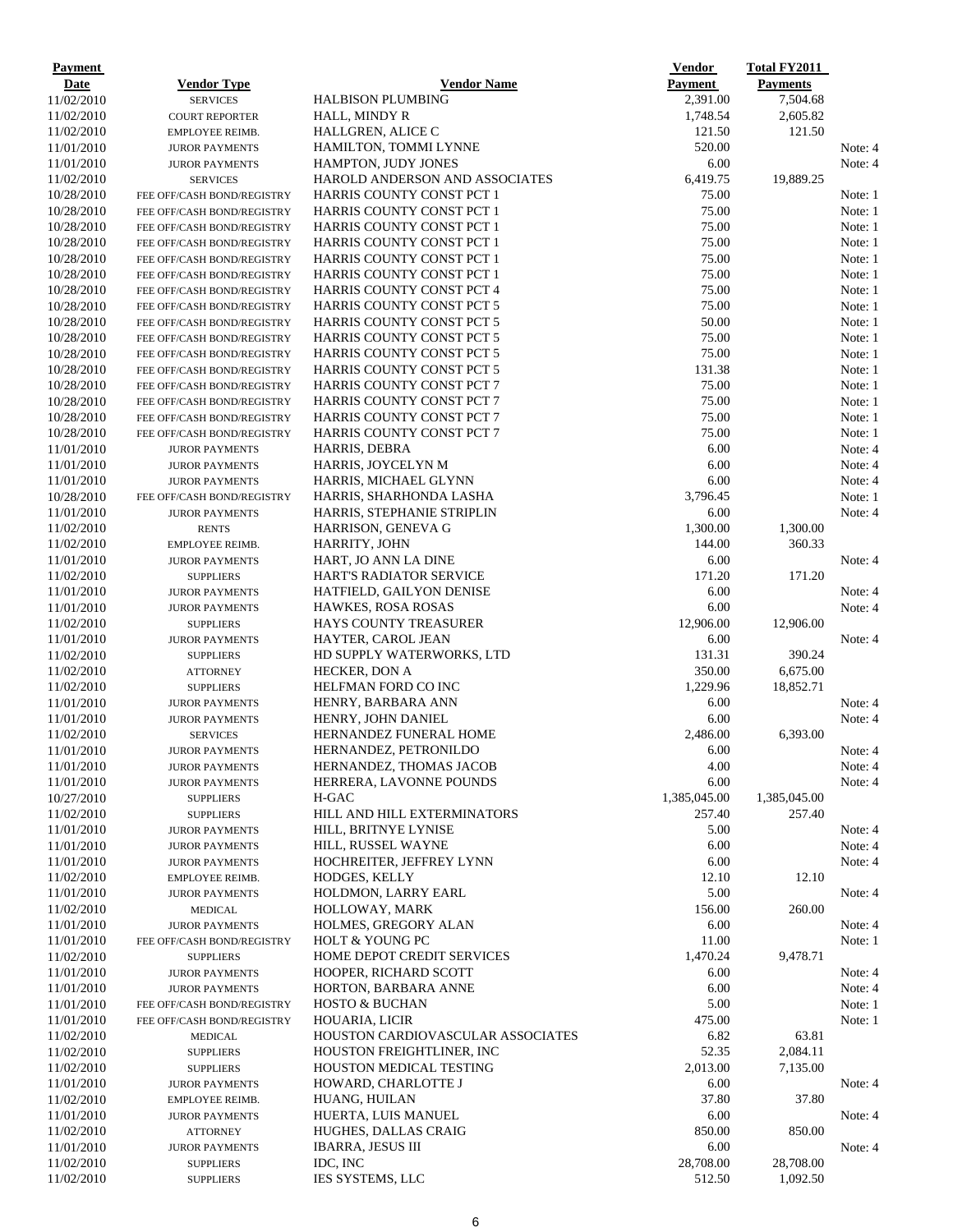| <b>Payment</b>           |                                                |                                                     | <b>Vendor</b>  | <b>Total FY2011</b> |                    |
|--------------------------|------------------------------------------------|-----------------------------------------------------|----------------|---------------------|--------------------|
| Date                     | <b>Vendor Type</b>                             | <b>Vendor Name</b>                                  | <b>Payment</b> | <b>Payments</b>     |                    |
| 11/02/2010               | <b>SUPPLIERS</b>                               | <b>IMAGE PROFILES, INC</b>                          | 1,293.40       | 4,722.41            |                    |
| 11/02/2010               | <b>SUPPLIERS</b>                               | <b>INDIA HERALD</b>                                 | 164.50         | 2,312.30            |                    |
| 11/01/2010               | <b>JUROR PAYMENTS</b>                          | <b>INMAN, WINDY BENET</b>                           | 6.00           |                     | Note: 4            |
| 11/01/2010               | <b>JUROR PAYMENTS</b>                          | INNISS, SHALONDA TAMEKA                             | 6.00           |                     | Note: 4            |
| 11/01/2010               | <b>EE/BEN PAYROLL</b>                          | <b>INTERNAL REVENUE SERVICE</b>                     | 27,100.18      |                     | Note: 2            |
| 11/02/2010               | <b>SERVICES</b>                                | <b>INTERNAL REVENUE SERVICE</b>                     | 3,649.66       | 2,031,876.91        |                    |
| 11/02/2010               | <b>SUPPLIERS</b>                               | INTERNATIONAL FOREST PRODUCTS                       | 4,899.75       | 4,899.75            |                    |
| 11/01/2010               | <b>JUROR PAYMENTS</b>                          | IP, STEPHANIE FRANCES                               | 520.00         |                     | Note: 4            |
| 11/02/2010               | <b>SERVICES</b>                                | JACK'S LOCK & SAFE, INC                             | 111.00         | 3,360.10            |                    |
| 11/01/2010               | <b>JUROR PAYMENTS</b>                          | JACKSON, ARTRICIA CARLENE                           | 6.00           |                     | Note: 4            |
| 11/01/2010               | <b>JUROR PAYMENTS</b>                          | <b>JACKSON, IRELANT LEWIS</b>                       | 6.00           |                     | Note: 4<br>Note: 4 |
| 11/01/2010               | <b>JUROR PAYMENTS</b>                          | <b>JACKSON, LATRINA RENEE</b>                       | 6.00           |                     |                    |
| 11/01/2010               | <b>JUROR PAYMENTS</b>                          | JACOBS, LINCOLN ALFRED                              | 6.00<br>40.00  |                     | Note: 4<br>Note: 4 |
| 11/01/2010<br>11/02/2010 | <b>JUROR PAYMENTS</b>                          | JALLOW, TINA FITZGERALD<br>JAMES PUBLISHING, INC    | 87.94          | 243.82              |                    |
| 11/01/2010               | <b>SUPPLIERS</b>                               |                                                     | 2.00           |                     | Note: 4            |
|                          | <b>JUROR PAYMENTS</b>                          | JANSON, JUDY KAY                                    | 6.00           |                     | Note: 4            |
| 11/01/2010<br>11/01/2010 | <b>JUROR PAYMENTS</b>                          | <b>JEAN, ANTIONE MATUER</b><br>JEDLICKA, VIVIAN ANN | 6.00           |                     | Note: 4            |
| 11/01/2010               | <b>JUROR PAYMENTS</b><br><b>JUROR PAYMENTS</b> | <b>JENKINS, REGINA SHERRELL</b>                     | 6.00           |                     | Note: 4            |
| 11/02/2010               | <b>SUPPLIERS</b>                               | JOHN DEERE LANDSCAPES, INC                          | 106.24         | 106.24              |                    |
| 11/01/2010               |                                                | JOHNSON, CHRISTINA WILLIAM                          | 6.00           |                     | Note: 4            |
| 11/01/2010               | <b>JUROR PAYMENTS</b><br><b>JUROR PAYMENTS</b> | JOHNSON, JACKIE J                                   | 6.00           |                     | Note: 4            |
| 11/01/2010               | <b>JUROR PAYMENTS</b>                          | JOHNSON, MICHAEL DAVOY                              | 6.00           |                     | Note: 4            |
| 11/01/2010               | <b>JUROR PAYMENTS</b>                          | JONES, BEOLA ANN                                    | 6.00           |                     | Note: 4            |
| 11/01/2010               | <b>JUROR PAYMENTS</b>                          | JONES, DAVID LEON                                   | 6.00           |                     | Note: 4            |
| 11/01/2010               | <b>JUROR PAYMENTS</b>                          | JONES, LINDA LEE                                    | 6.00           |                     | Note: 4            |
| 11/02/2010               | <b>SERVICES</b>                                | <b>JUDGE R H GARCIA REGIONAL</b>                    | 5,700.00       | 5,700.00            |                    |
| 11/01/2010               | <b>JUROR PAYMENTS</b>                          | <b>JUDY, MERVIN RICHARD</b>                         | 6.00           |                     | Note: 4            |
| 11/01/2010               | <b>JUROR PAYMENTS</b>                          | KACHADOURIAN, CHARISE ANN                           | 6.00           |                     | Note: 4            |
| 11/01/2010               | <b>JUROR PAYMENTS</b>                          | KEIDEL, SARA LEIGHANN                               | 6.00           |                     | Note: 4            |
| 11/01/2010               | <b>JUROR PAYMENTS</b>                          | KELLEY, LATARSHA NICOLE                             | 40.00          |                     | Note: 4            |
| 11/01/2010               | <b>JUROR PAYMENTS</b>                          | KELLEY, TOM W                                       | 6.00           |                     | Note: 4            |
| 11/01/2010               | <b>JUROR PAYMENTS</b>                          | <b>KEMP, ERMA LOUISE</b>                            | 6.00           |                     | Note: 4            |
| 11/01/2010               | <b>JUROR PAYMENTS</b>                          | KENNEDY, SHEDRICK                                   | 4.00           |                     | Note: 4            |
| 11/01/2010               | <b>JUROR PAYMENTS</b>                          | <b>KERSHNER, DANIEL J</b>                           | 6.00           |                     | Note: 4            |
| 11/01/2010               | <b>JUROR PAYMENTS</b>                          | KEYSER, WILLARD MC CALL                             | 6.00           |                     | Note: 4            |
| 11/01/2010               | <b>JUROR PAYMENTS</b>                          | KHAYAL, ZUHAIN BEN                                  | 6.00           |                     | Note: 4            |
| 11/02/2010               | <b>ATTORNEY</b>                                | KING, ETHENIA F                                     | 275.00         | 1,512.50            |                    |
| 11/01/2010               | <b>JUROR PAYMENTS</b>                          | KING, JOHNNIE CLOYCE                                | 6.00           |                     | Note: 4            |
| 11/02/2010               | <b>SUPPLIERS</b>                               | KINLOCH EQUIPMENT AND                               | 280.51         | 280.51              |                    |
| 11/01/2010               | <b>JUROR PAYMENTS</b>                          | KINSLER, MARK DOUGLAS                               | 6.00           |                     | Note: 4            |
| 11/02/2010               | <b>SERVICES</b>                                | KLOTZ ASSOCIATES, INC                               | 14,306.50      | 17,853.97           |                    |
| 11/02/2010               | EMPLOYEE REIMB.                                | KNIGHT, HARREL                                      | 96.00          | 96.00               |                    |
| 11/02/2010               | <b>SUPPLIERS</b>                               | KONICA MINOLTA BUSINESS                             | 11.85          | 2,313.38            |                    |
| 11/01/2010               | <b>JUROR PAYMENTS</b>                          | KRIEG, DENNIS WAYNE                                 | 6.00           |                     | Note: 4            |
| 11/01/2010               | <b>JUROR PAYMENTS</b>                          | <b>KROESCHE, LINDA DIANE</b>                        | 6.00           |                     | Note: 4            |
| 11/02/2010               | <b>SUPPLIERS</b>                               | <b>KROGER SOUTHWEST</b>                             | 478.07         | 2,153.16            |                    |
| 11/02/2010               | <b>SUPPLIERS</b>                               | <b>LABATT FOOD SERVICE</b>                          | 6,641.06       | 27,384.21           |                    |
| 11/02/2010               | <b>MEDICAL</b>                                 | LABORATORY CORPORATION                              | 1,038.40       | 4,148.85            |                    |
| 11/01/2010               | FEE OFF/CASH BOND/REGISTRY                     | LAM LYN & PHILIP PC                                 | 5.00           |                     | Note: 1            |
| 11/02/2010               | <b>RENTS</b>                                   | <b>LAMAR PARK APARTMENTS</b>                        | 1,330.00       | 3.935.00            |                    |
| 11/02/2010               | <b>RENTS</b>                                   | LANDMARK AT SUGAR LAND                              | 999.00         | 999.00              |                    |
| 11/01/2010               | <b>JUROR PAYMENTS</b>                          | LARA, BENJAMIN JOE                                  | 6.00           |                     | Note: 4            |
| 11/02/2010               | EMPLOYEE REIMB.                                | LASKOSKIE, BEKKI                                    | 363.43         | 363.43              |                    |
| 11/02/2010               | <b>ATTORNEY</b>                                | LAW OFFICE OF DAVID SHOWALTER                       | 20,000.00      | 20,000.00           |                    |
| 11/01/2010               | <b>JUROR PAYMENTS</b>                          | LE, ALEX GIANG                                      | 6.00           |                     | Note: 4            |
| 11/02/2010               | <b>SERVICES</b>                                | LEAVEY, DEBBIE                                      | 3,053.34       | 6,269.85            |                    |
| 11/01/2010               | <b>JUROR PAYMENTS</b>                          | LEE, DEBORAH FIELDS                                 | 6.00           |                     | Note: 4            |
| 11/01/2010               | <b>JUROR PAYMENTS</b>                          | LEGENDRE, JANET HELOISE                             | 6.00           |                     | Note: 4            |
| 11/01/2010               | <b>JUROR PAYMENTS</b>                          | LEMONS, WALTER ERNEST                               | 6.00           |                     | Note: 4            |
| 11/02/2010               | EMPLOYEE REIMB.                                | LEROUAX, DON                                        | 96.00          | 96.00               |                    |
| 11/01/2010               | <b>JUROR PAYMENTS</b>                          | LEROUX, DENNIS MICHAEL                              | 6.00           |                     | Note: 4            |
| 11/02/2010               | <b>SUPPLIERS</b>                               | LIGHTHOUSE FOR THE BLIND OF                         | 12,264.90      | 12,264.90           |                    |
| 11/01/2010               | <b>JUROR PAYMENTS</b>                          | LILLEY, THOMAS JAMES                                | 6.00           |                     | Note: 4            |
| 11/01/2010               | <b>JUROR PAYMENTS</b>                          | LINARES, KARINA                                     | 6.00           |                     | Note: 4            |
| 11/01/2010               | <b>JUROR PAYMENTS</b>                          | LINDEMANN, MICHAEL ALLEN                            | 526.00         |                     | Note: 4            |
| 11/02/2010               | <b>OUTSIDE COUNSEL</b>                         | LINEBARGER GOGGAN BLAIR AND                         | 3,838.49       | 3,838.49            |                    |
| 10/28/2010               | FEE OFF/CASH BOND/REGISTRY                     | LINEBARGER GOGGAN BLAIR SA                          | 110.00         |                     | Note: 1            |
| 10/28/2010               | FEE OFF/CASH BOND/REGISTRY                     | LINEBARGER GOGGAN BLAIR SA                          | 55.00          |                     | Note: 1            |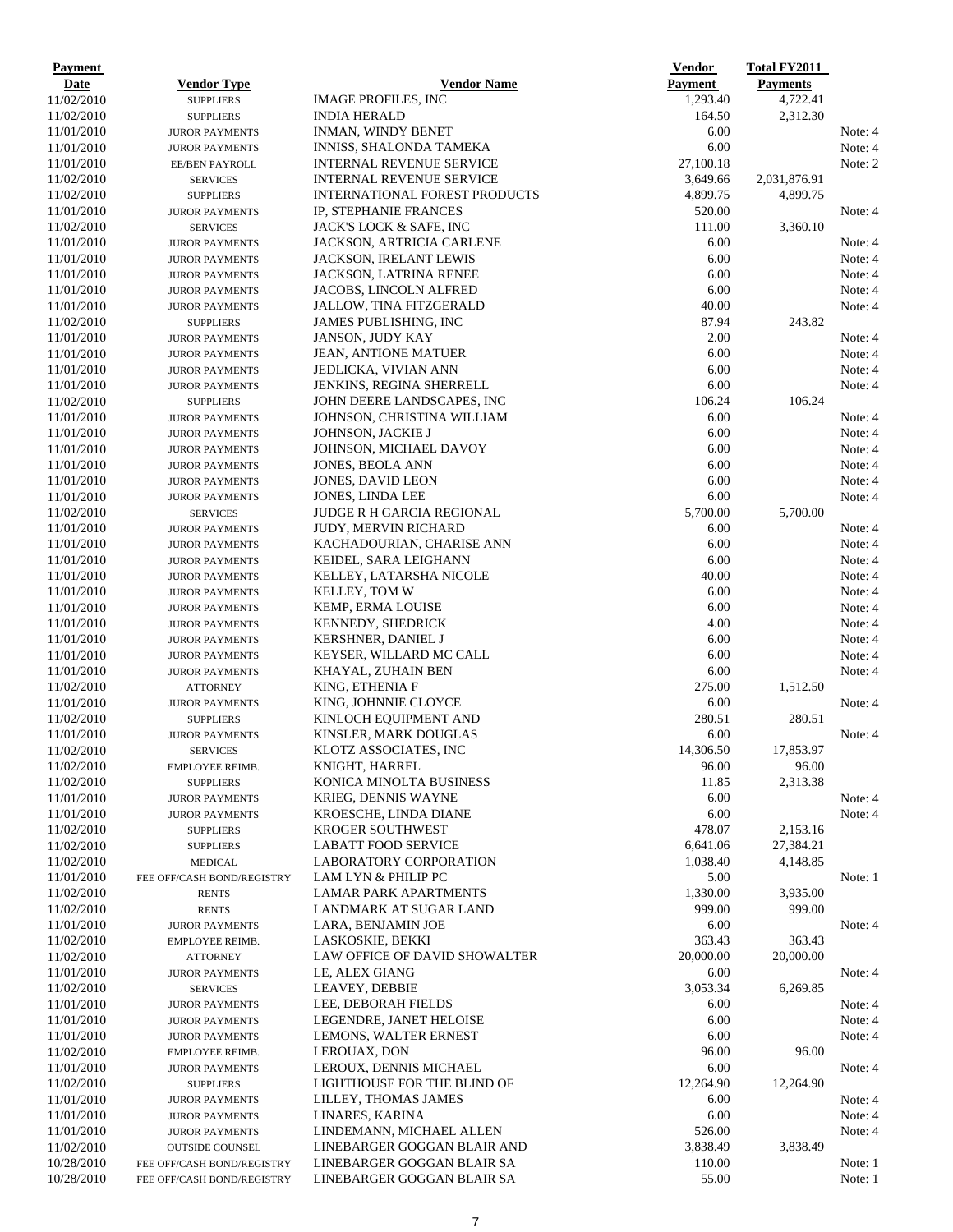| <b>Payment</b>           |                                                     |                                                           | <b>Vendor</b>  | <b>Total FY2011</b> |                    |
|--------------------------|-----------------------------------------------------|-----------------------------------------------------------|----------------|---------------------|--------------------|
| Date                     | <b>Vendor Type</b>                                  | <b>Vendor Name</b>                                        | Payment        | <b>Payments</b>     |                    |
| 11/01/2010               | <b>JUROR PAYMENTS</b>                               | LITTLEFIELD, DANA MARCO                                   | 6.00           |                     | Note: 4            |
| 11/01/2010               | <b>JUROR PAYMENTS</b>                               | LIVINGSTON, LARRY L                                       | 6.00           |                     | Note: 4            |
| 11/02/2010               | <b>SUPPLIERS</b>                                    | LJA ENGINEERING AND SURVEYING                             | 10,954.74      | 10,954.74           |                    |
| 11/01/2010               | <b>JUROR PAYMENTS</b>                               | LOFTON, ALBERT DWAYNE                                     | 6.00           |                     | Note: 4            |
| 11/01/2010               | <b>JUROR PAYMENTS</b>                               | LOFTON, BRYAN CORNELIUS                                   | 6.00           |                     | Note: 4            |
| 11/01/2010               | <b>JUROR PAYMENTS</b>                               | LOHR, JERROLD ROBERT                                      | 6.00           |                     | Note: 4            |
| 11/02/2010               | EMPLOYEE REIMB.                                     | LOPEZ, CARMEN                                             | 280.00<br>6.00 | 280.00              | Note: 4            |
| 11/01/2010<br>11/01/2010 | <b>JUROR PAYMENTS</b>                               | LOPEZ, MICHAEL ANTHONY<br>LOPEZ, PABLO O                  | 526.00         |                     | Note: 4            |
| 11/01/2010               | <b>JUROR PAYMENTS</b><br><b>JUROR PAYMENTS</b>      | LORETO, RENATO ABOY                                       | 6.00           |                     | Note: 4            |
| 11/01/2010               | <b>JUROR PAYMENTS</b>                               | LOTT, MERCY RANDLE                                        | 6.00           |                     | Note: 4            |
| 11/01/2010               | <b>JUROR PAYMENTS</b>                               | LOWE, KIMBERLY CONWELL                                    | 6.00           |                     | Note: 4            |
| 11/02/2010               | <b>SUPPLIERS</b>                                    | LOWE'S HOME CENTER                                        | 218.64         | 6,956.11            |                    |
| 11/01/2010               | <b>JUROR PAYMENTS</b>                               | LOZANO, RAUL                                              | 6.00           |                     | Note: 4            |
| 11/01/2010               | <b>JUROR PAYMENTS</b>                               | LUCAS, EMILY CHATMAN                                      | 6.00           |                     | Note: 4            |
| 11/02/2010               | <b>ATTORNEY</b>                                     | LUSK, NANCY E                                             | 1,000.00       | 1,300.00            |                    |
| 11/02/2010               | <b>ATTORNEY</b>                                     | M E DUFF & ASSOCIATES                                     | 1,000.00       | 1,000.00            |                    |
| 11/01/2010               | <b>JUROR PAYMENTS</b>                               | MAGRUDER, DANIELL EUGENE                                  | 6.00           |                     | Note: 4            |
| 11/01/2010               | <b>JUROR PAYMENTS</b>                               | MALDONADO, GILBERT ROLAND                                 | 6.00           |                     | Note: 4            |
| 11/02/2010               | <b>SUPPLIERS</b>                                    | <b>MANATRON, INC</b>                                      | 1,796.00       | 1,796.00            |                    |
| 11/01/2010               | <b>JUROR PAYMENTS</b>                               | <b>MANLEY, LINDA THOMPSON</b>                             | 6.00           |                     | Note: 4            |
| 11/01/2010               | FEE OFF/CASH BOND/REGISTRY                          | <b>MANN &amp; STEVENS PC</b>                              | 24.00          |                     | Note: 1            |
| 11/01/2010               | <b>JUROR PAYMENTS</b>                               | <b>MANTHEI, GREGORY THOMAS</b>                            | 6.00           |                     | Note: 4            |
| 11/01/2010               | <b>JUROR PAYMENTS</b>                               | MARBLEY, ODESSA                                           | 6.00           |                     | Note: 4            |
| 11/01/2010               | <b>JUROR PAYMENTS</b>                               | <b>MARIN, VERONICA DENISE</b>                             | 6.00           |                     | Note: 4            |
| 11/01/2010               | <b>JUROR PAYMENTS</b>                               | MARION, RAQUEL JONEANNE                                   | 6.00           |                     | Note: 4            |
| 11/02/2010               | EMPLOYEE REIMB.                                     | MARSHALL, DWIGHT                                          | 145.49         | 145.49              |                    |
| 11/01/2010               | <b>JUROR PAYMENTS</b>                               | MARSHALL, MATTHEW GRANT                                   | 6.00           |                     | Note: 4            |
| 11/01/2010               | <b>JUROR PAYMENTS</b>                               | <b>MARTIN, BRIDGET MARIE</b>                              | 6.00           |                     | Note: 4            |
| 11/01/2010               | <b>JUROR PAYMENTS</b>                               | MARTIN, JOHN DESIRE                                       | 6.00           |                     | Note: 4            |
| 11/02/2010               | <b>ATTORNEY</b>                                     | MARTINEZ, MARIO A                                         | 15.00          | 15.00               |                    |
| 11/01/2010<br>11/02/2010 | <b>JUROR PAYMENTS</b>                               | <b>MARTINEZ, PORFIRIO PETE</b>                            | 6.00<br>450.00 | 1,675.00            | Note: 4            |
| 11/01/2010               | <b>ATTORNEY</b><br><b>JUROR PAYMENTS</b>            | <b>MARTINEZ, STEVEN SCOTT</b><br>MARTINEZ-THORNE, ROSALYS | 74.00          |                     | Note: 4            |
| 11/01/2010               | <b>JUROR PAYMENTS</b>                               | <b>MATHEWS, BEVERLY REYNOLDS</b>                          | 6.00           |                     | Note: 4            |
| 11/01/2010               | <b>JUROR PAYMENTS</b>                               | <b>MATHEWS, MARY VARGHESE</b>                             | 2.00           |                     | Note: 4            |
| 11/01/2010               | <b>JUROR PAYMENTS</b>                               | <b>MAUSNER, JONATHAN GARRETT</b>                          | 6.00           |                     | Note: 4            |
| 11/01/2010               | <b>JUROR PAYMENTS</b>                               | MAYBERRY, CORA FAYE                                       | 6.00           |                     | Note: 4            |
| 11/01/2010               | <b>JUROR PAYMENTS</b>                               | <b>MAYES, CLARA BERNICE</b>                               | 6.00           |                     | Note: 4            |
| 11/02/2010               | <b>ATTORNEY</b>                                     | MC MEANS, JEFFREY A                                       | 200.00         | 1,150.00            |                    |
| 11/01/2010               | <b>JUROR PAYMENTS</b>                               | <b>MCALLISTER, JEROME T</b>                               | 6.00           |                     | Note: 4            |
| 11/01/2010               | FEE OFF/CASH BOND/REGISTRY                          | MCCARTER, EZEKIEL DAVID                                   | 31.00          |                     | Note: 1            |
| 11/02/2010               | <b>SUPPLIERS</b>                                    | MCCOY'S-ROSENBERG-#38                                     | 656.97         | 676.50              |                    |
| 11/01/2010               | <b>JUROR PAYMENTS</b>                               | MCCURRY, SHARLEEN                                         | 6.00           |                     | Note: 4            |
| 11/01/2010               | <b>JUROR PAYMENTS</b>                               | MCDANIEL, SEAN MICHAEL                                    | 6.00           |                     | Note: 4            |
| 11/02/2010               | EMPLOYEE REIMB.                                     | MCDILL, MICHAEL P.                                        | 709.70         | 769.70              |                    |
| 11/01/2010               | <b>JUROR PAYMENTS</b>                               | MCDONALD, AMBER DAWN                                      | 6.00           |                     | Note: 4            |
| 11/02/2010               | <b>ATTORNEY</b>                                     | MCDONALD, SHAWN M                                         | 2,150.00       | 2,350.00            |                    |
| 10/27/2010               | FEE OFF/CASH BOND/REGISTRY                          | MCDOUGAL, LARRY P                                         | 750.00         |                     | Note: 1            |
| 11/01/2010               | <b>JUROR PAYMENTS</b>                               | MCKEON, TIMOTHY MICHAEL                                   | 6.00           |                     | Note: 4            |
| 11/01/2010               | <b>JUROR PAYMENTS</b>                               | MCKNIGHT, CHARLES RAY                                     | 6.00           |                     | Note: 4            |
| 11/02/2010               | <b>SUPPLIERS</b>                                    | <b>MDN ENTERPRISES</b>                                    | 2,859.00       | 5,718.00            |                    |
| 11/02/2010               | <b>SUPPLIERS</b>                                    | MECHANICAL PIPING SYSTEMS, INC                            | 784.96         | 20,379.23           |                    |
| 11/01/2010               | <b>JUROR PAYMENTS</b>                               | MEDVE, JOSEPH CLAYTON                                     | 6.00           |                     | Note: 4            |
| 11/01/2010               | <b>JUROR PAYMENTS</b>                               | <b>MEISINGER, LORI ANN</b>                                | 6.00           |                     | Note: 4            |
| 11/01/2010               | <b>JUROR PAYMENTS</b>                               | MELENDEZ, JUDY PHILLIPS                                   | 74.00          |                     | Note: 4            |
| 11/01/2010               | <b>JUROR PAYMENTS</b>                               | MENDEZ, JOHN                                              | 6.00<br>6.00   |                     | Note: 4            |
| 11/01/2010<br>10/28/2010 | <b>JUROR PAYMENTS</b><br>FEE OFF/CASH BOND/REGISTRY | MERCADO, NAFTALI<br>MEROVITCH, SCOTT HOWARD               | 2,950.00       |                     | Note: 4<br>Note: 1 |
| 11/01/2010               | <b>JUROR PAYMENTS</b>                               | MERRILL, JIM HOOTER                                       | 6.00           |                     | Note: 4            |
| 10/28/2010               | FEE OFF/CASH BOND/REGISTRY                          | <b>MESA, ALBERTO JAVIER</b>                               | 1,950.00       |                     | Note: 1            |
| 11/01/2010               | <b>EE/BEN PAYROLL</b>                               | <b>METLIFE</b>                                            | 304.49         |                     | Note: 2            |
| 11/01/2010               | <b>JUROR PAYMENTS</b>                               | MEYER, LISA JEAN                                          | 6.00           |                     | Note: 4            |
| 11/02/2010               | <b>SUPPLIERS</b>                                    | MICROSHARE, INC                                           | 34,279.10      | 34,279.10           |                    |
| 11/02/2010               | <b>ATTORNEY</b>                                     | <b>MIDDLETON, TRACY</b>                                   | 650.00         | 1,100.00            |                    |
| 11/01/2010               | <b>JUROR PAYMENTS</b>                               | MILLER, LINDA ANN                                         | 6.00           |                     | Note: 4            |
| 11/01/2010               | <b>JUROR PAYMENTS</b>                               | MITCHELL, ORENTHAL                                        | 6.00           |                     | Note: 4            |
| 11/01/2010               | <b>JUROR PAYMENTS</b>                               | MOFFETT, JAMES AURTH                                      | 6.00           |                     | Note: 4            |
| 11/02/2010               | <b>MEDICAL</b>                                      | MOHIUDDIN, IMRAN MD                                       | 300.14         | 300.14              |                    |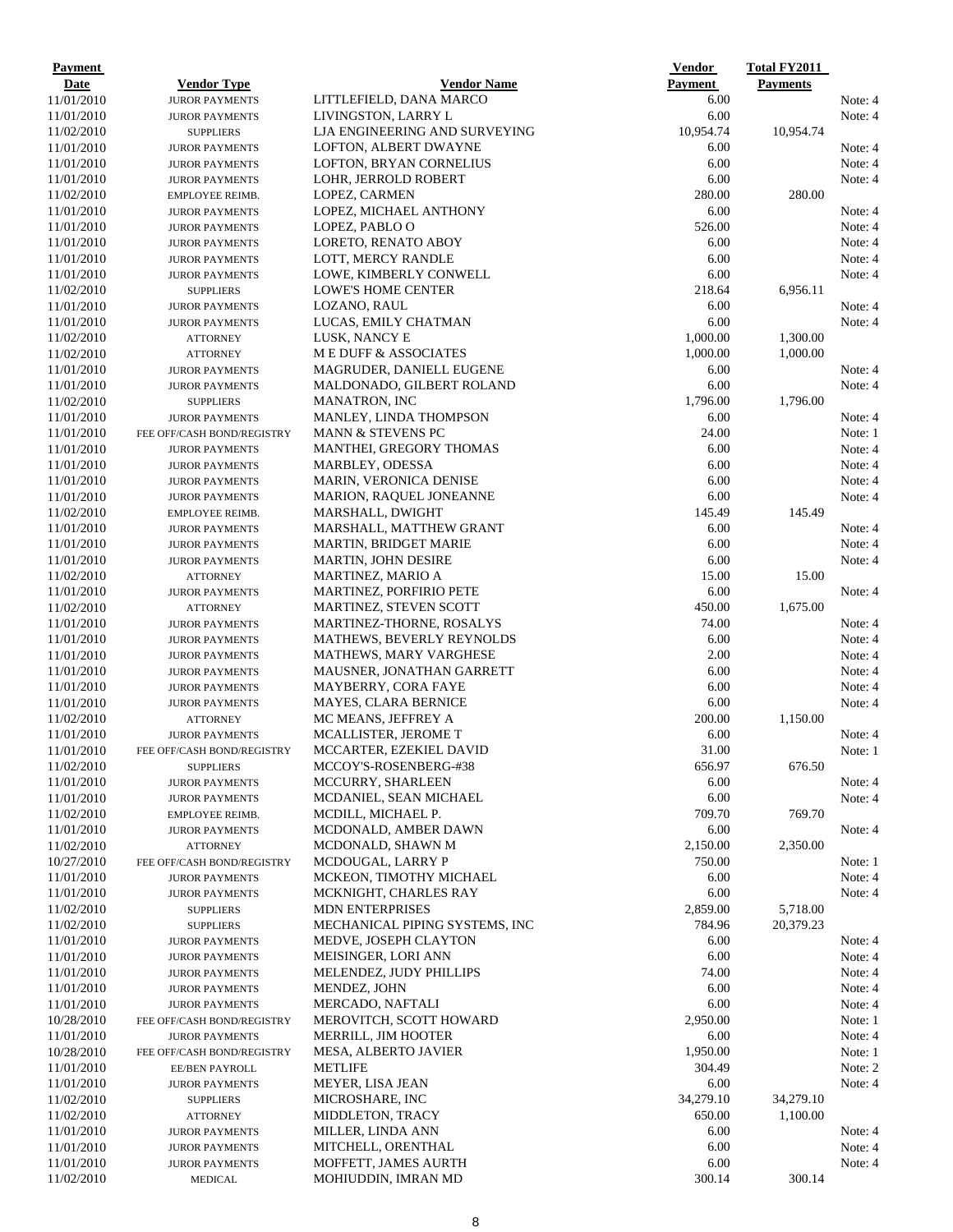| <b>Payment</b>           |                                                |                                                               | <b>Vendor</b>        | <b>Total FY2011</b> |                    |
|--------------------------|------------------------------------------------|---------------------------------------------------------------|----------------------|---------------------|--------------------|
| Date                     | Vendor Type                                    | <b>Vendor Name</b>                                            | Payment              | <b>Payments</b>     |                    |
| 11/02/2010               | <b>SUPPLIERS</b>                               | MOLENDA, L D                                                  | 61.00                | 61.00               |                    |
| 11/01/2010               | <b>JUROR PAYMENTS</b>                          | MONABUEZE, SUNNY O                                            | 6.00                 |                     | Note: 4            |
| 11/02/2010               | EMPLOYEE REIMB.                                | MONTELONGO, NORMA F.                                          | 7.50                 | 25.50               |                    |
| 10/28/2010               | FEE OFF/CASH BOND/REGISTRY                     | MONTGOMERY COUNTY CONST PC                                    | 65.00                |                     | Note: 1            |
| 11/01/2010               | <b>JUROR PAYMENTS</b>                          | MOORE, LEON                                                   | 6.00                 |                     | Note: 4            |
| 11/01/2010               | <b>JUROR PAYMENTS</b>                          | <b>MOORE, MARGIE MILES</b>                                    | 6.00                 |                     | Note: 4            |
| 11/01/2010               | <b>JUROR PAYMENTS</b>                          | MOORE, WILLIAM JASON                                          | 6.00                 |                     | Note: 4            |
| 11/01/2010<br>11/01/2010 | <b>JUROR PAYMENTS</b>                          | <b>MORALES, ALEXANDER</b>                                     | 6.00<br>6.00         |                     | Note: 4<br>Note: 4 |
| 11/01/2010               | <b>JUROR PAYMENTS</b><br><b>JUROR PAYMENTS</b> | MORALES, CYNTHIA BRITTANY<br><b>MORALES, MICHELLE TERNATE</b> | 6.00                 |                     | Note: 4            |
| 11/01/2010               | <b>JUROR PAYMENTS</b>                          | <b>MORAN, RENE</b>                                            | 6.00                 |                     | Note: 4            |
| 11/02/2010               | <b>EMPLOYEE REIMB.</b>                         | <b>MORENO, JESSE</b>                                          | 130.28               | 130.28              |                    |
| 11/01/2010               | <b>JUROR PAYMENTS</b>                          | MORGAN, MATTHEW GLYNN                                         | 6.00                 |                     | Note: 4            |
| 11/01/2010               | <b>JUROR PAYMENTS</b>                          | MORIN, BRENDA KAY                                             | 6.00                 |                     | Note: 4            |
| 11/01/2010               | <b>JUROR PAYMENTS</b>                          | MORRIS, JONATHAN WAYNE                                        | 6.00                 |                     | Note: 4            |
| 11/01/2010               | <b>JUROR PAYMENTS</b>                          | <b>MORRISON, MARK ERVIN</b>                                   | 6.00                 |                     | Note: 4            |
| 11/01/2010               | FEE OFF/CASH BOND/REGISTRY                     | <b>MORRISON, MARK W</b>                                       | 348.32               |                     | Note: 1            |
| 11/01/2010               | <b>JUROR PAYMENTS</b>                          | MORROW, CHADRICK DENNIS                                       | 6.00                 |                     | Note: 4            |
| 11/01/2010               | <b>JUROR PAYMENTS</b>                          | <b>MOTEN, LOUISE WILLIAMS</b>                                 | 6.00                 |                     | Note: 4            |
| 11/02/2010               | <b>SUPPLIERS</b>                               | <b>MOTOROLA</b>                                               | 2,609.04             | 791,594.90          |                    |
| 11/02/2010               | <b>SUPPLIERS</b>                               | MSC INDUSTRIAL SUPPLY CO, INC                                 | 18.77                | 382.29              |                    |
| 11/02/2010               | <b>SUPPLIERS</b>                               | MTF EQUIPMENT SALES, INC                                      | 2,300.00             | 2,300.00            |                    |
| 11/01/2010               | <b>JUROR PAYMENTS</b>                          | <b>MUNSON, JOAN EDNA</b>                                      | 6.00                 |                     | Note: 4            |
| 11/02/2010               | EMPLOYEE REIMB.                                | MURPHY, JESSIP                                                | 144.46               | 144.46              |                    |
| 11/01/2010               | <b>JUROR PAYMENTS</b>                          | <b>MURRAY, SIDNEY</b>                                         | 6.00                 |                     | Note: 4            |
| 11/02/2010               | <b>RENTS</b>                                   | <b>MUSTANG CROSSING APARTMENTS</b>                            | 1,215.00             | 7,833.88            |                    |
| 11/02/2010               | <b>SUPPLIERS</b>                               | MUSTANG TRACTOR & EQUIPMENT CO                                | 73,713.88            | 104,844.65          |                    |
| 11/02/2010               | <b>SUPPLIERS</b>                               | MYSKA, JIMMY                                                  | 1,000.00             | 1,000.00            |                    |
| 10/28/2010               | FEE OFF/CASH BOND/REGISTRY                     | NACOGDOCHES COUNTY SHERIFF                                    | 60.00                |                     | Note: 1            |
| 11/02/2010               | <b>SUPPLIERS</b>                               | <b>NAPA AUTO PARTS</b>                                        | 183.47               | 3,129.25            |                    |
| 11/01/2010               | <b>JUROR PAYMENTS</b>                          | NARROW, SHIRAN DOCIA                                          | 6.00                 |                     | Note: 4            |
| 11/02/2010               | <b>SUPPLIERS</b>                               | NATIONAL SAFETY COUNCIL                                       | 100.00               | 690.00              |                    |
| 11/01/2010<br>11/02/2010 | EE/BEN PAYROLL                                 | NATIONWIDE RETIREMENT SOLUTION<br>NAZTEC, INC                 | 1,741.00<br>1,300.00 | 1,300.00            | Note: 2            |
| 11/02/2010               | <b>SUPPLIERS</b><br><b>SUPPLIERS</b>           | NEEDVILLE AUTO SUPPLY                                         | 174.50               | 484.73              |                    |
| 11/02/2010               | <b>SUPPLIERS</b>                               | NEEDVILLE FEED AND SUPPLY                                     | 2,084.10             | 2,084.10            |                    |
| 11/01/2010               | <b>JUROR PAYMENTS</b>                          | NEEPER, LINDA SUE                                             | 6.00                 |                     | Note: 4            |
| 11/01/2010               | <b>JUROR PAYMENTS</b>                          | NEUENDORF, DOUGLAS W                                          | 6.00                 |                     | Note: 4            |
| 11/02/2010               | <b>ATTORNEY</b>                                | NEWMAN, LAWRENCE T                                            | 1,050.00             | 1,725.00            |                    |
| 11/02/2010               | <b>SERVICES</b>                                | NEXTEL COMMUNICATIONS                                         | 35,243.44            | 60,134.23           |                    |
| 11/01/2010               | <b>JUROR PAYMENTS</b>                          | NGUYEN, HANG THI                                              | 6.00                 |                     | Note: 4            |
| 11/01/2010               | <b>JUROR PAYMENTS</b>                          | NGUYEN, PHUONG THIXUAN                                        | 6.00                 |                     | Note: 4            |
| 11/01/2010               | <b>JUROR PAYMENTS</b>                          | NICKLAS, KEVIN WAYNE                                          | 6.00                 |                     | Note: 4            |
| 11/02/2010               | <b>ATTORNEY</b>                                | NJOKU, MICHAEL N                                              | 1,515.00             | 3,040.00            |                    |
| 11/01/2010               | FEE OFF/CASH BOND/REGISTRY                     | NORDSTRAND, ANNE                                              | 273.00               |                     | Note: 1            |
| 10/27/2010               | FEE OFF/CASH BOND/REGISTRY                     | NORDTSTRAND, ANNE HUTCHING                                    | 750.00               |                     | Note: 1            |
| 11/01/2010               | <b>JUROR PAYMENTS</b>                          | NORRIS, BRYAN JONATHAN                                        | 6.00                 |                     | Note: 4            |
| 11/02/2010               | <b>SUPPLIERS</b>                               | NOTARY PUBLIC UNDERWRITERS                                    | 101.75               | 135.50              |                    |
| 11/02/2010               | <b>SUPPLIERS</b>                               | <b>NOVAPRO RISK SOLUTIONS</b>                                 | 113,418.00           | 113,418.00          |                    |
| 11/02/2010               | <b>INTERPRETERS</b>                            | NUMERO UNO                                                    | 520.00               | 520.00              |                    |
| 11/02/2010               | <b>ATTORNEY</b>                                | NWANGUMA, GRACE                                               | 200.00               | 2,000.00            |                    |
| 11/01/2010               | FEE OFF/CASH BOND/REGISTRY                     | NZE, GODWIN                                                   | 475.00               |                     | Note: 1            |
| 11/02/2010               | <b>MEDICAL</b>                                 | OAK BEND MEDICAL CENTER                                       | 23,691.03            | 86,274.35           |                    |
| 11/02/2010               | MEDICAL                                        | OAK BEND MEDICAL GROUP                                        | 28,750.00            | 59,719.05           |                    |
| 11/02/2010               | <b>RENTS</b>                                   | OAK BEND MEDICAL OFFICE, LTD                                  | 4,936.41             | 9,872.82            |                    |
| 11/02/2010               | <b>SUPPLIERS</b>                               | OAK FARMS DAIRY                                               | 1,174.00             | 5,241.91            |                    |
| 11/02/2010               | <b>SUPPLIERS</b>                               | O'BRIEN COUNSELING SERVICES                                   | 195.00<br>322.00     | 195.00<br>322.00    |                    |
| 11/02/2010<br>11/01/2010 | EMPLOYEE REIMB.                                | O'BRIEN, LENHURST<br>ODORO, FRANCIS EMMANUEL                  | 6.00                 |                     | Note: 4            |
| 11/01/2010               | <b>JUROR PAYMENTS</b>                          | <b>OESTREICH, ERIC SCOTT</b>                                  | 6.00                 |                     | Note: 4            |
| 11/02/2010               | <b>JUROR PAYMENTS</b><br><b>SUPPLIERS</b>      | OFFICE DEPOT                                                  | 3,317.35             | 17,964.09           |                    |
| 11/01/2010               | <b>JUROR PAYMENTS</b>                          | OJIELO, IHUOMA EDMUND                                         | 6.00                 |                     | Note: 4            |
| 11/01/2010               | <b>JUROR PAYMENTS</b>                          | OKOKHERE, MICHAEL O                                           | 2.00                 |                     | Note: 4            |
| 11/02/2010               | <b>SUPPLIERS</b>                               | OLMSTED-KIRK PAPER COMPANY                                    | 13.71                | 13.71               |                    |
| 11/02/2010               | <b>SUPPLIERS</b>                               | ORACLE CORPORATION                                            | 7,548.30             | 7,548.30            |                    |
| 11/01/2010               | FEE OFF/CASH BOND/REGISTRY                     | ORANGE COAST TITLE COMPANY                                    | 17.00                |                     | Note: 1            |
| 11/01/2010               | FEE OFF/CASH BOND/REGISTRY                     | ORANGE COAST TITLE OF TEXAS                                   | 6.00                 |                     | Note: 1            |
| 11/02/2010               | <b>SUPPLIERS</b>                               | O'REILLY AUTO PARTS                                           | 21.97                | 521.12              |                    |
| 11/02/2010               | <b>SUPPLIERS</b>                               | OVERDRIVE, INC                                                | 12,695.50            | 22,938.12           |                    |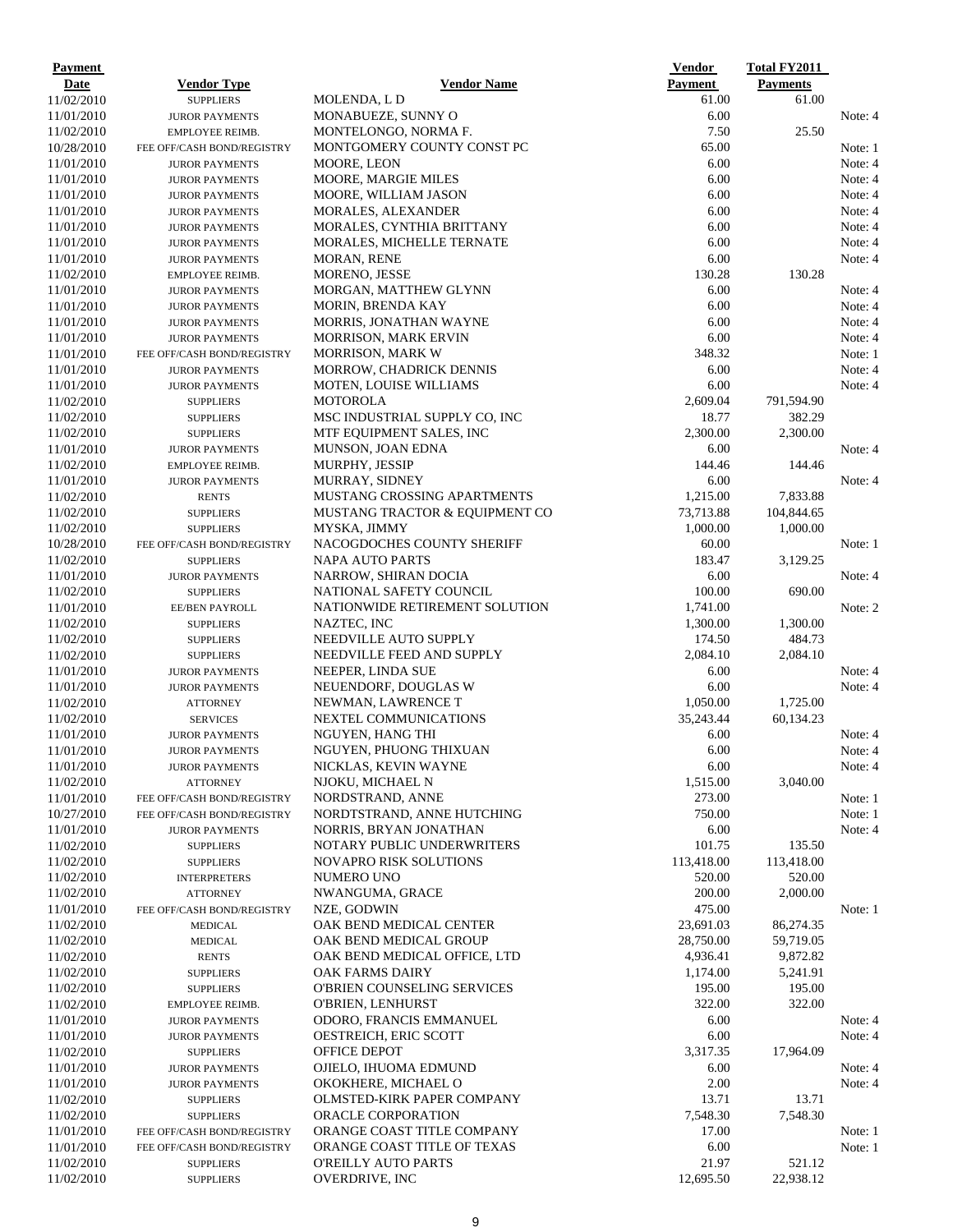| <b>Payment</b>           |                                                |                                            | <b>Vendor</b>        | <b>Total FY2011</b> |                    |
|--------------------------|------------------------------------------------|--------------------------------------------|----------------------|---------------------|--------------------|
| Date                     | Vendor Type                                    | <b>Vendor Name</b>                         | <b>Payment</b>       | <b>Payments</b>     |                    |
| 11/02/2010               | <b>SUPPLIERS</b>                               | OVERHEAD DOOR CO OF HOUSTON                | 848.25               | 2,352.65            |                    |
| 11/02/2010               | <b>SUPPLIERS</b>                               | <b>OZARKA</b>                              | 378.79               | 2,388.33            |                    |
| 11/02/2010               | <b>SUPPLIERS</b>                               | P SQUARED EMULSIONS                        | 104,046.88           | 210,787.52          |                    |
| 11/01/2010               | <b>JUROR PAYMENTS</b>                          | PAGE, STEPHEN RANDALL                      | 6.00                 |                     | Note: 4            |
| 11/02/2010               | <b>ATTORNEY</b>                                | PALMER, MICHAEL                            | 350.00               | 3,085.00            |                    |
| 11/01/2010               | <b>JUROR PAYMENTS</b>                          | PARKER, JOHN ARTHUR                        | 6.00                 |                     | Note: 4            |
| 11/01/2010               | <b>JUROR PAYMENTS</b>                          | PATEL, MITABEN UMESH                       | 6.00                 |                     | Note: 4            |
| 11/02/2010               | <b>SERVICES</b>                                | PATHWAY TO RECOVERY                        | 4,342.00             | 4,342.00            |                    |
| 11/02/2010               | <b>SUPPLIERS</b>                               | <b>PC CRIME SOLUTIONS</b>                  | 953.53               | 953.53              |                    |
| 11/02/2010               | <b>SUPPLIERS</b>                               | PC MALL GOV INC                            | 1,319.73             | 2,837.52            |                    |
| 11/01/2010               | FEE OFF/CASH BOND/REGISTRY                     | PEARLMAN, JAY S                            | 139.00               |                     | Note: 1            |
| 11/02/2010               | <b>MEDICAL</b>                                 | PEDDAMATHAM, KUMARA MD                     | 1,071.81             | 2,527.06            |                    |
| 11/01/2010               | <b>JUROR PAYMENTS</b>                          | PEDEN, TERRY GREGORY                       | 6.00                 |                     | Note: 4            |
| 11/01/2010               | <b>JUROR PAYMENTS</b>                          | PEDRAZA, EUDELIA C                         | 6.00                 |                     | Note: 4            |
| 11/02/2010               | <b>SUPPLIERS</b>                               | PERCHERON ACQUISITIONS LLC                 | 3,600.00             | 3,600.00            |                    |
| 11/02/2010               | <b>SUPPLIERS</b>                               | PERFORMANCE FOOD GROUP                     | 4,527.16             | 39,046.50           |                    |
| 11/01/2010               | <b>JUROR PAYMENTS</b>                          | PERRY, VANESEN                             | 40.00                |                     | Note: 4            |
| 11/02/2010               | <b>ATTORNEY</b>                                | PERZ, IRA F                                | 350.00               | 3,750.00            |                    |
| 11/01/2010               | <b>JUROR PAYMENTS</b>                          | PETERS, LARRY ALLEN                        | 6.00                 |                     | Note: 4            |
| 11/02/2010               | <b>EMPLOYEE REIMB.</b>                         | PETTY, WILLIAM                             | 93.00                | 93.00               |                    |
| 11/01/2010               | <b>JUROR PAYMENTS</b>                          | PEYTON, VINCENT HARRISON                   | 6.00                 |                     | Note: 4            |
| 11/02/2010               | <b>SUPPLIERS</b>                               | PHILIP RECLAMATION SERVICES                | 18,368.04            | 18,368.04           |                    |
| 11/01/2010               | <b>JUROR PAYMENTS</b>                          | PIEPER, RYAN DANIEL                        | 6.00                 |                     | Note: 4            |
| 11/01/2010               | <b>JUROR PAYMENTS</b>                          | PIRANI, AMYNAH AMIRALI                     | 6.00                 |                     | Note: 4            |
| 11/02/2010               | <b>SUPPLIERS</b>                               | PITNEY BOWES GLOBAL                        | 385.00               | 4,891.97            |                    |
| 11/01/2010               | <b>JUROR PAYMENTS</b>                          | PITRE-SIMPLES, TARAWA PITR                 | 6.00                 |                     | Note: 4            |
| 11/02/2010               | <b>SUPPLIERS</b>                               | PLANTATION MUD                             | 66.65                | 394.52              |                    |
| 10/28/2010               | FEE OFF/CASH BOND/REGISTRY                     | POGACH, ADAM D                             | 8.00                 |                     | Note: 1            |
| 11/01/2010               | <b>JUROR PAYMENTS</b>                          | POINDEXTER, JAMAR BENJAMIN                 | 4.00                 |                     | Note: 4            |
| 11/01/2010               | <b>JUROR PAYMENTS</b>                          | POINDEXTER, ZEB FERDINAND                  | 6.00                 |                     | Note: 4            |
| 11/01/2010               | <b>JUROR PAYMENTS</b>                          | POLK, LOUIS CHARLES                        | 40.00                |                     | Note: 4            |
| 11/01/2010               | <b>JUROR PAYMENTS</b>                          | POLLAN, SHARLA RAE                         | 6.00                 |                     | Note: 4            |
| 11/02/2010               | <b>SUPPLIERS</b>                               | POPATIA, AMIRALI, MD, PA                   | 150.56               | 245.92              |                    |
| 11/01/2010               | <b>JUROR PAYMENTS</b>                          | PORTER, RONNIE EUGENE                      | 6.00                 |                     | Note: 4            |
| 11/02/2010               | <b>SUPPLIERS</b>                               | PREMIUM FOODS                              | 5,085.05             | 13,833.55           |                    |
| 11/01/2010               | <b>JUROR PAYMENTS</b>                          | PRIEST, ABIGAIL MAY                        | 6.00                 |                     | Note: 4            |
| 11/02/2010               | <b>SERVICES</b>                                | PROSPERITY BANK<br>PSA CONSULTING          | 9,462.22             | 25,544.19           |                    |
| 11/02/2010               | <b>SERVICES</b>                                |                                            | 1,850.00<br>1,655.00 | 1,850.00            |                    |
| 11/02/2010               | <b>SUPPLIERS</b>                               | Q C LABORATORIES, INC                      |                      | 1,655.00            |                    |
| 11/02/2010<br>11/01/2010 | <b>SUPPLIERS</b>                               | R B EVERETT AND COMPANY                    | 154.64<br>6.00       | 2,396.50            |                    |
| 11/01/2010               | <b>JUROR PAYMENTS</b>                          | RAGUSA, PETE JOSEPH<br>RAINEY, RHONDA BETH |                      |                     | Note: 4<br>Note: 4 |
| 11/01/2010               | <b>JUROR PAYMENTS</b>                          | RAMIREZ, LAZARO JR                         | 80.00<br>6.00        |                     | Note: 4            |
| 11/01/2010               | <b>JUROR PAYMENTS</b>                          | RAMIREZ, SONYA                             | 6.00                 |                     | Note: 4            |
| 11/01/2010               | <b>JUROR PAYMENTS</b><br><b>JUROR PAYMENTS</b> | RANGEL, IGNACIO III                        | 6.00                 |                     | Note: 4            |
| 11/01/2010               | <b>JUROR PAYMENTS</b>                          | RAVEN, GEORGIA ANN                         | 6.00                 |                     | Note: 4            |
| 11/02/2010               | <b>SUPPLIERS</b>                               | RAY BAILEY ARCHITECTS, INC                 | 15,237.02            | 28,922.09           |                    |
| 11/02/2010               | <b>SUPPLIERS</b>                               | RAY GLASS COMPANY INC                      | 291.00               | 734.30              |                    |
| 11/02/2010               | <b>RENTS</b>                                   | READING PARK APARTMENTS                    | 917.00               | 1,264.00            |                    |
| 11/01/2010               | <b>JUROR PAYMENTS</b>                          | REDMOND, KENNETH RAY                       | 6.00                 |                     | Note: 4            |
| 11/01/2010               | <b>JUROR PAYMENTS</b>                          | REHEM, MARGARET RAMIREZ                    | 6.00                 |                     | Note: 4            |
| 11/01/2010               | <b>JUROR PAYMENTS</b>                          | REINKE, STEVEN DAVID                       | 6.00                 |                     | Note: 4            |
| 11/02/2010               | <b>SUPPLIERS</b>                               | RELIANT ENERGY RETAIL SERVICES             | 1,041.00             | 13,675.96           |                    |
| 11/01/2010               | <b>JUROR PAYMENTS</b>                          | RENAUD, VERONICA ALEXANDER                 | 6.00                 |                     | Note: 4            |
| 11/02/2010               | <b>SUPPLIERS</b>                               | REPRODUCTION EQUIPMENT SERVICE             | 207.64               | 207.64              |                    |
| 11/01/2010               | <b>JUROR PAYMENTS</b>                          | REVELS, SHANE EDWARD                       | 80.00                |                     | Note: 4            |
| 11/01/2010               | <b>JUROR PAYMENTS</b>                          | REYES JR, JOHN JR                          | 6.00                 |                     | Note: 4            |
| 11/01/2010               | <b>JUROR PAYMENTS</b>                          | REYES, ANITA M                             | 6.00                 |                     | Note: 4            |
| 11/01/2010               | <b>JUROR PAYMENTS</b>                          | REYNOLDS, JACQUELYN RENEE                  | 6.00                 |                     | Note: 4            |
| 11/01/2010               | <b>JUROR PAYMENTS</b>                          | REYNOLDS, VASHON LKURT                     | 6.00                 |                     | Note: 4            |
| 11/01/2010               | <b>JUROR PAYMENTS</b>                          | RICHARD, MICHAEL LOWELL                    | 4.00                 |                     | Note: 4            |
| 11/01/2010               | <b>JUROR PAYMENTS</b>                          | RICHARD, PAULINE WEBB                      | 6.00                 |                     | Note: 4            |
| 11/02/2010               | <b>MEDICAL</b>                                 | RICHMOND BONE AND JOINT CLINIC             | 56.86                | 2,189.36            |                    |
| 11/01/2010               | <b>JUROR PAYMENTS</b>                          | RIVERA, JAMES V                            | 6.00                 |                     | Note: 4            |
| 11/01/2010               | <b>JUROR PAYMENTS</b>                          | ROBINSON, JANNIFER ANITA                   | 6.00                 |                     | Note: 4            |
| 11/01/2010               | <b>JUROR PAYMENTS</b>                          | ROBINSON, MADONNA MARIE                    | 6.00                 |                     | Note: 4            |
| 11/01/2010               | <b>JUROR PAYMENTS</b>                          | RODRIGUEZ, JOSE LUIS                       | 6.00                 |                     | Note: 4            |
| 11/01/2010               | <b>JUROR PAYMENTS</b>                          | RODRIGUEZ, LOUIS VALENTIN                  | 6.00                 |                     | Note: 4            |
| 11/02/2010               | <b>ATTORNEY</b>                                | ROE, CARMEN                                | 1,650.00             | 1,650.00            |                    |
|                          |                                                |                                            |                      |                     |                    |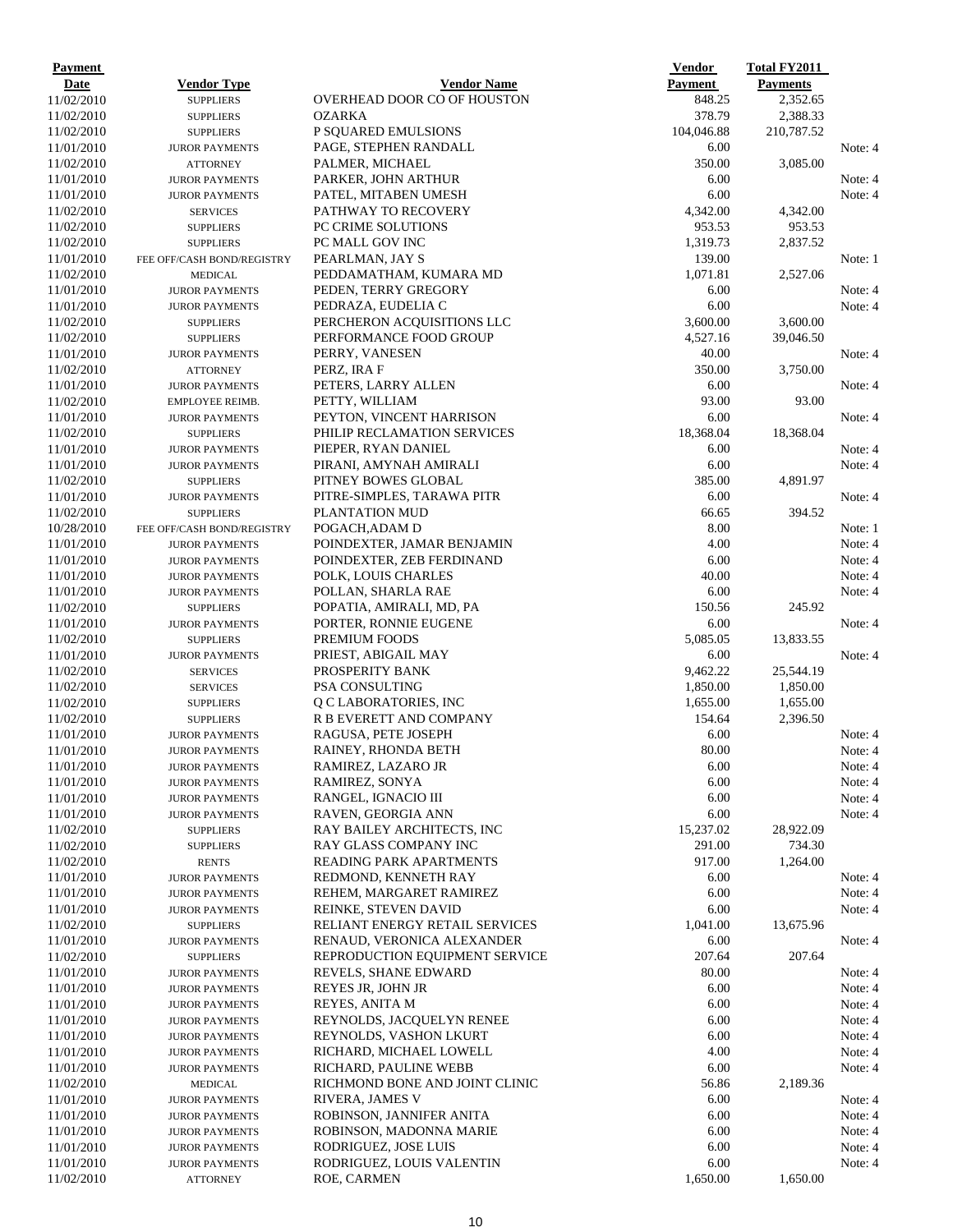| <b>Payment</b>           |                                          |                                                           | <b>Vendor</b>   | <b>Total FY2011</b> |                    |
|--------------------------|------------------------------------------|-----------------------------------------------------------|-----------------|---------------------|--------------------|
| Date                     | <b>Vendor Type</b>                       | <b>Vendor Name</b>                                        | <b>Payment</b>  | <b>Payments</b>     |                    |
| 11/01/2010               | <b>JUROR PAYMENTS</b>                    | ROLSTON, ALICE MARIE                                      | 6.00<br>299.15  | 7,926.72            | Note: 4            |
| 11/02/2010<br>11/02/2010 | <b>SUPPLIERS</b>                         | ROMCO EQUIPMENT COMPANY<br>ROSE-RICH VET CLINIC, INC      | 140.00          | 340.00              |                    |
| 11/02/2010               | <b>SERVICES</b><br><b>COURT REPORTER</b> | ROTHMAN, KAREN ROMEO                                      | 2,907.00        | 7,826.50            |                    |
| 11/01/2010               | <b>JUROR PAYMENTS</b>                    | ROTUNNO, PATRICIA                                         | 6.00            |                     | Note: 4            |
| 11/01/2010               | <b>JUROR PAYMENTS</b>                    | ROWLAND, EARL BRUCE                                       | 6.00            |                     | Note: 4            |
| 11/01/2010               | <b>JUROR PAYMENTS</b>                    | RUBALCABA, FELIX MEDINA                                   | 6.00            |                     | Note: 4            |
| 11/01/2010               | <b>JUROR PAYMENTS</b>                    | RUGLEY, THERESA SANDRA                                    | 6.00            |                     | Note: 4            |
| 11/01/2010               | <b>JUROR PAYMENTS</b>                    | RUNNELLS, JAMES MICHAEL                                   | 6.00            |                     | Note: 4            |
| 11/01/2010               | <b>JUROR PAYMENTS</b>                    | RUPP, JONNELL P                                           | 74.00           |                     | Note: 4            |
| 11/01/2010               | <b>JUROR PAYMENTS</b>                    | RUSSELL, CANDACE MARIE                                    | 6.00            |                     | Note: 4            |
| 11/01/2010               | <b>JUROR PAYMENTS</b>                    | RUSSELL, GERALD WERNER                                    | 6.00            |                     | Note: 4            |
| 11/01/2010               | <b>JUROR PAYMENTS</b>                    | RYLANDER, TERANCE ZENO                                    | 6.00            |                     | Note: 4            |
| 11/02/2010               | <b>SUPPLIERS</b>                         | SAFESITE, INC                                             | 30.00           | 1,319.00            |                    |
| 11/02/2010               | <b>SUPPLIERS</b>                         | SAF-T-GLOVE, INC                                          | 341.76          | 341.76              |                    |
| 11/01/2010               | <b>JUROR PAYMENTS</b>                    | SALEEBA, ANGELE KANTARDJIA                                | 2.00            |                     | Note: 4            |
| 11/01/2010               | <b>JUROR PAYMENTS</b>                    | SALVO, JAIME R                                            | 6.00            |                     | Note: 4            |
| 11/01/2010               | <b>JUROR PAYMENTS</b>                    | SANGEL, FELINO HILARIO                                    | 6.00            |                     | Note: 4            |
| 11/01/2010               | <b>JUROR PAYMENTS</b>                    | SANTIAGO, KENNETH M                                       | 6.00            |                     | Note: 4            |
| 11/01/2010               | <b>JUROR PAYMENTS</b>                    | <b>SANTOS, DAVID LEE</b>                                  | 6.00            |                     | Note: 4            |
| 11/02/2010               | <b>SUPPLIERS</b>                         | <b>SCANLIN ELECTRIC INC</b>                               | 1,024.00        | 2,021.00            |                    |
| 11/02/2010               | <b>ATTORNEY</b>                          | <b>SCHAEFER, NINA</b>                                     | 900.00          | 2,225.00            |                    |
| 11/01/2010               | <b>JUROR PAYMENTS</b>                    | SCHNURBUSCH, KEVIN JOSEPH                                 | 6.00            |                     | Note: 4            |
| 11/02/2010               | <b>SUPPLIERS</b>                         | SCHOENMANN PRODUCE COMPANY INC                            | 548.45          | 6,249.58            |                    |
| 11/01/2010               | <b>JUROR PAYMENTS</b>                    | <b>SCHULER, BARRY LEE</b>                                 | 6.00            |                     | Note: 4            |
| 11/01/2010               | <b>JUROR PAYMENTS</b>                    | SCUDDER, DANIEL LEE                                       | 74.00           |                     | Note: 4            |
| 11/01/2010               | <b>JUROR PAYMENTS</b>                    | SEALE, CYNTHIA ANN                                        | 6.00<br>6.00    |                     | Note: 4<br>Note: 4 |
| 11/01/2010               | <b>JUROR PAYMENTS</b>                    | SEBESTA, PEGGY ZAPALAC<br>SECURITY BENEFIT LIFE INSURANCE | 2,320.82        |                     | Note: 2            |
| 11/01/2010<br>11/01/2010 | EE/BEN PAYROLL<br><b>JUROR PAYMENTS</b>  | SEE, SAMUEL ALAN                                          | 6.00            |                     | Note: 4            |
| 11/02/2010               | <b>SERVICES</b>                          | <b>SEEWEE'S TRAVEL BY JACKIE</b>                          | 1,120.60        | 3,446.20            |                    |
| 11/01/2010               | <b>JUROR PAYMENTS</b>                    | SELDERS, LAKIEVEA C                                       | 6.00            |                     | Note: 4            |
| 11/02/2010               | <b>ATTORNEY</b>                          | <b>SHAW, RUBY</b>                                         | 750.00          | 1,300.00            |                    |
| 11/02/2010               | EMPLOYEE REIMB.                          | SHEPARD, PATRIECE                                         | 25.00           | 39.00               |                    |
| 11/01/2010               | <b>JUROR PAYMENTS</b>                    | SHERMAN, JAMIE L                                          | 6.00            |                     | Note: 4            |
| 11/02/2010               | <b>SUPPLIERS</b>                         | <b>SHERWIN-WILLIAMS</b>                                   | 190.04          | 306.41              |                    |
| 11/02/2010               | <b>SUPPLIERS</b>                         | <b>SHI GOVERNMENT SOLUTIONS INC</b>                       | 390.00          | 54,784.15           |                    |
| 11/01/2010               | <b>JUROR PAYMENTS</b>                    | SHI, JENNY                                                | 6.00            |                     | Note: 4            |
| 11/02/2010               | <b>SUPPLIERS</b>                         | SHOPPA'S FARM SUPPLY, INC                                 | 3,902.74        | 8,397.58            |                    |
| 11/01/2010               | <b>JUROR PAYMENTS</b>                    | SHUMATE, SEAN THOMAS                                      | 80.00           |                     | Note: 4            |
| 11/02/2010               | <b>RENTS</b>                             | SIMS, DAVID A                                             | 995.00          | 995.00              |                    |
| 11/01/2010               | <b>JUROR PAYMENTS</b>                    | <b>SLIVA, MARVIN FRANCIS</b>                              | 6.00            |                     | Note: 4            |
| 11/01/2010               | <b>JUROR PAYMENTS</b>                    | SMITH, AARON ELBERT                                       | 6.00            |                     | Note: 4            |
| 11/01/2010               | <b>JUROR PAYMENTS</b>                    | <b>SMITH, JERIEL LOUIS</b>                                | 6.00            |                     | Note: 4            |
| 11/01/2010               | <b>JUROR PAYMENTS</b>                    | SMITH, JO CAROL                                           | 6.00            |                     | Note: 4            |
| 11/01/2010               | <b>JUROR PAYMENTS</b>                    | SMITH, LOUIS FINNEY                                       | 6.00            |                     | Note: 4            |
| 11/01/2010               | <b>JUROR PAYMENTS</b>                    | SMITH, ROSALIND RAY                                       | 520.00          |                     | Note: 4            |
| 11/01/2010               | <b>JUROR PAYMENTS</b>                    | SMITH-SAMPY, DEBRA SUE                                    | 6.00            |                     | Note: 4            |
| 11/02/2010               | <b>SUPPLIERS</b>                         | SOE SOFTWARE CORPORATION                                  | 49,922.00       | 49,922.00           |                    |
| 11/01/2010               | <b>JUROR PAYMENTS</b>                    | <b>SOLIS, JESUS</b>                                       | 6.00            |                     | Note: 4            |
| 11/02/2010               | <b>RENTS</b>                             | <b>SOUTH GRAND @ PECAN GROVE</b>                          | 634.00          | 1,268.00            |                    |
| 11/02/2010               | <b>SUPPLIERS</b>                         | SOUTHWEST BOOK COMPANY                                    | 8,330.41        | 48,193.60           |                    |
| 11/02/2010               | EMPLOYEE REIMB.                          | SPANN JR, ERNEST                                          | 145.49          | 145.49              |                    |
| 11/01/2010               | <b>JUROR PAYMENTS</b>                    | SPELLS-BLACKBURN, CASSANDR                                | 6.00            |                     | Note: 4            |
| 11/01/2010               | <b>JUROR PAYMENTS</b>                    | SPRAYBERRY, CHARLES ROBERT                                | 5.00            |                     | Note: 4            |
| 11/02/2010<br>11/02/2010 | <b>SUPPLIERS</b><br><b>SUPPLIERS</b>     | SPRINGFIELD APARTMENTS<br>SPRINT FORT BEND COUNTY         | 750.00<br>32.00 | 2,175.00<br>256.00  |                    |
| 11/02/2010               | <b>SERVICES</b>                          | <b>STAR VIDEO PRODUCTIONS</b>                             | 300.00          | 1,512.50            |                    |
| 11/02/2010               | <b>MEDICAL</b>                           | STAT CARE OF TEXAS PA                                     | 81.24           | 1,341.94            |                    |
| 11/02/2010               | <b>ATTORNEY</b>                          | STEELE, CORINNA                                           | 475.00          | 2,605.00            |                    |
| 11/01/2010               | <b>JUROR PAYMENTS</b>                    | STERLING-CAMPBELL, LEDACIA                                | 6.00            |                     | Note: 4            |
| 11/02/2010               | <b>ATTORNEY</b>                          | <b>STEVENS, JAMES A</b>                                   | 1,100.00        | 2,550.00            |                    |
| 11/01/2010               | <b>JUROR PAYMENTS</b>                    | <b>STEVENS, MARY SUSAN</b>                                | 520.00          |                     | Note: 4            |
| 10/28/2010               | FEE OFF/CASH BOND/REGISTRY               | STEVENSON, VERONICA                                       | 1,950.00        |                     | Note: 1            |
| 11/02/2010               | <b>ATTORNEY</b>                          | STICKLER, TOMMY J                                         | 900.00          | 1,250.00            |                    |
| 11/02/2010               | <b>ATTORNEY</b>                          | STORNELLO, ROSARIO                                        | 4,300.00        | 5,300.00            |                    |
| 11/01/2010               | FEE OFF/CASH BOND/REGISTRY               | SULLINS JOHNSTON ROHRBACH                                 | 83.00           |                     | Note: 1            |
| 11/01/2010               | <b>JUROR PAYMENTS</b>                    | SUNIAGA, ORALIA M                                         | 3.00            |                     | Note: 4            |
| 11/01/2010               | <b>SUPPLIERS</b>                         | SUSSER PETROLEUM COMPANY L                                | 127,769.13      | 340,635.76          | Note: 3            |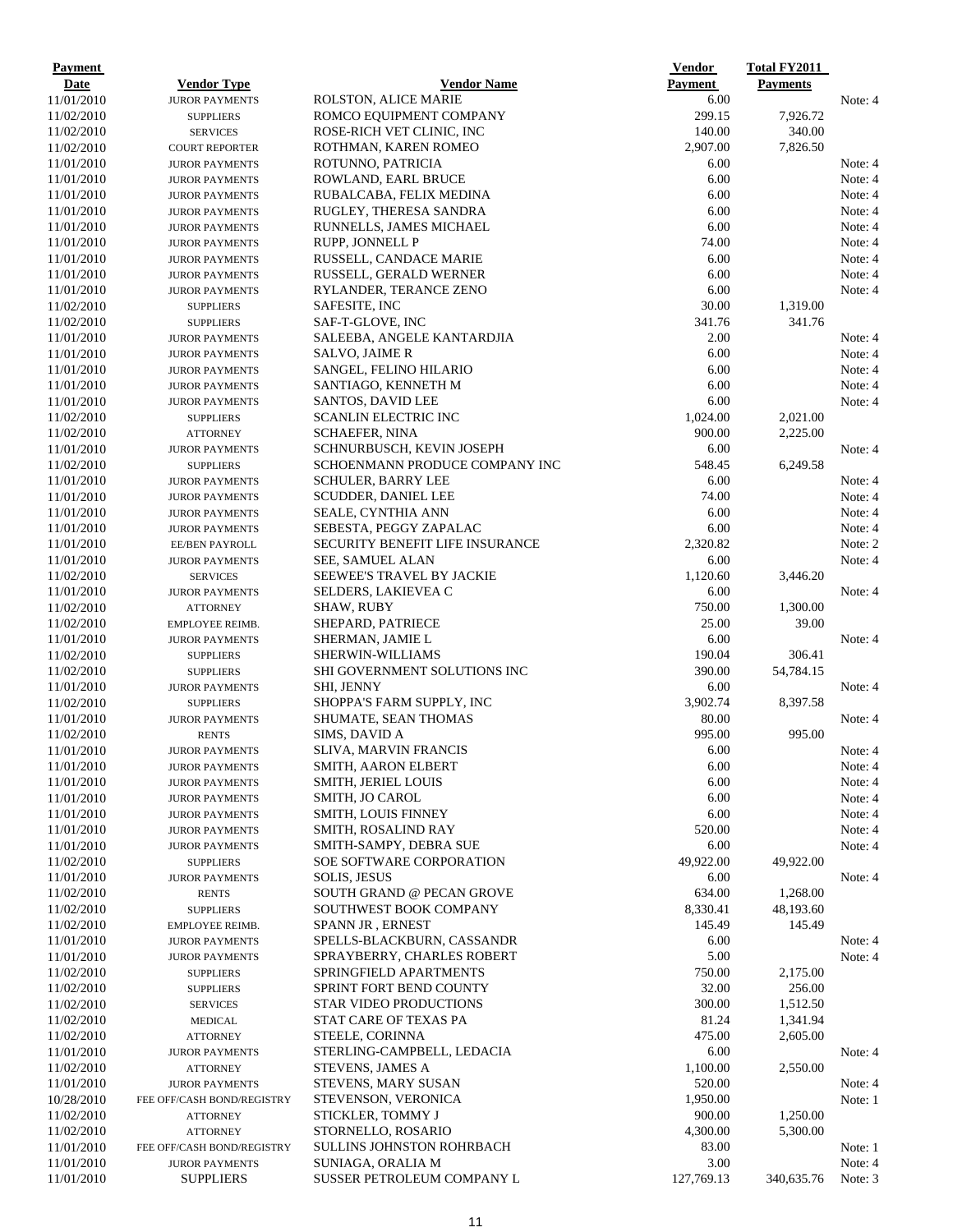| Payment                  |                                    |                                                         | <b>Vendor</b>     | <b>Total FY2011</b> |                    |
|--------------------------|------------------------------------|---------------------------------------------------------|-------------------|---------------------|--------------------|
| Date                     | <b>Vendor Type</b>                 | <b>Vendor Name</b>                                      | <b>Payment</b>    | <b>Payments</b>     |                    |
| 11/01/2010               | <b>JUROR PAYMENTS</b>              | SWEETMAN, DONALD LEON                                   | 6.00              |                     | Note: 4            |
| 11/02/2010               | <b>SUPPLIERS</b>                   | <b>SWEETWATER RADIOLOGY</b>                             | 8.46              | 15.28               |                    |
| 11/01/2010               | <b>JUROR PAYMENTS</b>              | SWINNEY, LAURA LYNN                                     | 526.00            |                     | Note: 4            |
| 11/01/2010               | <b>JUROR PAYMENTS</b>              | SYED, NAZ FAROOQ                                        | 6.00              |                     | Note: 4            |
| 11/02/2010               | EMPLOYEE REIMB.                    | SYPTAK, JAMES                                           | 76.00             | 239.84              |                    |
| 11/02/2010               | <b>SUPPLIERS</b>                   | T MARSHALL CONSULTANT, INC                              | 437.25            | 437.25              |                    |
| 11/01/2010               | <b>JUROR PAYMENTS</b>              | TAN, KEN K                                              | 6.00<br>14.00     |                     | Note: 4<br>Note: 1 |
| 11/01/2010<br>11/02/2010 | FEE OFF/CASH BOND/REGISTRY         | <b>TAX RESCUE II LLC</b><br>TAYLOR LIGHTNING PROTECTION | 8,590.00          | 8,590.00            |                    |
| 11/02/2010               | <b>SERVICES</b><br><b>SERVICES</b> | TAYLOR, ERNEST B                                        | 66.00             | 204.00              |                    |
| 11/01/2010               | <b>JUROR PAYMENTS</b>              | TAYLOR, SAMANTHA MICHELLE                               | 6.00              |                     | Note: 4            |
| 11/02/2010               | <b>SUPPLIERS</b>                   | <b>TCLEOSE</b>                                          | 205.00            | 405.00              |                    |
| 11/02/2010               | <b>SUPPLIERS</b>                   | <b>TECH DEPOT</b>                                       | 359.98            | 359.98              |                    |
| 11/01/2010               | EE/BEN PAYROLL                     | TEXAS COUNTY & DISTRICT                                 | 20,136.30         |                     | Note: 2            |
| 11/02/2010               | <b>SERVICES</b>                    | <b>TEXAS DEPT OF LICENSING</b>                          | 900.00            | 960.00              |                    |
| 11/02/2010               | <b>SUPPLIERS</b>                   | TEXAS DISTRICT AND COUNTY                               | 270.00            | 545.00              |                    |
| 11/02/2010               | <b>SUPPLIERS</b>                   | TEXAS PARKWAY PHARMACY                                  | 398.99            | 835.97              |                    |
| 11/02/2010               | <b>SUPPLIERS</b>                   | TEXAS SOCIETY OF PROFESSIONAL SURVEYORS                 | 280.00            | 280.00              |                    |
| 11/02/2010               | <b>SUPPLIERS</b>                   | TEXAS WELDERS SUPPLY CO, INC                            | 71.71             | 3,742.20            |                    |
| 11/02/2010               | <b>ATTORNEY</b>                    | THE QUILL LAW FIRM, PC                                  | 350.00            | 1,025.00            |                    |
| 11/02/2010               | <b>SERVICES</b>                    | THE SPEEDY STICKER STOP, INC                            | 29.00             | 249.75              |                    |
| 11/01/2010               | <b>JUROR PAYMENTS</b>              | THOMAS, AUGUSTINE KARAKKAT                              | 6.00              |                     | Note: 4            |
| 10/28/2010               | FEE OFF/CASH BOND/REGISTRY         | THOMAS, ROBERT L JR.                                    | 265.00            |                     | Note: 1            |
| 11/02/2010               | <b>SUPPLIERS</b>                   | THOMPSON PUBLISHING GROUP                               | 358.50            | 358.50              |                    |
| 11/01/2010               | <b>JUROR PAYMENTS</b>              | THOMPSON, JOYCE MARIE                                   | 6.00              |                     | Note: 4            |
| 11/01/2010               | <b>JUROR PAYMENTS</b>              | THORPE, ERIN NICOLE                                     | 6.00              |                     | Note: 4            |
| 10/28/2010               | FEE OFF/CASH BOND/REGISTRY         | TOM GREEN SHERIFF DEPT                                  | 65.00             |                     | Note: 1            |
| 11/01/2010               | <b>JUROR PAYMENTS</b>              | TORRES, RODOLFO JR                                      | 6.00              |                     | Note: 4            |
| 11/01/2010               | <b>JUROR PAYMENTS</b>              | TORRES-WADDLE, BEVERLY                                  | 6.00              |                     | Note: 4            |
| 11/01/2010               | <b>JUROR PAYMENTS</b>              | TOTTEN, THOMAS N                                        | 526.00            |                     | Note: 4            |
| 11/01/2010               | FEE OFF/CASH BOND/REGISTRY         | TOTZ ELLISON & TOTZ PC                                  | 100.00            |                     | Note: 1            |
| 11/01/2010               | <b>JUROR PAYMENTS</b>              | <b>TOVAR, GILBERTO F</b>                                | 6.00              |                     | Note: 4            |
| 11/02/2010<br>11/02/2010 | <b>RENTS</b>                       | TOWN AND COUNTRY APARTMENTS<br>TOWN CENTER ENT          | 3,145.00<br>55.52 | 8,440.00<br>55.52   |                    |
| 11/02/2010               | <b>MEDICAL</b><br><b>SUPPLIERS</b> | <b>TRANSMONTAIGNE PRODUCT</b>                           | 2,448.85          | 2,448.85            |                    |
| 10/28/2010               | FEE OFF/CASH BOND/REGISTRY         | <b>TRAVIS COUNTY CONST PCT 5</b>                        | 70.00             |                     | Note: 1            |
| 10/28/2010               | FEE OFF/CASH BOND/REGISTRY         | <b>TRAVIS COUNTY CONST PCT 5</b>                        | 70.00             |                     | Note: 1            |
| 10/28/2010               | FEE OFF/CASH BOND/REGISTRY         | <b>TRAVIS COUNTY CONST PCT 5</b>                        | 61.31             |                     | Note: 1            |
| 10/28/2010               | FEE OFF/CASH BOND/REGISTRY         | <b>TRAVIS COUNTY CONST PCT 5</b>                        | 70.00             |                     | Note: 1            |
| 11/01/2010               | <b>JUROR PAYMENTS</b>              | TURNER, ADRINIA SHANTE                                  | 520.00            |                     | Note: 4            |
| 11/01/2010               | <b>JUROR PAYMENTS</b>              | TURNER, BEVERLY ANN                                     | 6.00              |                     | Note: 4            |
| 11/02/2010               | <b>SERVICES</b>                    | <b>TXU ENERGY</b>                                       | 194.43            | 8,409.98            |                    |
| 11/01/2010               | <b>JUROR PAYMENTS</b>              | TYLER, BARBARA J                                        | 6.00              |                     | Note: 4            |
| 11/01/2010               | <b>JUROR PAYMENTS</b>              | TYLER, TRACY BOLIVER                                    | 6.00              |                     | Note: 4            |
| 11/01/2010               | <b>JUROR PAYMENTS</b>              | UMEREZ, LUCILA                                          | 6.00              |                     | Note: 4            |
| 11/02/2010               | <b>SERVICES</b>                    | UNITED PARCEL SERVICE                                   | 29.64             | 199.83              |                    |
| 11/01/2010               | EE/BEN PAYROLL                     | UNITED WAY OF THE TEXAS GULF COAST                      | 34.00             |                     | Note: 2            |
| 11/01/2010               | <b>JUROR PAYMENTS</b>              | VACEK, ANDREW CLARENCE                                  | 6.00              |                     | Note: 4            |
| 11/01/2010               | <b>JUROR PAYMENTS</b>              | VAIANA, JAMES HENRY                                     | 6.00              |                     | Note: 4            |
| 11/02/2010               | <b>SERVICES</b>                    | <b>VALIKONIS, KAREN J</b>                               | 1,000.00          | 1,000.00            |                    |
| 11/01/2010               | <b>JUROR PAYMENTS</b>              | VARINO, ROBERT EDWARD                                   | 6.00              |                     | Note: 4            |
| 11/01/2010               | <b>JUROR PAYMENTS</b>              | VASQUEZ, MAX                                            | 6.00              |                     | Note: 4            |
| 11/01/2010               | <b>JUROR PAYMENTS</b>              | VAUGHAN, WATTS RABB                                     | 6.00              |                     | Note: 4            |
| 11/01/2010               | <b>JUROR PAYMENTS</b>              | VAUPEL, SCOTT                                           | 6.00              |                     | Note: 4            |
| 11/01/2010               | <b>JUROR PAYMENTS</b>              | VELA, ALEJANDRO J                                       | 6.00              |                     | Note: 4            |
| 11/01/2010               | <b>JUROR PAYMENTS</b>              | <b>VELEZ, LOUIS ANTHONY</b>                             | 6.00              |                     | Note: 4            |
| 11/01/2010<br>11/02/2010 | <b>JUROR PAYMENTS</b>              | VENTURA, SUSANA ARELI<br><b>VERIZON SOUTHWEST</b>       | 6.00<br>156.99    | 4,677.98            | Note: 4            |
| 11/02/2010               | <b>SERVICES</b><br><b>RENTS</b>    | VICTORIA GARDEN APARTMENTS                              | 930.00            | 2,879.00            |                    |
| 11/02/2010               | <b>SUPPLIERS</b>                   | VIDEX, INC                                              | 58.00             | 116.00              |                    |
| 11/02/2010               | <b>SUPPLIERS</b>                   | VISUAL SYSTEMS GROUP INC                                | 4,449.36          | 4,449.36            |                    |
| 11/01/2010               | <b>JUROR PAYMENTS</b>              | VITEK, DUSTIN LEE                                       | 6.00              |                     | Note: 4            |
| 11/02/2010               | <b>SUPPLIERS</b>                   | VOICE4NET.COM INC                                       | 20,340.00         | 20,340.00           |                    |
| 11/01/2010               | <b>JUROR PAYMENTS</b>              | VOLLMAR, WILLIAM PATRICK                                | 6.00              |                     | Note: 4            |
| 11/02/2010               | <b>SUPPLIERS</b>                   | <b>VOTEC CORPORATION</b>                                | 8,000.00          | 8,000.00            |                    |
| 11/01/2010               | <b>JUROR PAYMENTS</b>              | VYVIAL, JERRY LYNN                                      | 6.00              |                     | Note: 4            |
| 11/01/2010               | <b>JUROR PAYMENTS</b>              | WALDEN, KEVEN HOWARD                                    | 80.00             |                     | Note: 4            |
| 11/02/2010               | <b>SUPPLIERS</b>                   | <b>WALKERCOM INC</b>                                    | 1,109.04          | 4,399.04            |                    |
| 11/02/2010               | <b>SUPPLIERS</b>                   | WAL-MART COMMUNITY                                      | 53.17             | 598.99              |                    |